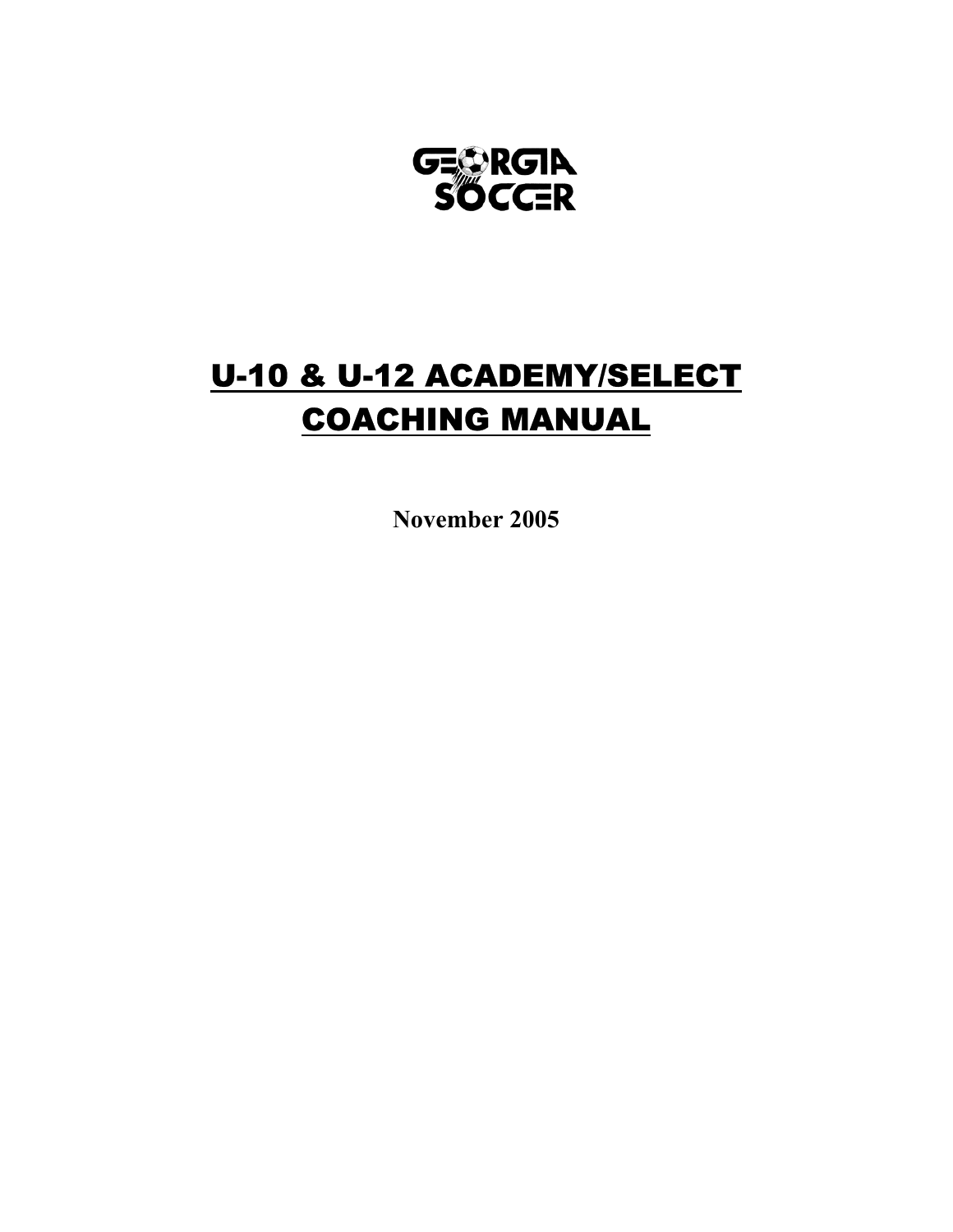# U-10 & U-12 ACADEMY/SELECT COACHING MANUAL

This manual is the third component of a comprehensive set of guidelines for player development prepared by the Georgia Soccer Coaching Program. The guidelines deal with players in the U-5 to U-19 ages, but the main emphasis is to cover the player development continuum from U-5 to U-12, the important formative years and the stage related to small-sided soccer. The three components are:

- **1. Club Player Development Manual.** This is an operational manual for clubs. It provides guidelines on clubs' coaching infrastructure and addresses the club's Mission Statement, coaching organizational structure, roles of the Club DOC, and recommendations for the clubs' recreational and select programs (can be found in www.gasoccer.org click on COACHES and then click on DOCUMENTS and scroll to find it).
- **2. KINS Implementation Manual.** The coaching manual for U-5 through U-8 players that emphasizes the skill of dribbling and lays the foundation for individual creativity (can be found in www.gasoccer.org same place as above).
- **3. U-10/U-12 Academy/Select Coaching Manual.** The coaching manual for U-9 through U-12 players. This is the 'Golden Age' of player development, the stage of technical foundation and the dawn of tactics.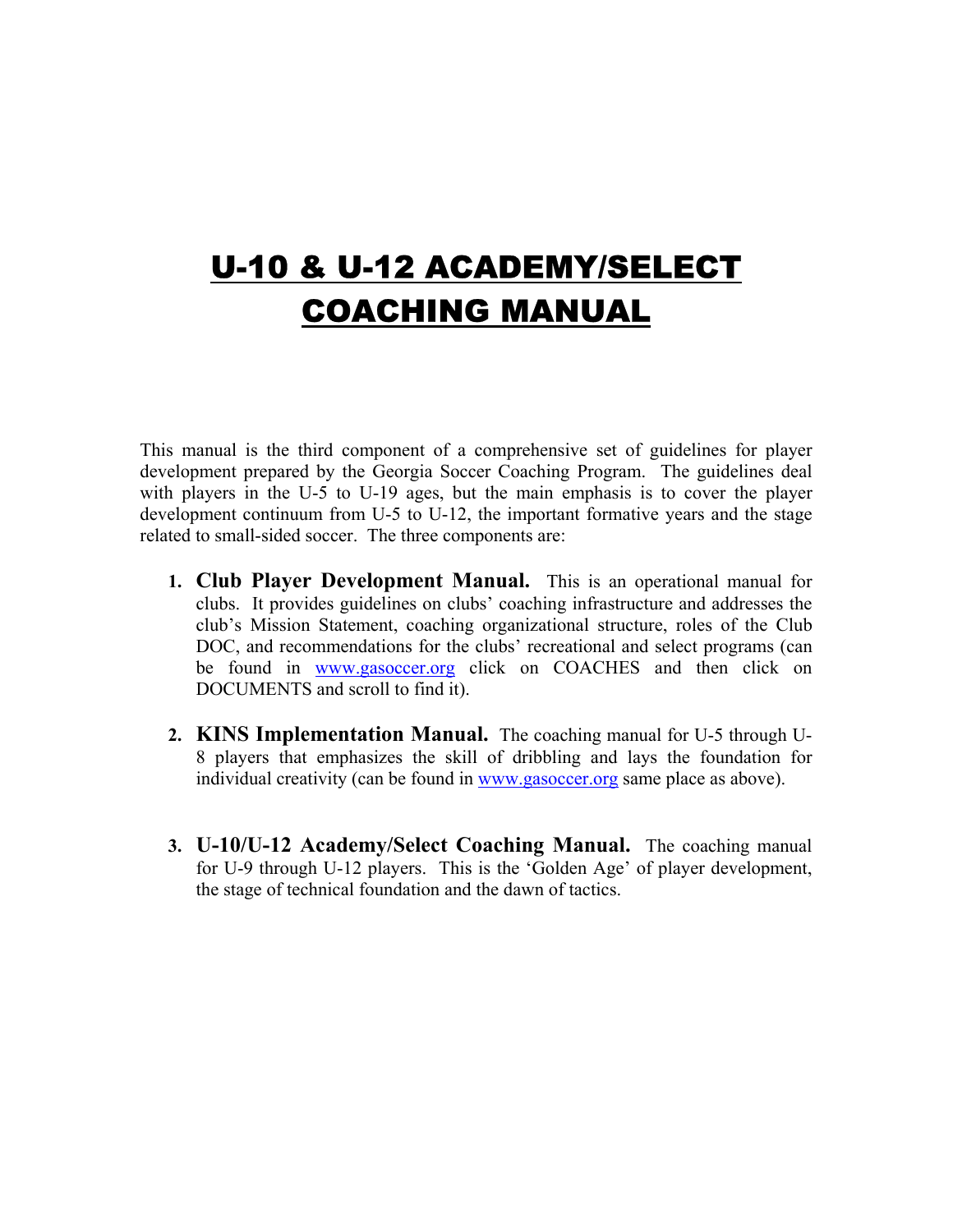# U-10/U-12 ACADEMY/SELECT COACHING MANUAL

# TABLE OF CONTENTS

|                                                | Page           |
|------------------------------------------------|----------------|
| A. INTRODUCTION AND OBJECTIVES                 | $\overline{2}$ |
| <b>B. U-10/U-12 PLAYER CHARACTERISTICS</b>     | 5              |
| Characteristics of U-10 Players                | 5              |
| Characteristics of U-12 Players                | 10             |
| <b>C. PLAYER DEVELOPMENT MODEL</b>             | 14             |
| <b>Ingraining Good Habits</b>                  | 14             |
| Technical and Tactical Progression U-5 to U-12 | 15             |
| <b>Field Size Considerations</b>               | 19             |
| Forming Teams: Balanced versus Ability-based   | 20             |
| Coaching Characteristics of U-10/U-12 Coaches  | 21             |
| <b>D. TECHNICAL TRAINING FOR U-9 TO U-12</b>   | 24             |
| <b>Maximizing Touches</b>                      | 24             |
| Replicating the Technical Demands of the Game  | 25             |
| <b>E. TACTICAL TRAINING FOR U-9 TO U-12</b>    | 30             |
| Team Formations for U-10 and U-12 Play         | 30             |
| Developing Versatile Players                   | 31             |
| <b>Key Tactical Coaching Points</b>            | 32             |
| <b>F. PRACTICE PLANS FOR U-9 TO U-12</b>       | 49             |
| Organization of Practice Areas                 | 49             |
| Activities with Numbers Up versus Numbers Even | 50             |
| <b>Designing Practices</b>                     | 50             |
| Tournament/Festival Format in Practices        | 52             |
| Samples of Recommended Activities              | $53 - 65$      |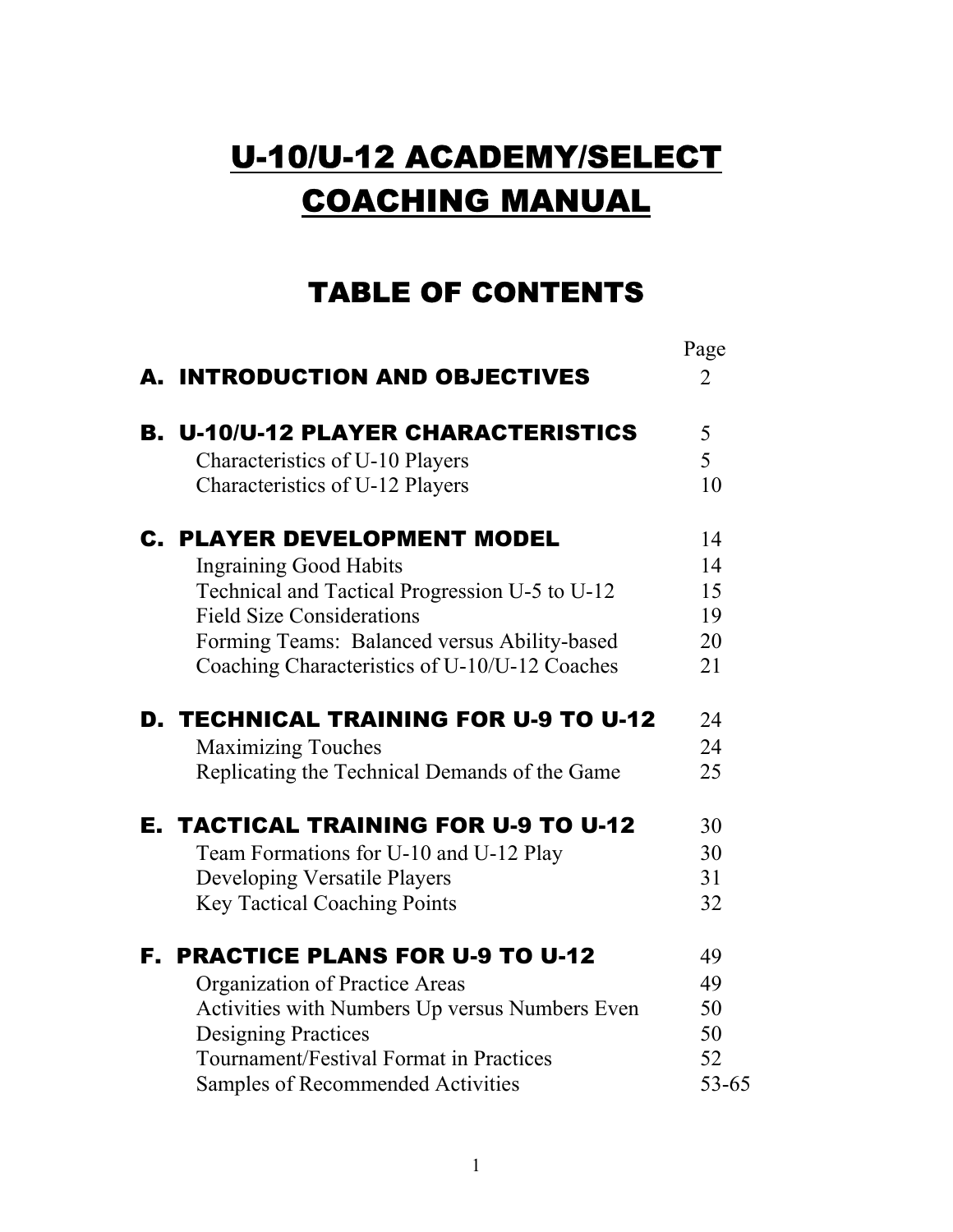# A. INTRODUCTION AND OBJECTIVES

This manual is for coaches who work with players in the U-9 through U-12 age groups. These age groups are often coined as the 'Golden Age' of player development, where players' increased capacity for learning and endless enthusiasm makes for an extremely fulfilling experience for students and teacher alike.

It is also a crucial stage in player development, the cementing of a technical foundation and the dawn of tactics. Youth clubs must pay careful attention in programming for these age groups. Their long term impact cannot be overstated.

Youth coaches must look at player development through 'bi-focal vision'. They must understand the present needs of their age group while, at the same time, retain the long term vision of the ideal end product. Without this bi-focal vision, it would be hard to design a road map for a developmentally appropriate program that allows players to reach their full potential.

Nowhere is it more so than with U-10/U-12's. Coaches in charge of U-10/U-12's must have well developed observational skills for assessing the current needs of players while keeping a patient perspective on long term goals. It's the overriding message behind this manual, a coaching manual specifically targeting a stage that is both the golden age and the beginning of the journey of player development.

This manual is player-centered, as opposed to being coach-centered. A coach-centered approach would focus on teaching coaches generic coaching methods and training principles with the aim of creating a better coach. A player-centered approach focuses more on the needs of the player and guides the coach towards a better understanding of what is appropriate for a specific age group and level. It is hoped that the reader of this manual will become not just a better coach, **but better at coaching U-10/U-12's.** 

Soccer in this country is still searching for a culture, a soul. What type of a soccer culture will eventually take roots here? What kind of a player development philosophy will we grow to embrace? Will our youth soccer experience be dominated by endless travel across the country to play countless games? Will our game at the youth level succumb to the instant gratification of wins at the expense of practicing and teaching the fundamentals? Are we going towards national championships at U-10 and a win-at-allcost mindset? Will we label ten-year-olds as 'winners' and 'losers', celebrate the former and allow the latter to drift away from the game? Can we afford to do that? Are we burning out our players and contributing to the ever increasing attrition of children dropping out of organized sports at the ripe old age of thirteen? Or can we evolve into a culture that appreciates what it takes to develop well rounded, skillful players. Can we become an embodiment of a teaching to 'play' philosophy rather than teaching to 'compete'? Do we recognize the difference between teaching players how to play instead of how to run plays? Do we understand how the latter can hinder players from reaching their true potential? These are very critical questions. For, once a culture is embedded,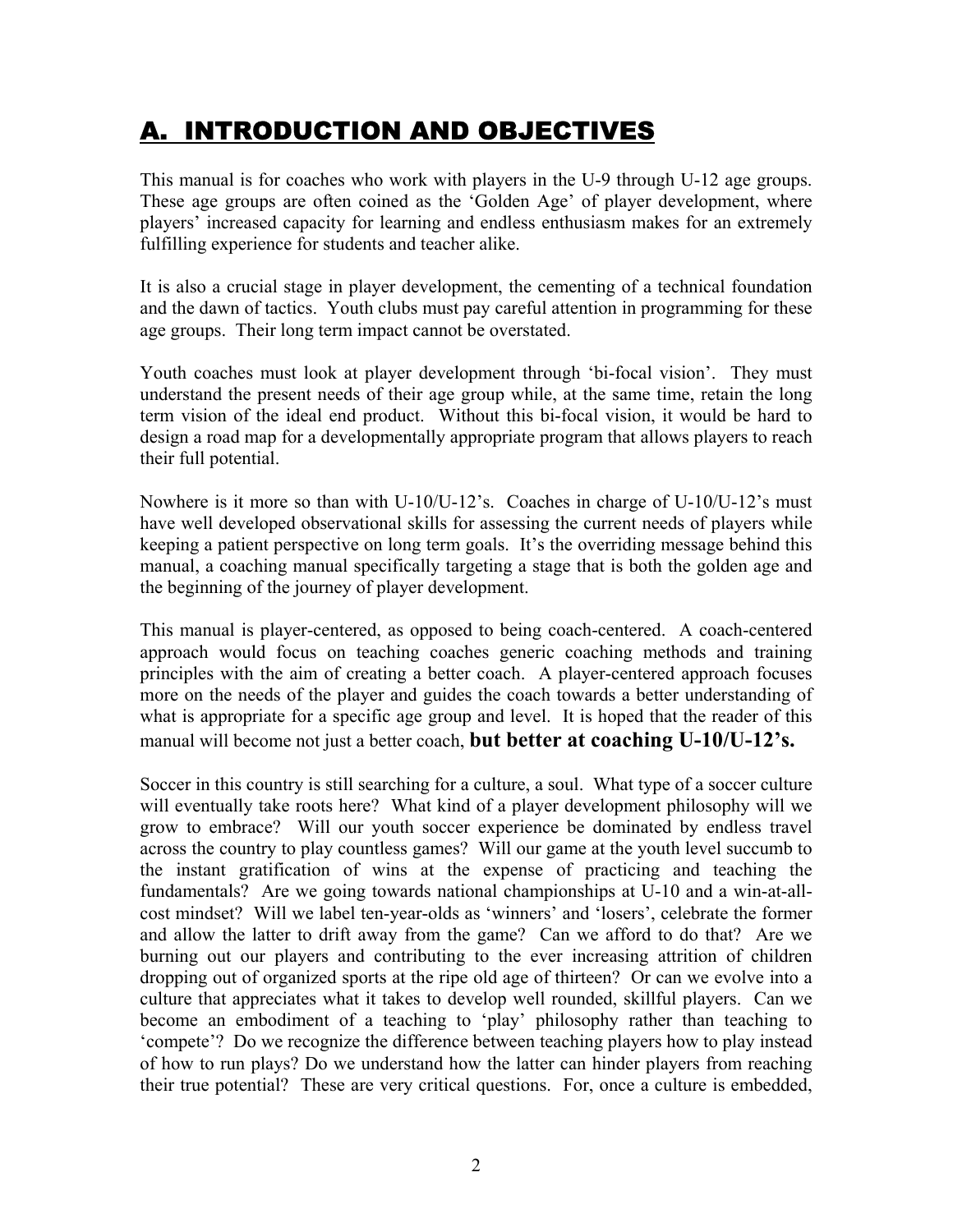it's nearly impossible to change. It becomes the modus operandi, the "that's how we do it here" standard response of resistance to change.

Youth coaches might not realize it, but they have a huge impact on the eventual shape of the American soccer culture. And coaches of U-10/U-12's are in a position to impact a generation of players for life and, one dare say, have an obligation to the game. Coaches of U-10/U-12's can fire up the imagination of players, can motivate them to watch high level soccer and get them hooked, can inspire them to work on individual technique on their own. U-10/U-12 coaches can *create* the American soccer culture. It is hoped that this manual will inspire coaches to do just that.

There is no one way to teach, nor one definitive method that guarantees success. There is no magic formula in player development, nor are there any short cuts. There are, however, certain principles backed by research or experience that should help guide youth coaches. Some of those principles form the backbone of this manual. But just as we preach on instilling individual creativity in players, the same applies to coaches. The best coaches are those who understand the basic principles of teaching soccer, but are also not afraid to question norms and to tweak and add their own personal touch. It's also important for coaches to travel and study the game and be open to new ideas. It's not enough to compare one's players and one's methods to the club next door. The soccer universe is much bigger than that.

It is worth repeating here that the most important skill for a coach is the ability to observe and analyze. In practical terms, it means that coaches need to assess their own players and apply whichever recommendations that make sense for their specific needs. And this assessment process must be continuous. As the years pass and player levels improve, what was true once may no longer apply.

Although this manual is aimed at the competitive level players, most of the principles are applicable to all the levels of the youth game. It's not about finding the next Freddy Adu or Mia Hamm. It is about helping coaches become 'teachers' of soccer who can inspire players embarking on a road of self-discovery. Most players will not reach the lofty heights of professional soccer, but all of them can benefit from a child-centered approach to development. If we can raise the level of the average player, we will bring more enjoyment to their experience, will likely keep more of them in the game, and will probably produce more Freddy Adu's in the process.

Lastly, before we dive with both feet into the world of 10-year-olds, it behooves us to reflect on the type of players currently produced by the American soccer system. Although the senior and youth national teams have made significant and impressive progress in the world stage, knowledgeable coaches agree that the American player still lags behind the leading nations in terms of technique and tactical awareness. These deficiencies, coupled with the propensity for quantity over quality in youth soccer is a concern of many experts. And the roots of the problem are planted as early as the U-10 stage. Below is what some of our top level coaches are saying: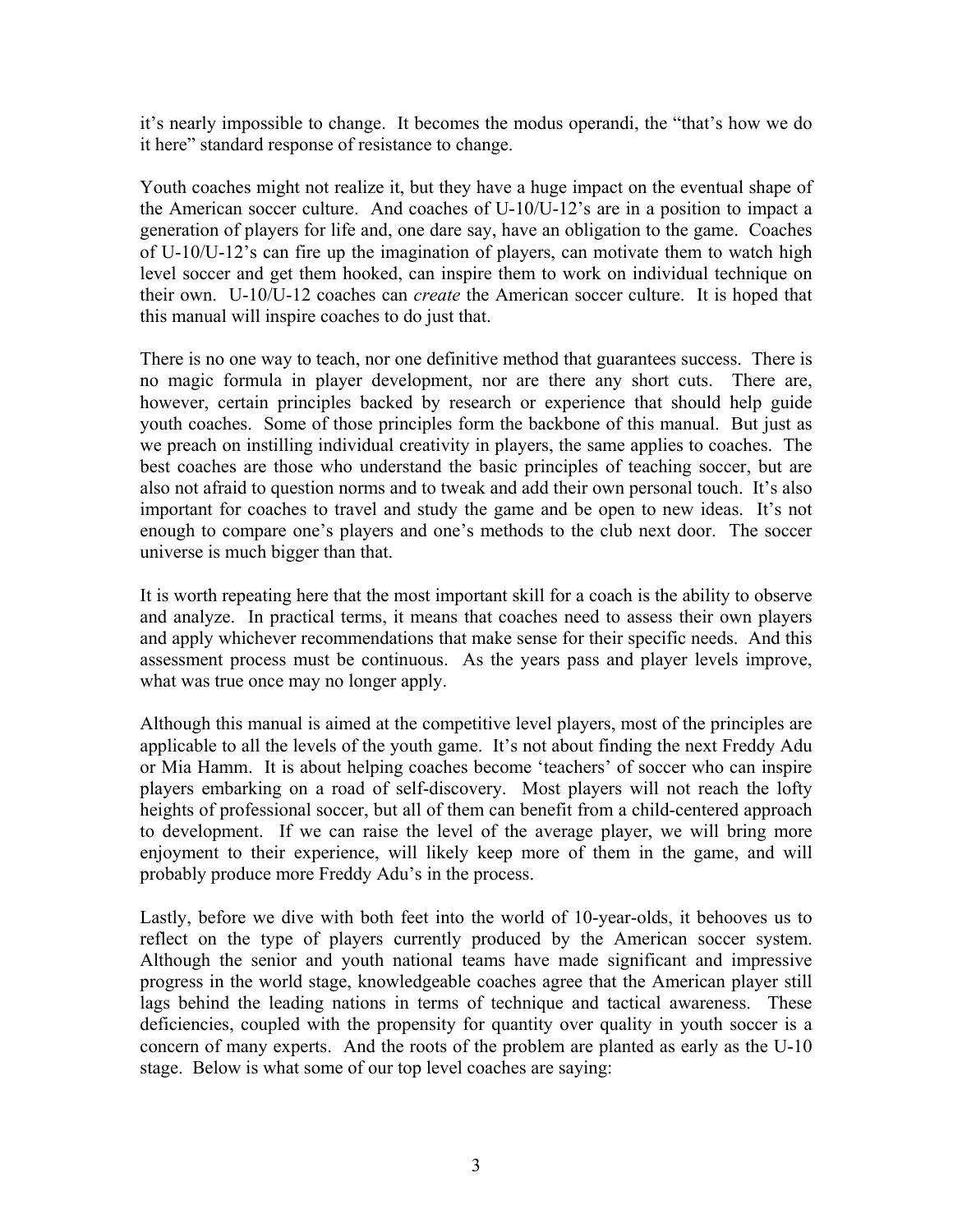#### **The following are excerpts from the Region III ODP Staff report from the U-15's trip to Mexico:**

**"Technique:** We were sorely lacking as a group in this area compared to the opposition"…" I can honestly say in all three games I could not identify a Mexican player who did not have a comfort level on the ball anywhere he received it, anywhere on the field, with or without pressure. This series of games showed us the players we brought, who were big, strong, fast, and athletic, could not contribute to the team because of their limitations with the ball…."

**"Tactics: W**e had difficulty maintaining possession when we did win it, due to the fact we had so many players technically weak on the ball".

**"Game Management:** This was a part of the game that hopefully every player learned a great deal from by playing against the kind of teams and individual players we were up against. The Mexican players are already masters at dictating a game based on the score and timing of the game. They slowed it down, sped things up, and wasted time, all at appropriate moments during a game. No matter how much the coaches talked about this part of the game during the weekend, **our players still wanted to get the ball in play, and get forward at all times irregardless of the score, or time left in a game** (not that we got forward very often). Our boy's soccer intelligence, compared to the Mexican players' insight, in the same age-group, was exposed a lot during the games on this trip".

#### **Some more excerpts, this time from a trip by the U-17 Region team to Argentina:**

**"Technical Attributes:** Overall our opponents were technically better and more comfortable on the ball by a small margin. The Argentines were very fluid, agile and addressed the ball under pressure generally very well. **We still need more work in tight spaces playing under pressure**. "

#### **Here is what Tony Dicicco, the former Women's National Team Coach has to say regarding the American player:**

"We are not good enough as a soccer culture at striking the ball. In fact, we are weak."…"We need to be better at the basic tactics of the game and the most important tactic is support."…."The biggest obstacle to player development in the US at the youth level is we have travel teams and select teams and super teams with the emphasis on winning and your team advancing and not the players developing."

#### **Foreign coaches watching our U-20 National Team compete in the FIFA U-20 world Cup 2005 in Holland described our players as "Robotic".**

The message is clear. We don't have to worry about our players' ability to compete physically. That's not the problem. We do need to help our players improve technically, to become more deceptive and unpredictable, and to become tactically more astute. Tactically, support play is crucial and is a definite weakness. **U-10/U-12 coaches can play an important role, by beginning to address these weaknesses.**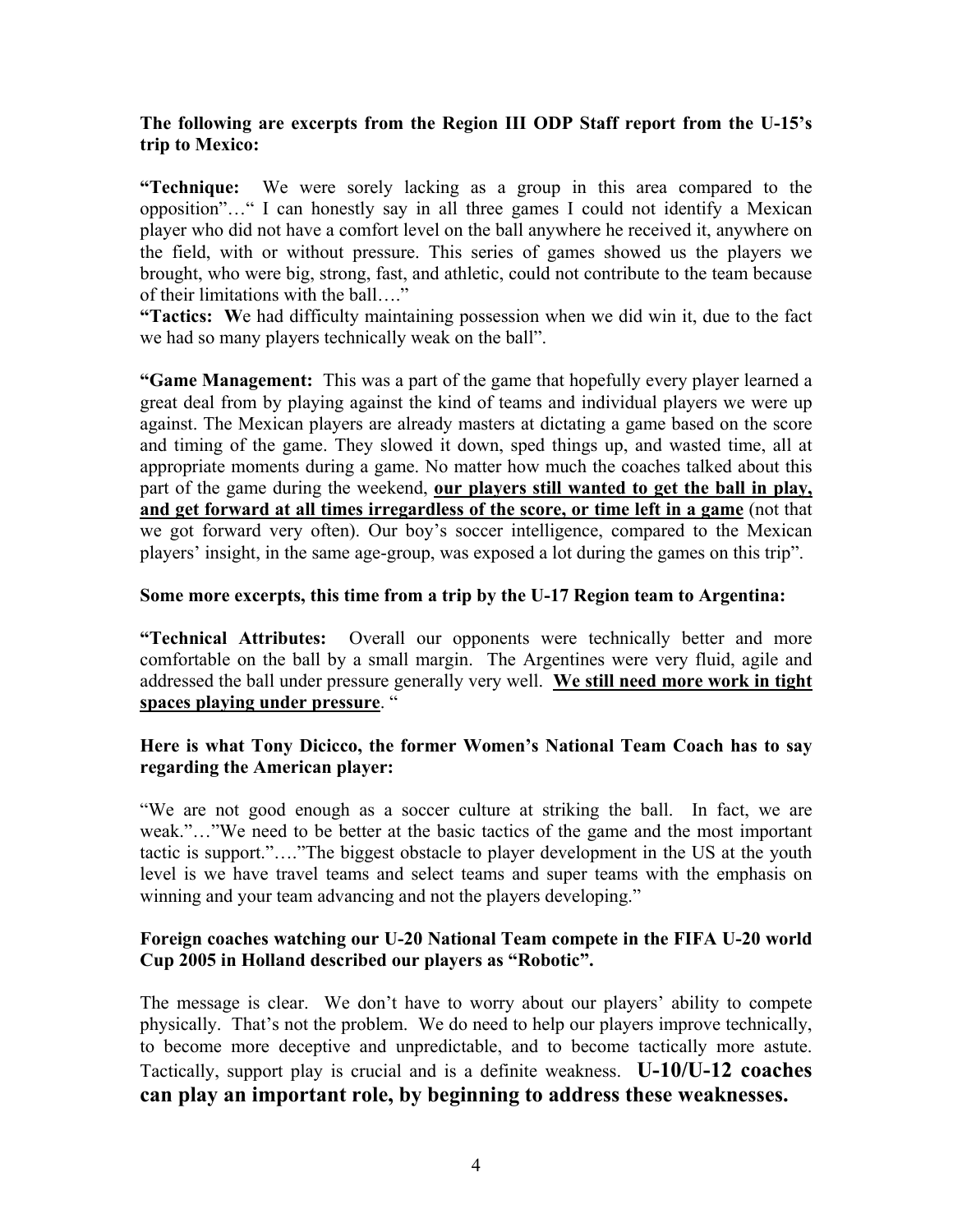# B. U-10/U-12 PLAYER CHARACTERISTICS

Before coaches can start designing a player development program, they must understand the skill level, characteristics, and maturity level of the players. This is done through observation of the target age group in practices and games followed by a thorough, objective analysis. Too often, coaches design a practice program based on what they want the players to learn, as opposed to what the players can handle. Coaches who are not skilled observers can easily misdiagnose the needs of the players.

The USSF National Youth License course takes the same player-centered approach with its stated philosophy that THE GAME WITHIN EACH CHILD is at the center of all beliefs, decisions and actions taken by the child, the coach and the organization and that a training program needs to be DEVELOPMENTALLY APPROPRIATE. The National Youth License course sets the tone with excellent analysis of the motor skills, cognitive (problem solving) skills, and social characteristics of each age group, with supporting expert information from renowned psychologists, philosophers, and educators.

This manual takes it a step further and adds the **technical** and **tactical** considerations to the **motor skills**, **cognitive** and **social** aspects of this age group. Since we are focusing here on the 'golden age' of technical and tactical foundation, it is important to thoroughly analyze the **technical** and **tactical** realities of 8-11 year-olds. To that end, we start with a detailed profile of this exciting age group in order to prepare the reader for the task of prescribing the correct game and training environment.

## **Characteristics of U-10 Players**

## **U-10 Motor Skill Development**

Boys and girls begin to develop differently and it makes sense now to separate the genders. Stamina and ability to stay physically active increased as compared to U-8, but players still lack adult-level stamina and tire quickly. The good news is that they recover quickly as well. Young players are more prone than adults to heat injury. They are also affected by accelerated heat loss, increasing risk of hypothermia.

Gross and small motor skills become more refined. There is a great diversity in playing ability and physically mature individuals demonstrate stronger motor skills. Children can make rapid gains in learning and function at increasingly sophisticated levels in the performance movement skills. Kids of this age are often described by coaches as 'sponges' for their ability and enthusiasm to learn new skills.

### **Implications:**

Sessions of 75-90 minutes, with frequent water breaks, that don't require excessive running which can tire the players needlessly. We want the players physically fresh for the technical work and emphasize maximum ball touches throughout the session.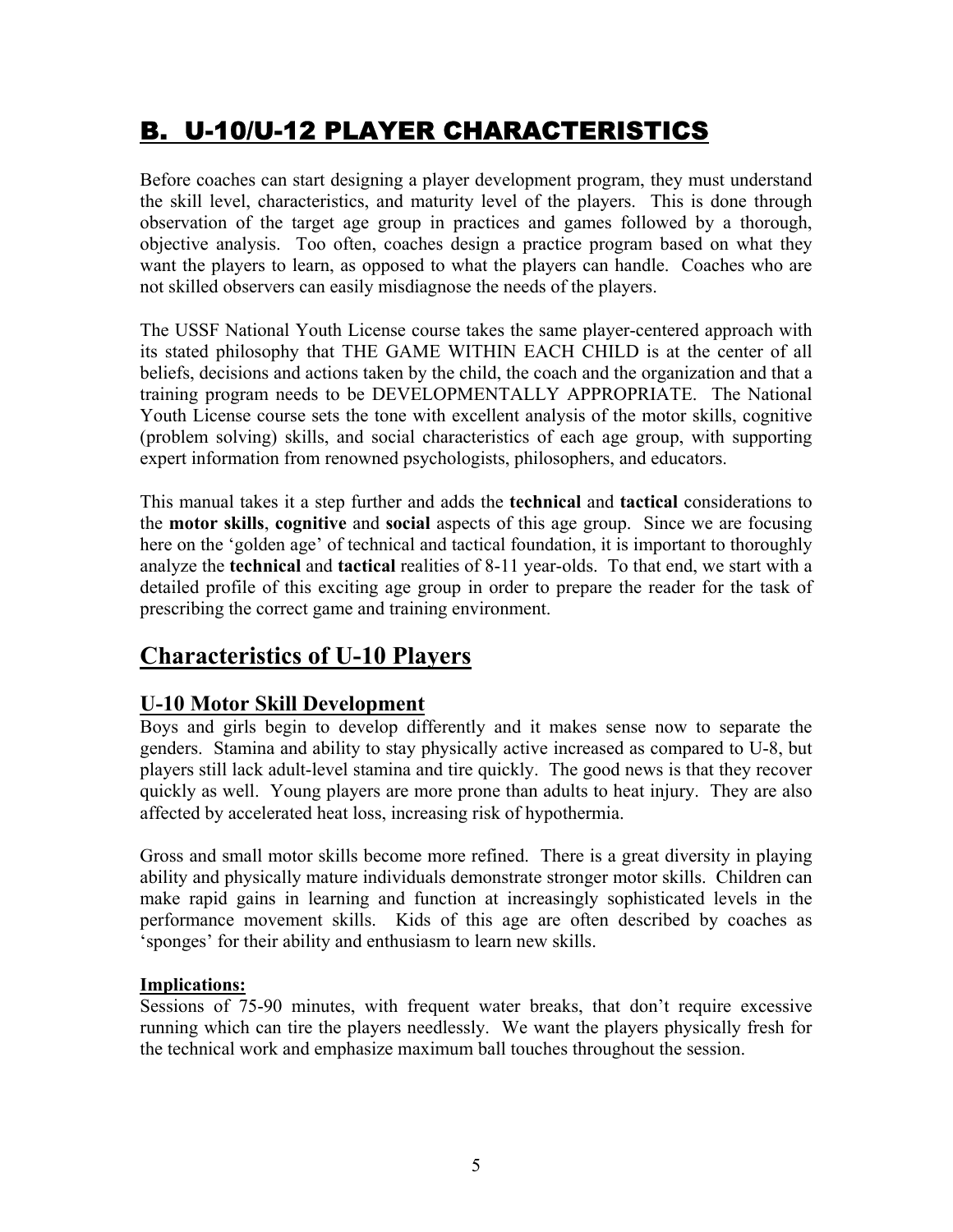### **U-10 Cognitive Development**

Play at this age becomes less egocentric. The "*Me! My toy! I don't want to share it!"* stage is disappearing and players begin to appreciate the benefits of cooperation with others. This is the dawn of 'team' play and the understanding of what 'being part of a team' means. Introduction of 'competitive' and 'cooperative' activities is appropriate and effective. Whereas some younger players (U-6/U-8) would not deal well with an activity where the ball is 'stolen' from them by teammates, U-10 players normally accept that competition in practice is necessary and is even fun. They can get excited when a competitive activity gets 'down to the wire' and celebrate victory with loud enthusiasm. The 'cooperative' types of activities teach them the value of team work and that some tasks are easier accomplished when players work together.

Players begin to understand and appreciate the need for rules and limits and a code of conduct. When an individual breaks a practice rule set by the coach, teammates get upset and will not be slow in reminding him. Abstract thinking begins. The ability to sequence thoughts and action is evident, with some players beginning to think in advance of the ball. Hence, tactical concepts of time and space can be introduced. Starting to understand fundamental tactical concepts such as changing direction of the ball, passing back in order to go forward, etc.

They exhibit lengthened attention span compared to U-8, but still short compared to adults. Players are still fidgety and hyper, and require short explanations and getting activity going quickly. Repetitive technique very important, but it MUST BE DYNAMIC, NOT STATIC.

Players are intrinsically motivated to play. They are more inclined towards wanting to play rather than being told to play. They also demonstrate increased responsibility:

- Bring ball and water to practice
- Tuck in jersey and pull socks up
- Carry own stuff.

### **Implications**

Although technical development is the highest priority, we can start to teach tactical concepts to them, but we must stay within their technical range and use clear and brief explanations. Competition in practice is fun for them and they love activities that pit one group against the other with a winner declared. We should give the players more responsibilities by asking them to carry out on their own as many tasks as possible, i.e. bring own equipment, split into groups, set the grids, put on the bibs, gather the balls to start an activity, and make decisions on the field.

It is especially important to allow them to make their own decisions and solve their own problems in activities and game, and experience the consequences of their own decisions. We provide guidance in appropriate doses and at the right moments, but now that they are able to connect cause to effect, learning by 'trial and error' is very effective.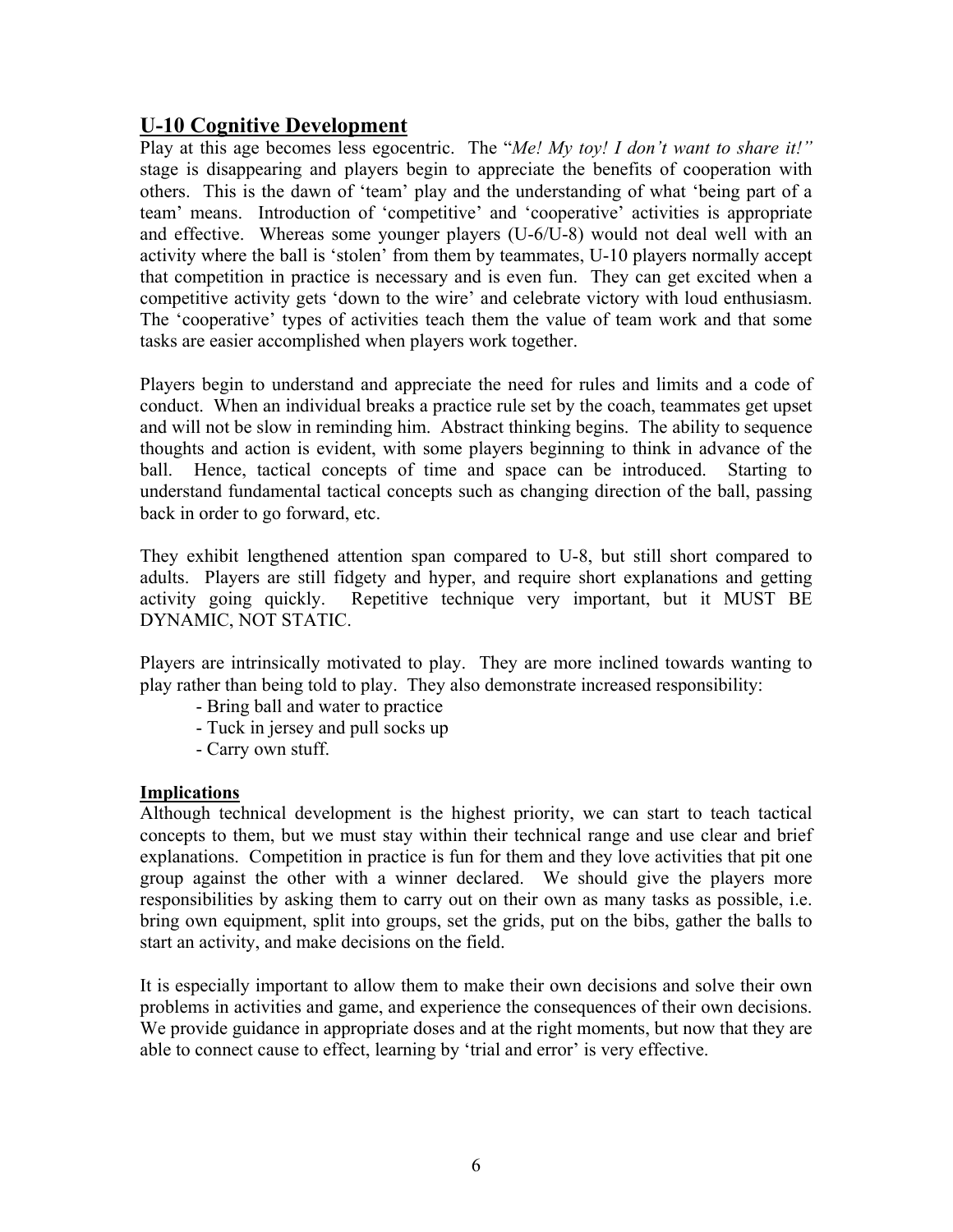## **U-10 Social Skills Development**

Adults outside the family (coach!) may take on added significance and the importance of the coach as a role model cannot be overstated. Continued positive reinforcement is still the most effective communication tool as players are psychologically fragile.

Players may initiate play on their own at this stage. They become more serious about their play and start comparing themselves to teammates. Peer pressure is significant as well as team identification. Players enjoy the uniforms and find it 'cool' to be part of a team.

Players begin to understand and see that repetitive practice of a technique results in improvement. This can be a great motivational tool, since they can now connect the two concepts of 'practice' and 'improve'. But explanations must still be brief, concise and purposeful.

### **Implications**

This is a great period of discovery and learning for the players and coaches should take full advantage of their enthusiasm, but bear in mind that players who develop more slowly need plenty of encouragement or else the natural enthusiasm might dissipate. Activities must be organized to ensure every player achieves success, i.e. pairing opponents of similar ability in practice activities, using 'inclusive' games that don't eliminate the weakest player early, and focusing on improving their own previous performance instead of focusing on comparing themselves to the best players.

### **U-10 Technical and Tactical Development**

As explained before, it is critical to develop an intimate understanding of where the players are, in terms of technical ability, technical range, and tactical maturity. Of vital importance is the technical RANGE of players, or how far they can pass the ball with any power and accuracy, and what type of passes can they receive and control. These aspects have a strong bearing on decisions of field size, number of players and practice design. Observations of U-10 players at Academy level have yielded the following:

## **U-10 Technical Considerations**

The ability to strike a ball properly and the feel for the proper weight of passes is a clear deficiency. First touch is also a problem, with players not able to prepare the control surface effectively, and not having mastered yet the art of cushioning the ball. Bending balls around opponents or into players' runs is beyond them at this stage as all passes are straight line passes. Crossing is also beyond their ability, but then it depends on how one defines a cross. Some players might be able to generate enough power to get the ball into the penalty area, especially if ball and crosser converge at speed and at a favorable angle, but dribbling up the flank and wrapping their feet around the ball to 'guide' it into near post or far post runs is too difficult for them. Crossing from a stationary position is downright impossible.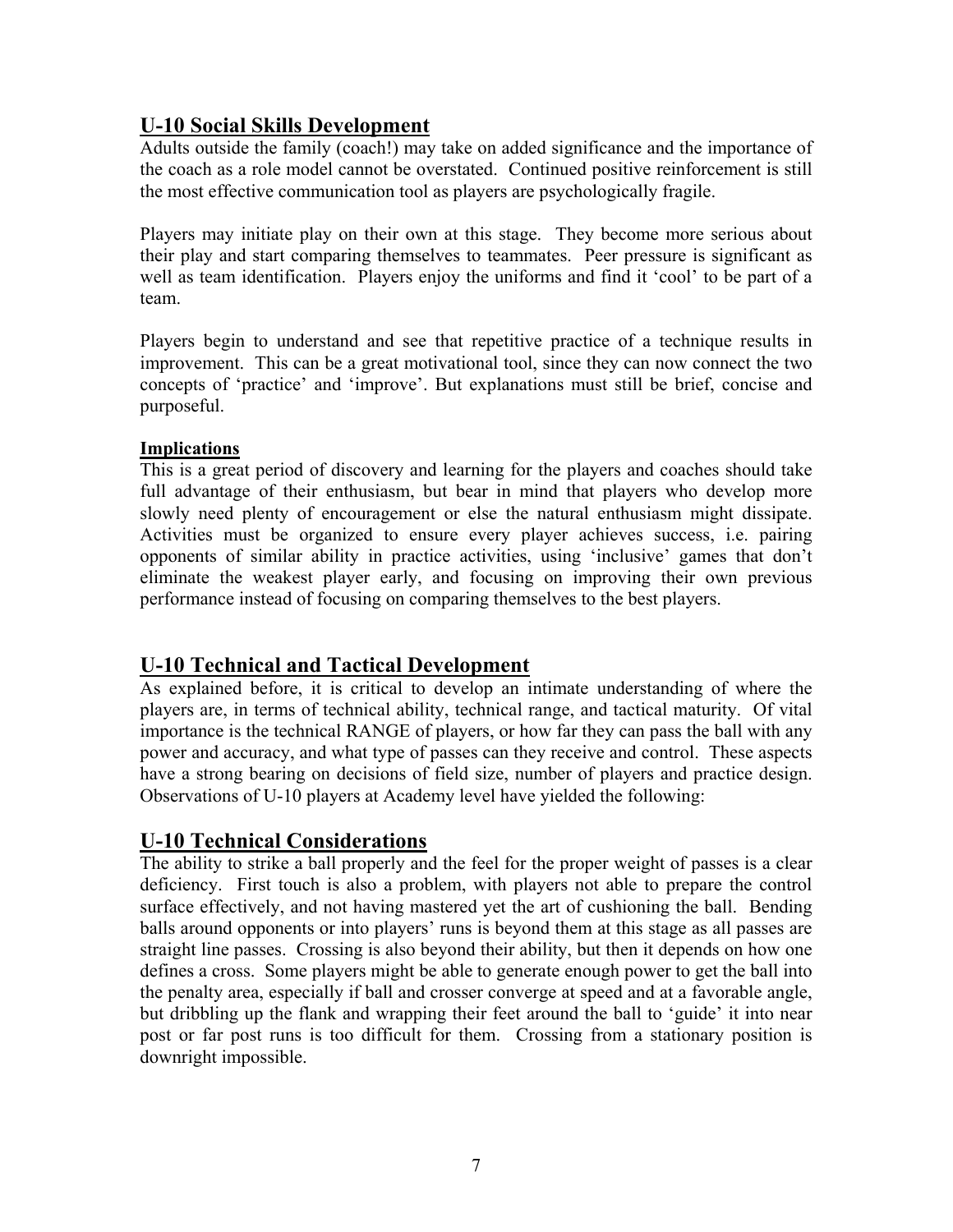Of all the techniques, dribbling at this age group is usually the most advanced, but mostly straight line dribbling. U-10 players tend to dribble a lot, partly because they like to dribble and be in control and partly because they are so focused on looking at the ball that they lose vision and are oblivious to their passing options. However, shielding is rarely used with players not knowing yet how to use their bodies and shield the ball or turn away from pressure.

The range of passing and accuracy varies, but for the most part, is very limited. For a typical U-10 player to get any distance on a pass, ball and player must be moving towards each other on contact. Players have to have a running start in order to get power behind their pass. When required to pass from a stationary position, they can only muster enough power to hit a 10-15 yards pass. Since they have to mobilize so much of their body energy just to get the power, accuracy often suffers.

## **U-10 Tactical Considerations**

Understanding of team shape is totally lacking. Players at the U-10 level do not know how to stretch the field and provide depth and width.

Lack of support is a big problem. Players struggle with providing proper support for the ball carrier. Players often get caught in opponent's 'shadow' and do not adjust their positions, hence support angles are poor. Front players' instinct is to run away from the ball, straight to goal, denying good support ahead of the ball.

Still on the topic of support, players do not know how to transition from supporting the passer to supporting the receiver when the ball is played forward. Players have difficulties with the concept of support behind the ball.

Players do not open their bodies to the field and have a limited vision of the field and their options. Lack of vision causes players to make poor decisions pertaining to choice of passes and wall passes. It also leads to poor first touch decisions, with no thoughts given to the best option and resulting in many give-a-ways.

Players cannot 'read the pressure' on teammates. This means they pass the ball to teammates who are closely marked. It means they do not have a handle on the relation between distance of pass and distance of marking.

There is practically no deception in the play of U-10's. Most attacks are played along vertical lines with players' instincts to play 'Kick and Chase' soccer. The bigger the field and the bigger the numbers on the field, the more frantic play becomes, with the element of randomness associated with kick and chase.

### **Conclusions and Implications**

Players coming into the U-9/U-10 level are tactically naïve. It's quite understandable, given that their U-6 and U-8 experiences were purely technical, where they spent most of their time learning to control the ball. **For tactical development to occur, the players must have a certain 'threshold' technical ability that will allow them to focus less on**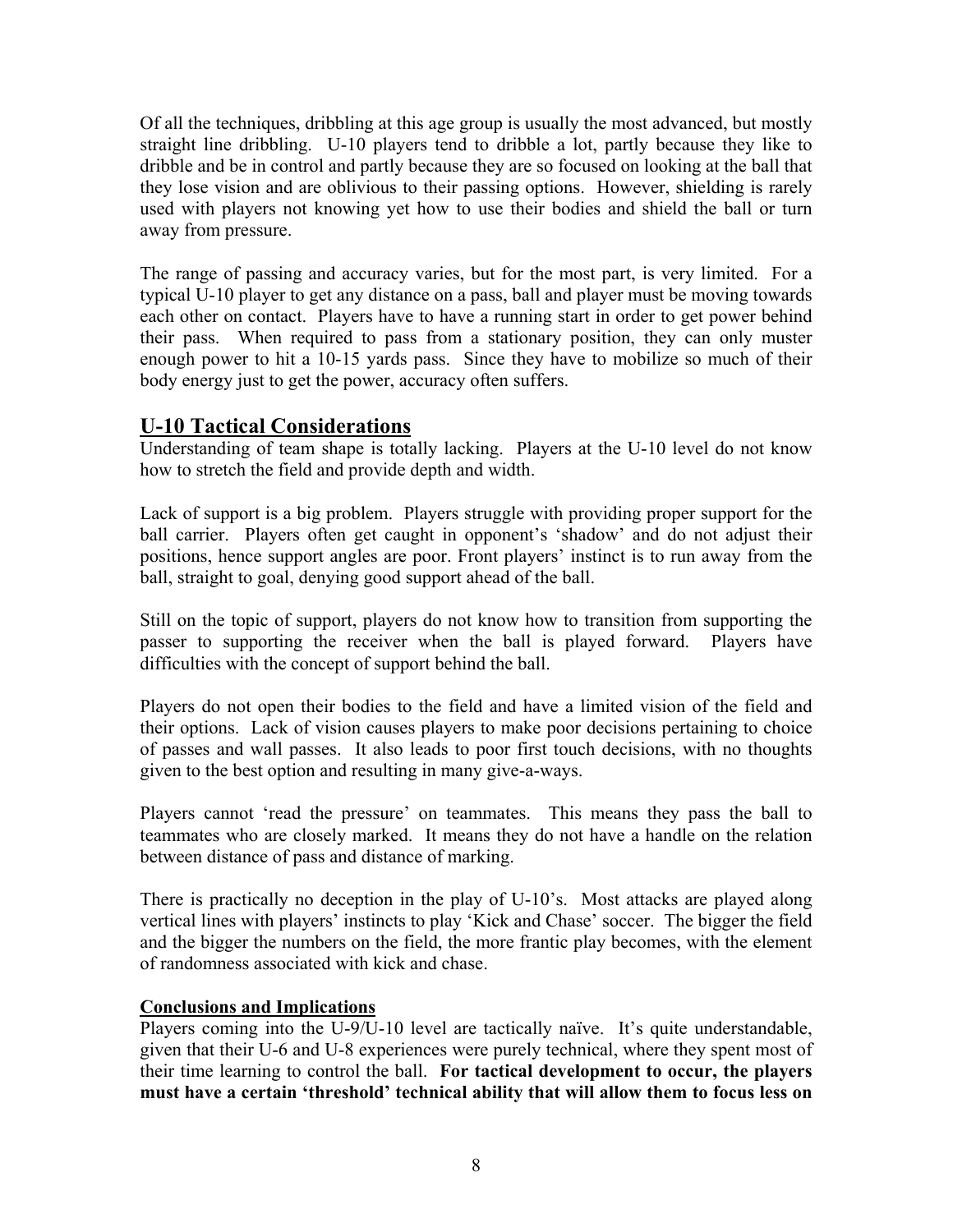**the ball and more on learning tactical lessons**. Most of them do not possess this threshold technical ability before the U-10 age group and many are not technically ready even then.

When players graduate to the U-10 level, it is the first time they have some fundamental ball control, sufficient body motor development, and enough cognitive ability to think ahead. Armed with basic technique, motor development and cognitive reasoning skills, they can finally start solving tactical problems. This stage is essentially the first time they are able to stop and think about their next move, or their next run, and the when's, the where's and the why's.

Since U-10 players have a limited passing range and are tactically starting 'from scratch', we must therefore break it down for the players and start with the most basic level of problem solving: **The player, the ball, and his/her nearest partner:** 



In the scenario shown in the diagram above, we have two X's (attackers) against two O's, with the X's about 10-15 yards apart. The box represents a portion of the field, not a specific grid size (There would obviously be other players on the field, but we are focusing on these four players). Player X2 needs to decide whether to make a run, or stay where he is. His options are to run forward  $(1)$ , or run towards the ball  $(2)$  or move away from his marker (3) or just stay put. The player with the ball (X1) needs to decide whether to pass to X2's feet, pass into space behind the second defender, do a wall pass with X2, or dribble.

This scenario seems simplistic enough and easy to solve for experienced, adult coaches and most of us would quickly agree that, given the position of the two defenders, option 3 is the best one for X2. However, this scenario represents quite a tactical challenge for the two U-10 attackers. Each of them has at least the four options that we listed above, not to mention all the possible permutations with other teammates further away and they would struggle to do the right thing. Most U-10 players would probably choose option 1 or just stay and ball watch. Furthermore, if X1 passed the ball to X2, he would probably neglect to adjust and take up the correct support position to help X2 maintain possession. Given that this simple scenario would pose quite a challenge to U-10 players and is the bedrock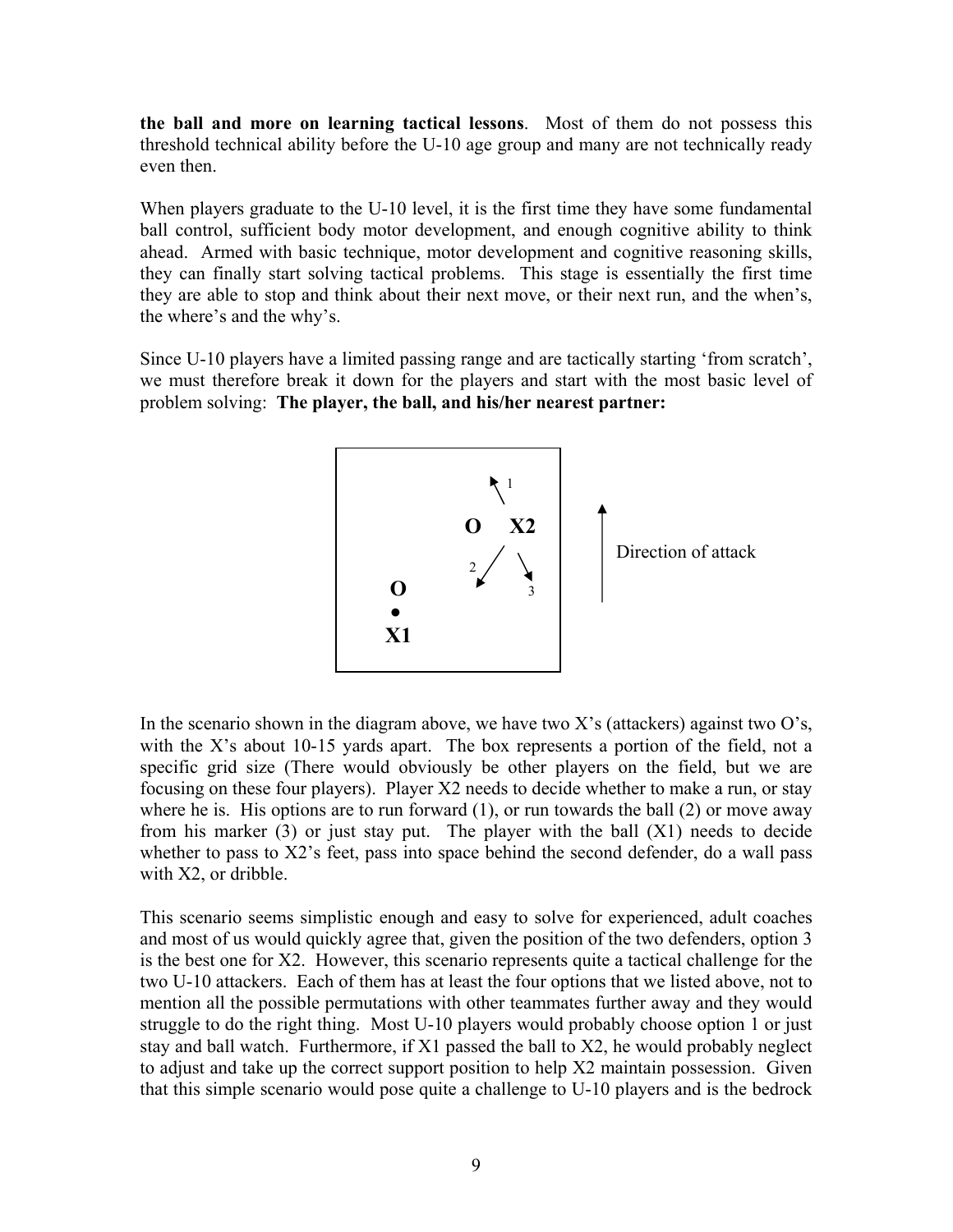of support play, we need to create practice activities that focus on the *player, the ball, and his/her nearest partner* and generate many repetitions of this scenario. We essentially need to put U-9/U-10 players in the 2v2 environment for large portions of their practice times. This is where they belong, technically and tactically. Although the game format is 6v6, these young players need to start with learning to solve 2v2 tactical problems. The other decisive advantage of the 2v2 activity is that technical repetitions are automatically built in, due to the small number of players sharing the ball.

In conclusion, the bread and butter practice environment for U-9/U-10 should revolve around technical activities, mixed with tactical 2v2 activities, with variations of grid size, restrictions, and rules for scoring, to elicit problem solving skills.

This is not to suggest that 3v3, 4v4, 5v5 and 6v6 activities are to be avoided completely. The players will enjoy playing 5v5 or 6v6 and such numbers can be used occasionally in practice. What *is* clear is that the most effective environment for teaching U-9/U-10's the basic support play which is sadly lacking is in the 2v2 activities that eliminate all the other distractions. If we don't spend sufficient time with 2v2 or skip the 2v2 step and go directly to bigger numbers in practice, such as 4v4 and 6v6, the players will not get sufficient repetitions to ingrain the concepts. Some will also experience information overload playing bigger numbers and will revert to kick and chase soccer.

In the final analysis, the players will dictate where they need to be. By observing the players and assessing whether they are correctly solving the support problems, coaches will be able to prescribe the appropriate training environment.

It boils down to the observation skills of the coaches. Can the coach tell when players have demonstrated a readiness for larger numbers?

## **Characteristics of U-12 Players**

## **U-12 Motor Skills Development**

Many players are beginning their pubescence at this stage. The average age for the beginning of pubescence is 10 years for girls and 12 years for boys. But until they go through most of the growth process, fitness exercises and weight training exercises do not necessarily improve their fitness levels, since the body's neuromuscular system has not been fully developed yet. Players should be at least 16 before weight training produces significant strength benefits.

Overuse injuries, burnout, and high attrition rates are associated with high-intensity children's programs that fail to stress skill development and learning enjoyment. Since their bodies are undergoing quick changes and soft tissue (muscle) expansion doesn't always keep up with bone growth, flexibility training is the key to preventing injury.

Coordination level of many U-12 players is beginning to reach maturity and many are capable of performing complex skill sequences.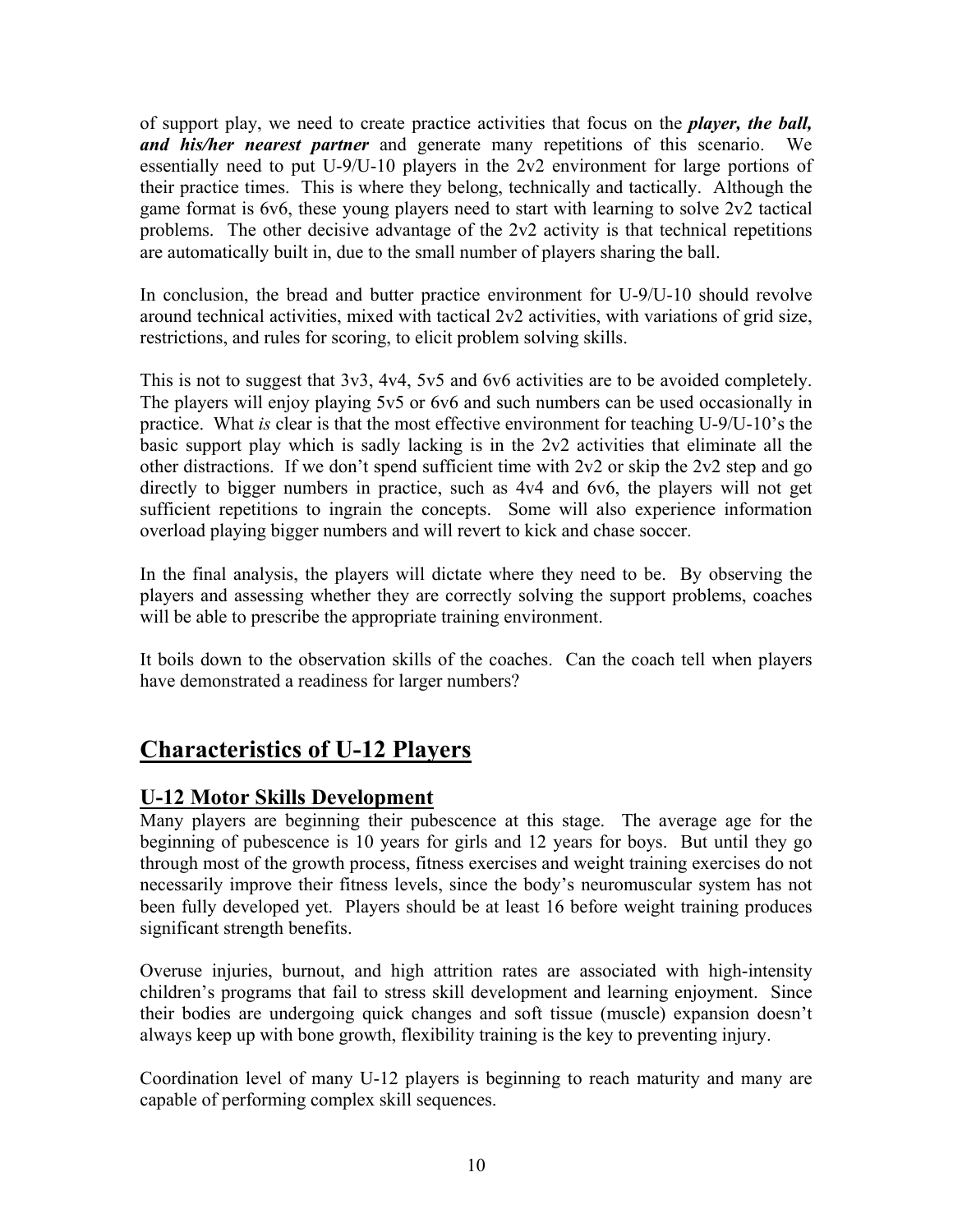### **Implications**

This is a great developmental phase, where skill acquisition potential is at its optimum. Coaches need to resist the temptation to focus on fitness and maintain their priorities on individual technical development.

### **U-12 Cognitive Development**

Players at this stage begin to acquire 'adult' logic. They begin to think in abstract terms and can address hypothetical situations and apply a systematic approach to problem solving (if I do this….and then I do that… this might happen…). This means they can solve more complex problems.

Although players look up to the coach and want to please him/her, they also start to question in their minds the validity of instructions and activities. It has to make sense to them for optimum motivation and participation. They no longer follow adults blindly like they did when younger.

#### **Implications**

This is an ideal time to allow players to solve their own problems and learn to think about the game. They have to understand 'why' they do things and they need coaches who have the communicative and analytical ability to clearly explain and guide players through the nuances of the game. At the same time, coaches need to resist the temptation to throw the kids into the 'adult' version of the game just because they seem like little adults. They are still young and the game needs to be broken down for them to digest information. Small-sided soccer is still the main teaching tool.

### **U-12 Social Skills Development**

Players at this age begin to spend more time with friends and less time with parents. Peer pressure plays a factor in type of activities they choose. Popularity and being with the 'in' crowed at school affects self-esteem. Early or late onset of puberty also affects selfesteem and could have psychological implications. They begin to compare themselves to peers in terms of soccer ability and, unfortunately, some drop out of the game when realizing they are not as good as they thought they were.

They watch more TV and engage less in unstructured play. Many players touch a ball only in the structured team environment.

Most kids migrate towards friends that are alike in terms of age, race, sex, socioeconomic status, and sports interests. They are well on their way in developing a conscience, morality and a scale of values.

### **Implications**

Players at the U-12 age group exhibit adult-like characteristics in their ability to perform complex skills, communicate and socialize, and apply logic. Hence the tendency by coaches and parents to treat them as 'little adults', with a concurrent unrealistic set of expectations. Over-emphasis on results and the extrinsic motivation (trophies) embedded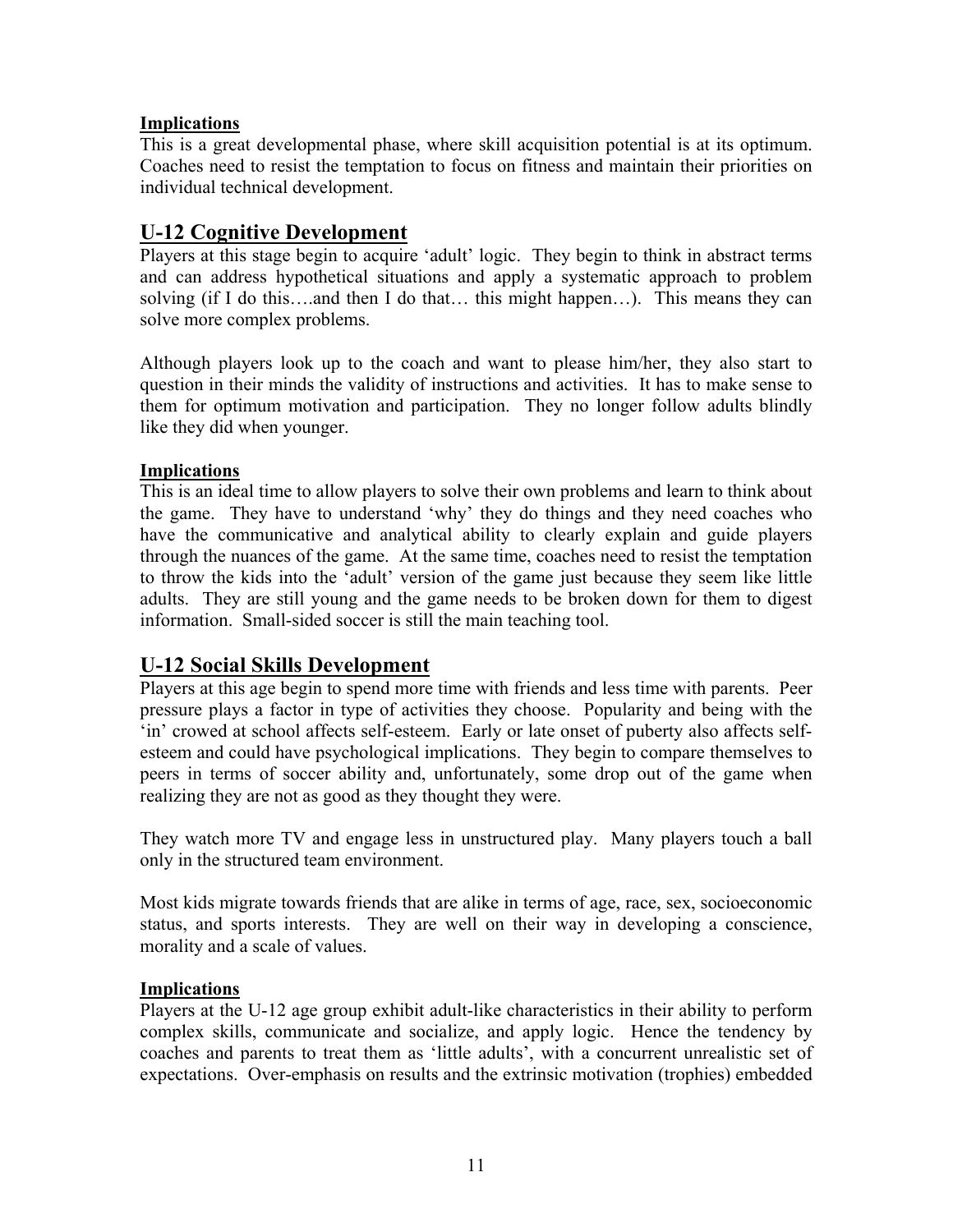in youth soccer often reaches fever pitch at the U-12 age group because the adults perceive these players as 'ready' for the vagaries of competitive play.

Coaches should look for ways to keep players motivated to play. It still is 'cool' to be part of a team. It's not 'cool' to sit on the bench. A positive and encouraging approach with the physically late developers is crucial. History has shown time and again that the late developers often have the advantage later in their sports careers, as long as they don't drop out due to early disappointments.

### **U-12 Technical and Tactical Development**

As players grow, their technical range increases, their stamina improves and their tactical awareness gets sharper. Players who spend many hours honing their skill outside of team practices are beginning to reap the benefits by now. Their superior skill enables them to spend more time thinking about their next move and their speed of play and problem solving is enhanced.

Technically, the power and accuracy of U-12's passing and crossing increases compared to U-10's, with the better players' passing ranging up to 20-30 yards. However, their receiving skills lag behind their passing, and their ability to control air balls, bouncing balls, and long passes/clearances is still poor. They still need a running start to get power and height behind their passes.

Tactically, there is still very little deception to their play. First touch has no deception, is very stiff and predictable. They understand the concept of switching play and try to do it, but their lack of power/accuracy does not allow them to do it well, resulting in turnovers. Hence, play is still dominated by the kick and run mode, since that is the safest way to get the ball from point 'A' to point 'B'.

Since teams cannot keep possession for long periods, defenders, and especially wide fullbacks, don't have many opportunities to overlap and attack. Players don't interchange positions and don't develop the full range of skills necessary for the development of the modern player.

### **Implications**

Now that the players have close to mature coordination level, more work should be focused on deception and flexibility in every touch and pass. Individual technical creativity, coupled with disguise, should be emphasized, i.e. twist one way and explode the other way, fake one way and sprint with the ball another way, fast footwork with the ball, look in one direction and pass in another, bending and chipping balls, and everything performed at game speed.

Small-sided play is still the best environment for technical and tactical development. The trial and error opportunities associated with small numbers is still the key to ingraining the right instincts and habits. 3v3, 4v4 and 5v5 should be the main tactical diet but smallsided games should often be functional, i.e. 5v5 played with 3 defenders and 2 attackers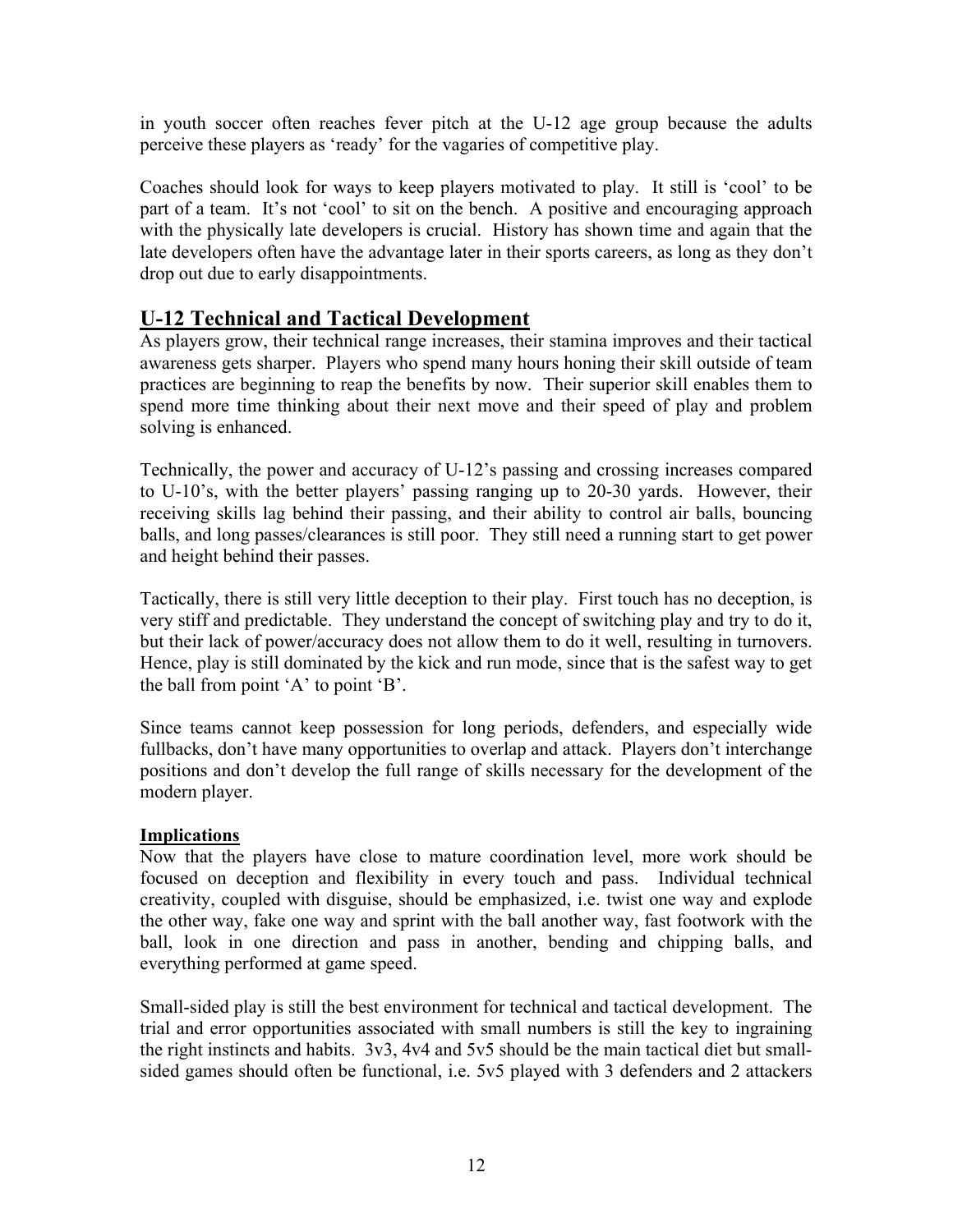playing 3-2 formation. Focus should be on improving possession play, to give the lines (defense - midfield or midfield – forwards) enough time to interchange.

Tactically, the American player lags behind in the areas of support play and flank play. We already discussed how important it is to focus on support play, starting with the  $2v2$ environment at the U-10's, where the player learns to work with his/her nearest partner. This theme should be maintained and expanded at the U-12's, using 3v3 to 5v5, to add the elements of depth and width to the picture, but still keeping it small.

Secondly, we do not develop quality wide players. Part of the reason is the direct play at the youth level and the inability to keep possession long enough for fullbacks to overlap into wingers. Playing 3-2 at U-10 and 3-2-2 at U-12 is conducive to developing wide players, but more on that in a later section.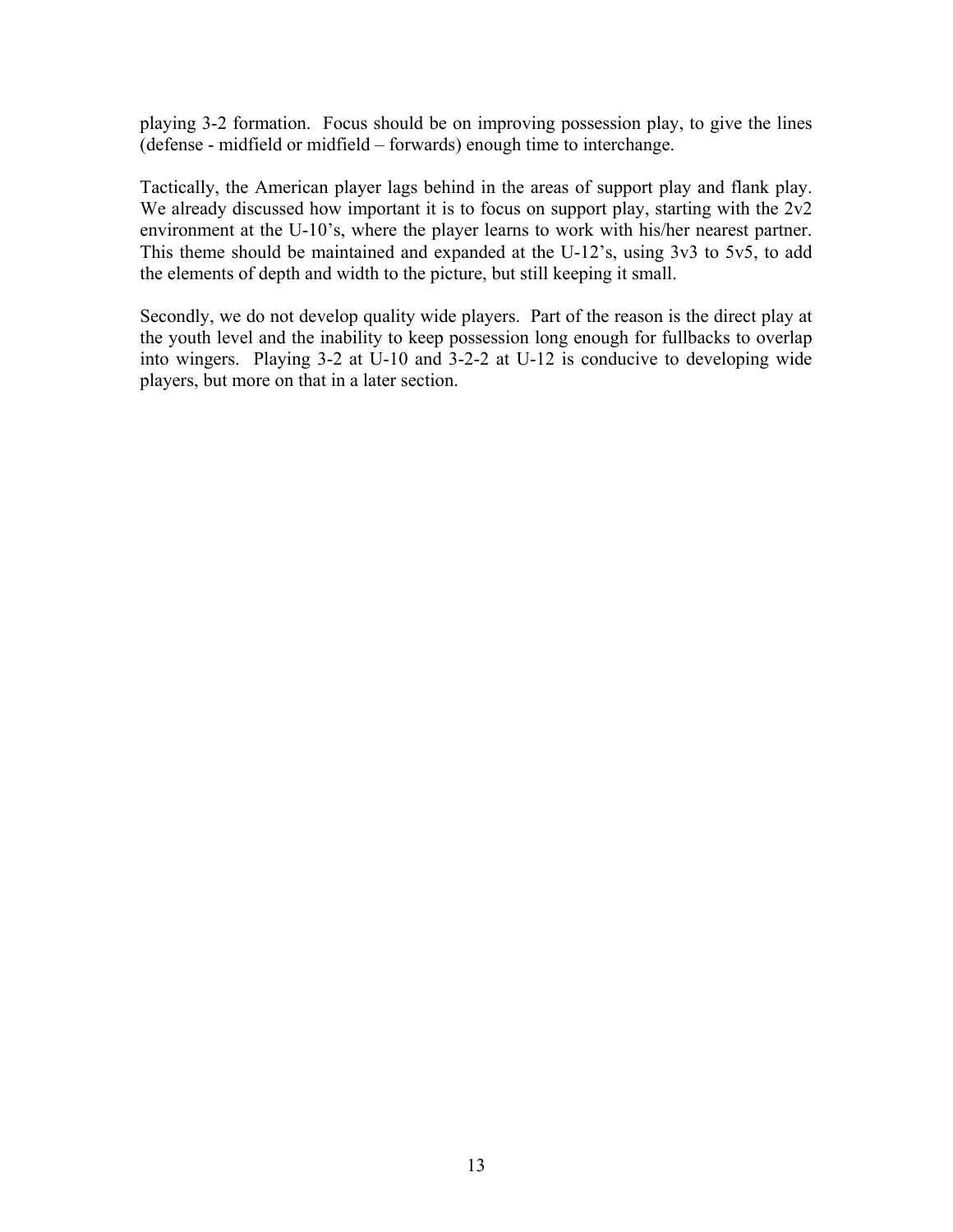# C. PLAYER DEVELOPMENT MODEL

This section deals with the features that define an optimum player development program for U-10/U-12's. It discusses the best way to ingrain good playing habits, recommends training priorities and highlights which techniques should be emphasized at each age, and delves into ways to progress through the age groups and develop a curriculum that builds upon itself in a logical, progressive manner. This section also talks about field size considerations, covers the methods for forming teams, and provides insight into the type of coaches best suited to work with these age groups.

## **Ingraining Good Habits**

The previous chapter summarized the characteristics of U-10 and U-12 players. Based on this information, coaches can now tailor the training to address their players' specific needs. It is worth noting here that a healthy dose of patience is required. When players are introduced to new concepts or skills, they go through two stages of skill acquisition:

- 1. Learning the skill.
- 2. Embedding it into their set of instinctive responses.

In the first stage, they learn how to execute the new concept or new skill. The second stage, namely ingraining it into their instincts, usually takes much more time than the first stage, but is fundamental for long term success. The objective here is for the skill to be executed at the right time in the game and to be used instinctively.

The optimum mode of play is through instinctive responses. Players should trust their own instincts and play without 'looking over their shoulders'. Otherwise, they become tentative and get bogged down by thinking too much, or by being conditioned to wait for their coaches' instructions. The problem with most young players new to a sport is they don't yet have good instincts, or habits. When put under the stresses of competition, players will automatically revert to their natural instincts. But if the right habits have not been ingrained yet, undesirable responses will be elicited. For example, the 'kick and chase' mode of play is essentially the players' natural response to competitive stress in games they are not equipped to handle.

The perennial challenge for youth coaches is to get rid of the bad instincts and replace them with good habits, habits that in time become ingrained into their instinctive responses. But this process takes time and requires patience by the coaches. As soon as coaches notice that their players have learned to execute a skill, or seem to understand a new concept, they assume that they can move on to a more complex topic and do not allow the new skill sufficient time to get ingrained. How often have we heard coaches grumble in frustration "Yesterday, we worked on possession in practice, but today they can't string two consecutive passes to save their lives".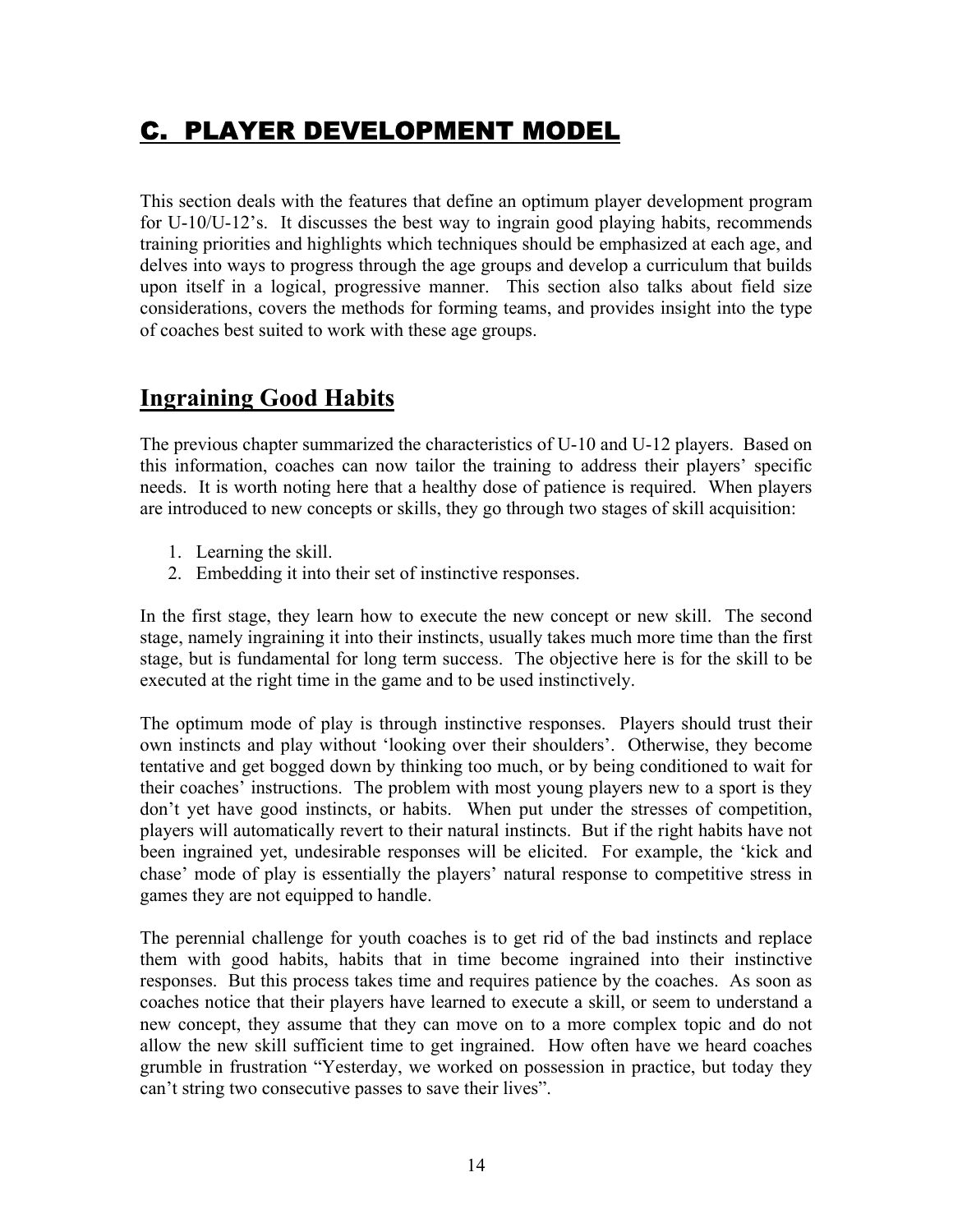This 'fast tracking' through the developmental stages of players in the haste to get to the 'big game' 11v11 tactics is not advisable, not even for the better players. The longer we keep players in the second stage of the skill acquisition process (ingraining stage), the better long term results. And this is true for all young players, even the best ones. The patient approach of skill acquisition is especially crucial for the U-5 through U-12 age groups, the formative years. In practical terms, as an example, it means that the 2v2 training environment recommended for tactical development of U-9/U-10's needs to be repeated until the desirable habits are ingrained.

## **Technical and Tactical Progression U-5 to U-12**

The current small-sided game format for youth soccer in Georgia is:

| $U-6:$  | 3v3   |
|---------|-------|
| $U-8:$  | 4v4   |
| $U-10:$ | 6v6   |
| $U-12:$ | 8v8   |
| U-13:   | 11v11 |

For most players, U-6 and U-8 play is purely a technical experience and U-10 is the first time basic tactical concepts can be taught. The play format at U-10 is 6v6, but, as mentioned before, tactically the players are at the 2v2 stage, since they still can't solve support and movement problems near the ball.

Games of 2v2, 3v3, and 4v4 do not require organization of players into positions. But once we get into 6v6 and higher, it becomes necessary to organize the players into some form of team formation, with specific units (lines) of defenders, midfielders or forwards and specific roles. Given that U-6 and U-8 play did not involve positions and that U-10 is the first time players are organized into formation, it is highly recommended to start with only two lines, i.e. playing 6v6 with a keeper and a 3-2 formation (3 defenders and 2 attackers). The level of sophistication and movement off the ball in a three line formation is too complex for U-10's. Let them spend some time learning how two lines interact, before we throw them into a three line formation.

The term 'small-sided soccer' is commonly used when referring to games with less than 11 players per side. But when you think of it, in the eyes of the U-10 player, 6v6 is not a small-sided game, but rather the full-blown game. From the perspective of a typical 9 year-old, the 6v6 game has the same feel that the 11v11 game has for adults. For a 9 year-old, it's the 2v2 or 3v3 games that give them the 'small-sided' feel. Hence, in terms of a *tactical* progression *through the eyes of the players*, we can re-define small-sided games as follows:

2v2 to 4v4 Small-Sided Games (SSG) 5v5 to 6v6 2 Line Games (2LG)  $7v7$  to  $11v11$  3 Line Games (3LG)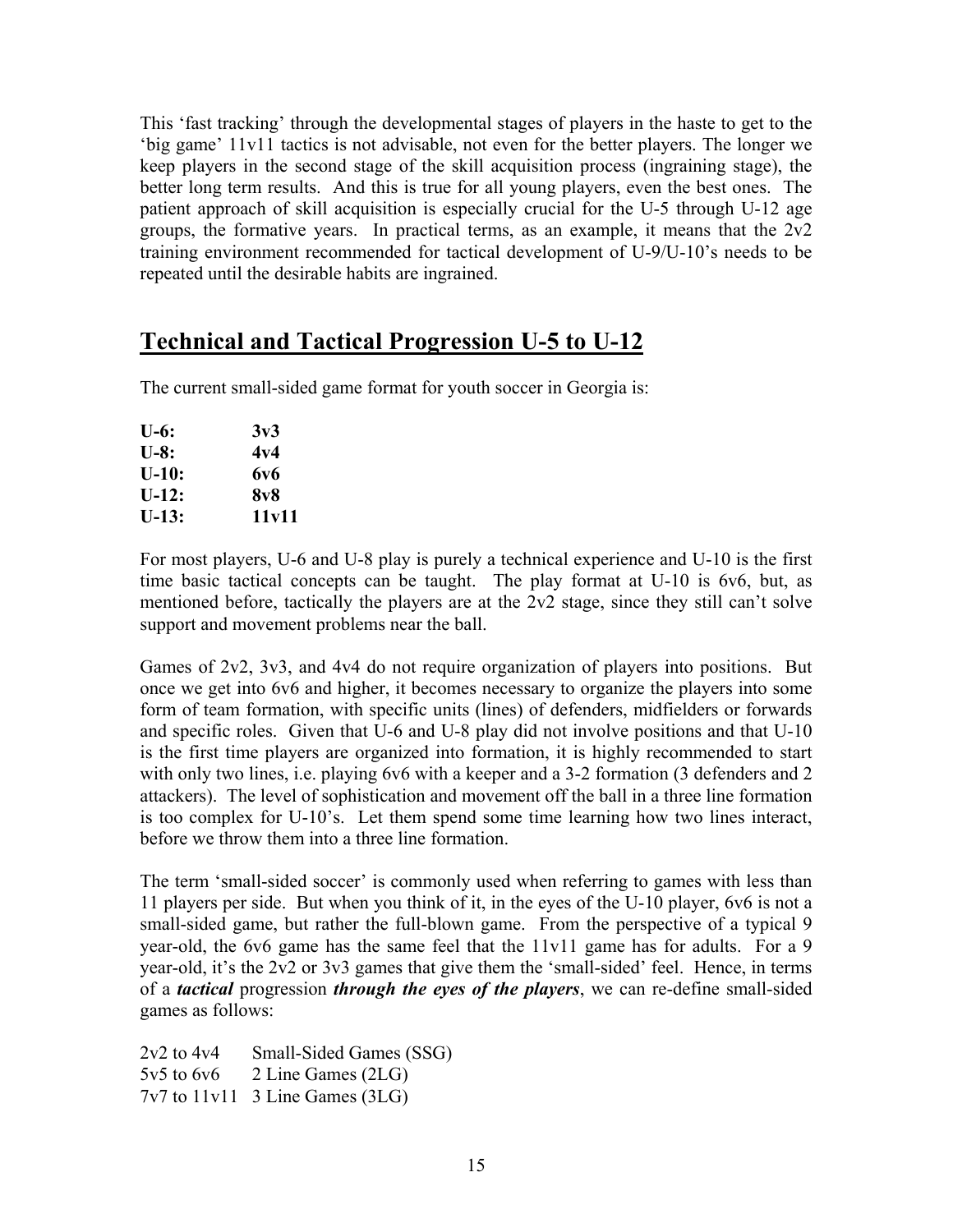Taking this player-centered view of the progression of small-sided play is just another tool we can use to design a more effective, age-specific development program. Based on this approach, the player development model shown in the table below gives an outline of what we should focus on at each age group.

| <b>PROGRAM</b>                                                  | AGE                | <b>TECHNICAL</b><br><b>EMPHASIS</b>                                                                  | <b>TACTICAL</b><br><b>EMPHASIS</b>                                                                                                                | <b>TRAINING</b><br><b>ENVIRONMENT</b>                                                                                                        | <b>GAME</b><br><b>FORMAT</b>                    |
|-----------------------------------------------------------------|--------------------|------------------------------------------------------------------------------------------------------|---------------------------------------------------------------------------------------------------------------------------------------------------|----------------------------------------------------------------------------------------------------------------------------------------------|-------------------------------------------------|
| K<br>I                                                          | $U-5/U-6$          | Dribbling $(100\%)$                                                                                  |                                                                                                                                                   | Fundamental.<br>Player with ball.<br>Unopposed (1v0).                                                                                        | 3v3(SSG)<br><b>KINS</b><br>'New<br>Ball' method |
| N<br>S                                                          | $U-7/U-8$          | $\overline{Dribbling}$ (70%)<br>Passing $(30\%)$                                                     | $\blacksquare$                                                                                                                                    | Fundamental.<br>Player with ball.<br>Unopposed $(1v0)$ .<br>Opposed (1v1).                                                                   | 4v4(SSG)<br><b>KINS</b><br>'New<br>Ball' method |
| A<br>$\overline{C}$<br>$\mathbf{A}$<br>D<br>E<br>M<br>Y<br>$\&$ | $U-9/U-10$         | Dribbling<br>Juggling<br><b>Short Passing</b><br>Receiving<br>Shooting $&$<br>Finishing<br>Shielding | Support<br>near<br>the ball (ahead<br>and behind the<br>ball).<br>First touch.<br>Combination<br>play.<br>2-line shape.<br>2-line<br>interaction. | Technique: (70%)<br>Unopposed (35%)<br>Opposed (35%)<br>Tactics: $(30\%)$<br>2v2 to 4v4 (SSG).<br>U-9: $2v2$ mainly<br>$U-10$ : $3v3$ mainly | $6v6(2LG)$<br>3-2 formation                     |
| S<br>E<br>L<br>${\bf E}$<br>$\overline{C}$<br>T                 | $U-11$ &<br>$U-12$ | Dribbling<br>Juggling<br><b>Medium Passing</b><br>Receiving<br>Finishing<br>Heading<br>Shielding     | Support.<br>Combination<br>play.<br>Deception.<br>3-line shape.<br>3-line<br>interaction.                                                         | Technique: (70%)<br>Unopposed (35%)<br>Opposed (35%)<br>Tactics: $(30\%)$<br>$2v2$ to $5v5$ .<br>$(\text{mainly } 4v4)$                      | 8v8 (3LG)<br>$3 - 2 - 2$<br>formation           |

## **PLAYER DEVELOPMENT MODEL**

The table summarizes the main recommendations for designing the training and game format for U-5's through U-12's. The U-5's through U-8's are included here for the sake of completeness (for more detailed recommendations and rationale on these age groups, refer to the KINS Manual). Suffice to say that players in the U-5/U-6 ages need to spend most of their practice time in individual activities learning to dribble and manipulate the ball without pressure of opponents. They cannot handle both controlling the ball and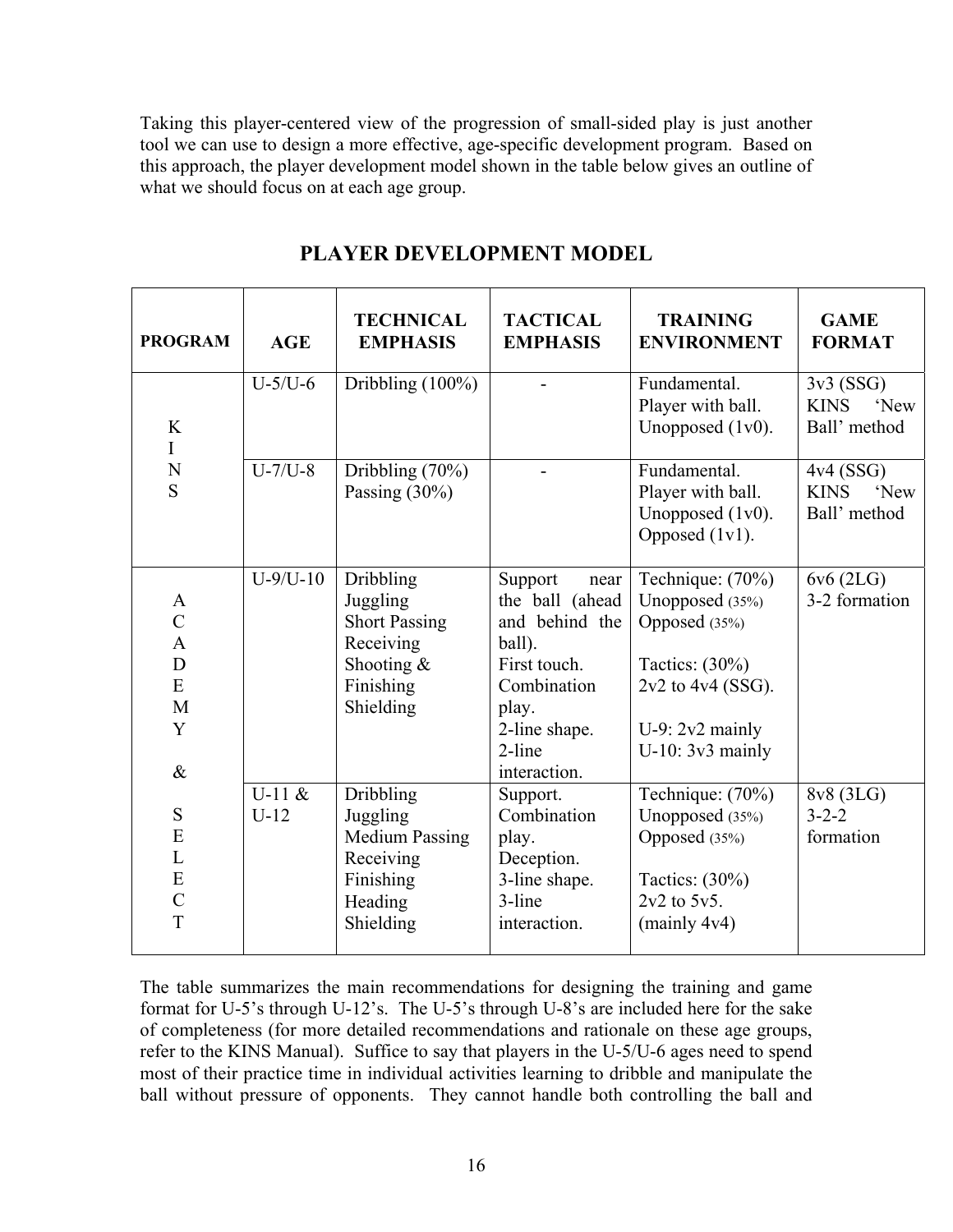keeping it away from opponents at this age (this is referred to as 'unopposed' 1v0 training under the 'Training Environment' column in the table). As players move to the U-7/U-8 ages, we can gradually add pressure of opponents in practice sessions and use a mix of fun activities, some of which are unopposed (individual or cooperative activities) and some of which incorporate opponents (competitive activities).

Once players graduate to the U-9/U-10 stage, the better ones migrate to the 'Select' or 'Academy' programs, while the rest go into the 'Recreational' program. This manual focuses on the select players, but most of the recommendations apply to all levels of play.

### **Technical Emphasis**

The column titled 'Technical Emphasis' highlights the technical priorities for each age. **Dribbling** and **juggling** are very high on the agenda of U-10/U-12's. These players love to dribble and are sufficiently coordinated to work on feints and fast footwork and try it out against live defenders. **A lot of 1v1 activities should be used with U-10/U-12's** and it should be planned such that there is minimal idle time between turns, to maximize repetition and learning. Some coaches might regard juggling as an expendable luxury that players can indulge in on their own free time. But it's not a mere coincidence that every star player is also an accomplished juggler. Juggling helps players develop a feel for the ball, improve their first touch, and advance their balance and coordination, not to mention their confidence on the ball. All the top players spent hours of their childhood juggling the ball and continue to do so in their professional career. As youth coaches, we need to inspire our players to do the same. Setting aside some time for juggling in the practice session can only help.

Another aspect of the game that can never be overplayed is **finishing**. The more creative ways we can find to incorporate finishing into our activities, the better. Even when we work on dribbling or passing, it's possible and advisable to add finishing as the end product of every passing drill or make scoring on goal the objective of every dribbling move.

A question often asked by coaches is when should they introduce training to teach **heading**? The simple answer is that heading should be taught when players are technically able to cross the ball in the air. Before that, there is no point spending too much time on heading when there are so many other, more applicable and fundamental skills to improve. However, there is nothing wrong with occasionally working on heading at U-10/U-12 just to introduce the technique and eliminate any early fear of ballto-head contact. A soft introduction to heading, using small balls (size 1 or 2) is recommended. How often and how much heading practice? It is up to the coach, and should be based on priorities and players' abilities.

### **Tactical Emphasis**

The column titled 'Tactical Emphasis' highlights that tactical training is not really applicable or realistic at U-6 and U-8, and that the main priority at U-10 and U-12 should be the teaching of **'support play near the ball'**, **deception** with the ball, and **combination play in small groups**.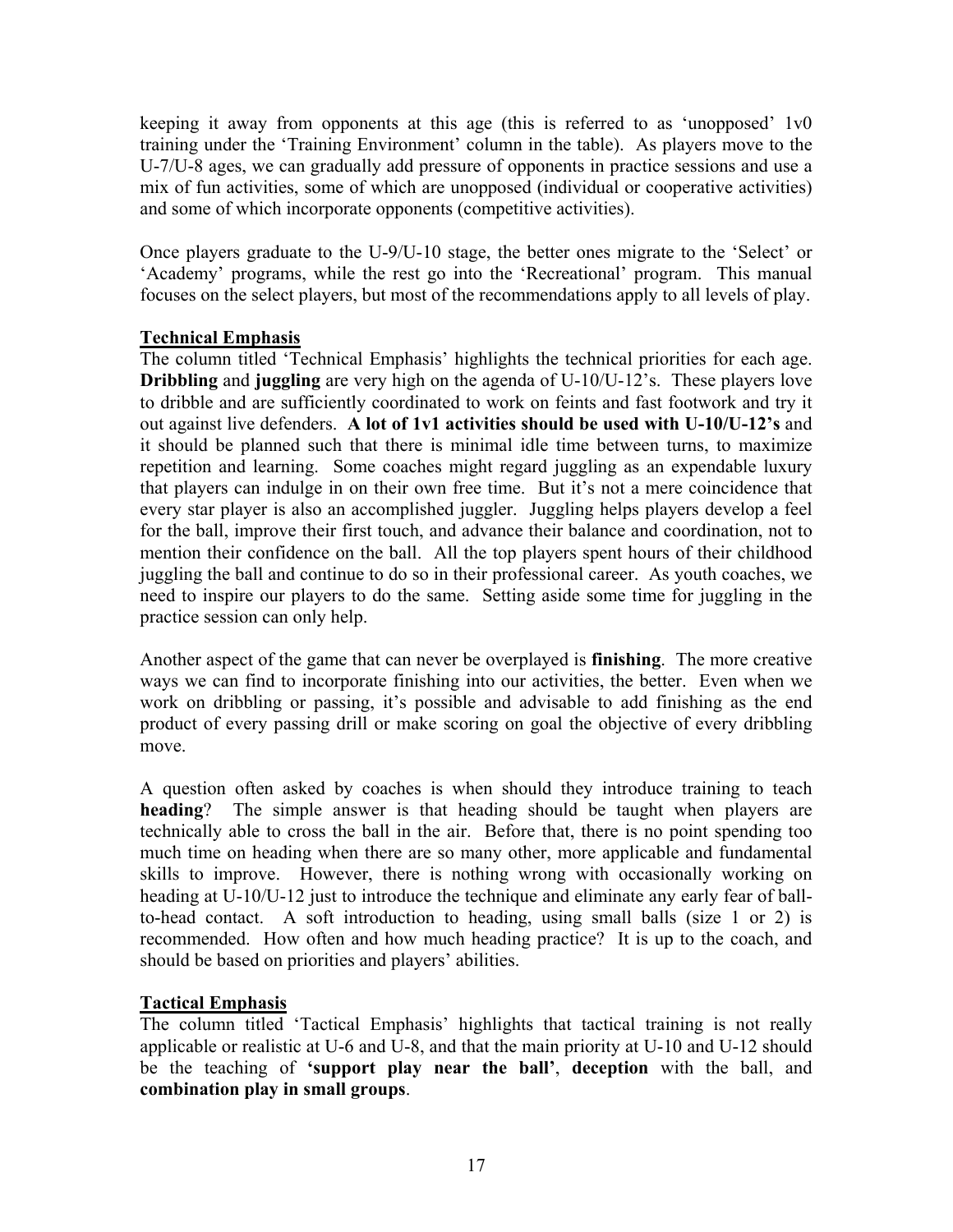#### **Training Environment**

It's important to pay close attention to the column in the table, titled 'Training Environment'. This column contains the recommendations for the content and emphasis in practice sessions. As we mentioned before, technical training is the number one priority for U-10's and U-12's and the table suggests that technical work should involve 70% of the practice time. However, working on technique in isolation without opponents, such as repetitions of unopposed dribbling or passing moves, should not constitute the only part of the technical content. Players at the U-10 and U-12 stage need to practice technique against opponents. This will improve the transfer of skill to the game and will be more realistic, not to mention more fun for the players.

To that end, a mixture of individual, cooperative and competitive activities should be used to hone technique. Rather than spend a whole hour doing 'Coerver' moves or passing combinations without any opponents, better to add the realism of opponents for at least half the time. The low ratio of players to ball inherent in small groups will still produce the requisite volume of technical repetitions.

As a rough guideline, a typical practice session should be split into 3 parts: A third of the practice devoted to unopposed technique; a third of the time for practicing the technique against pressure; and the last third in small-sided games devoted to tactical teaching. This approach has the recommended allocation of 'two thirds technique/one third tactics', not to mention the fact that even the tactical third provides for plenty of technical repetitions due to the small player-to-ball ratio.

The 'Training Environment' column also recommends **2v2** as the main vehicle for tactical training for U-9's, **3v3** for U-10's, and **4v4** for U-12's. Each stage builds on to the next:

- **2v2:** It's ideal for U-9's since it is the smallest possible unit for teaching tactics and combination play. It's advantageous for teaching to *open body*, *support angle*, *support distance* and *reading the pressure on the ball*, without any distractions of additional player permutations.
- **3v3:** This is the smallest possible unit for addressing *width* and *depth*, the key elements of team shape, as well as *support behind the ball*, while still reinforcing the previous points of open body, support, and reading pressure. Players can start to learn how to stretch the field and create passing lanes for penetration.
- **4v4:** This format adds more options and complexity to the 3v3 and is a great segue to team tactics and formation. Some coaches see 4v4 as *the* starting point for teaching tactics and laud the diamond shape as the basic tactical unit. This writer feels that 4v4 is too complex for U-9/U-10's as a preliminary tactical tool and needs to be preceded by a healthy doze of 2v2 and 3v3 play. A diamond shape in itself is not the objective, but rather a byproduct of good support play.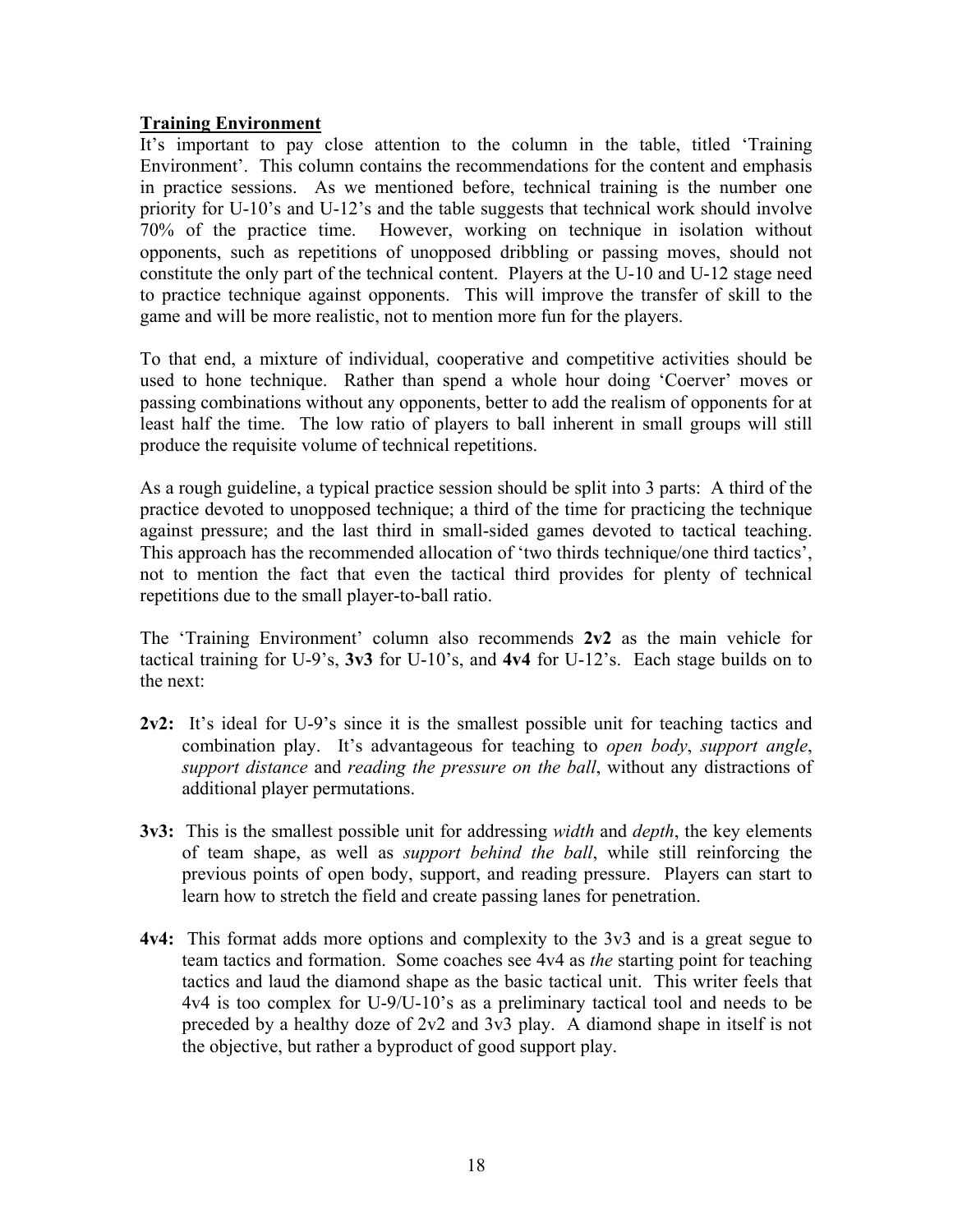This approach gives coaches a consistent, progressive plan that allows players to advance tactically from simple situations to more complex ones at a steady and manageable rate. It doesn't exclude other activities or numbers, but is recommended as the predominant staple of training at each stage.

Fitness on its own has no place in the training program of U-10/U-12's. Players at this age have not completed their growth spurt and many have not even started their puberty. This means that fitness work with players who have not yet matured physically has limited value since the neuromuscular system cannot yet handle full adaptation to fitness training. **The fun games and activities will take care of the fitness needs of these players. Every moment in practice needs to be devoted to ball work.**

### **Game Format**

And finally, the column titled 'Game Format' addresses the game environment for each age group. Following the plan allows players the easy transition from Small-Sided Games of 3v3 and 4v4 at U-6/U-8, where there are no positions/formations, to the 6v6 game with only two lines, hence, a soft introduction to formations, and then to the 8v8 games with three lines.

## **Field Size Considerations**

One of the main objectives for going small-sided is to discourage the 'kick and chase' mode of play that players are forced into when playing on large fields. Playing in smaller fields encourages using skill and keeping the ball on the ground to get into scoring positions since the long kick up field would put the ball out of bounds. Another advantage of smaller fields is that less physical effort and less stamina is required to cover the field, saving more energy for skillful play. This is especially important for 8-11 year-olds who still lack the stamina necessary for long sustained runs.

The GYSA playing rules allow for a range of field size. For example, the range for 6v6 play at U-10 is from 35X45 to 45x60. The maximum size of 45X60 is probably too big and the recommended field size for U-10's is 40x50. In games involving mostly U-9's, recommended field size should be even closer to the minimum allowed, 35x45. Ideally, field size should present the players technical and tactical challenges and eliminate the fitness challenges. If the field is too big, the amount of running required leaves players exhausted and defeats the purpose of small-sided soccer.

There is a tendency to put the better/bigger players into bigger fields because "they are ready for it". In actual fact, this rationale contradicts the coaching principles we teach at coaching schools. As players get better, they should be subjected to more pressure. One method we often use to increase pressure in practice is by decreasing field size. Smaller grids (or fields) punish a poor first touch or a bad pass. Bigger fields forgive bad technique and give the physically bigger players an advantage. In reality, putting the bigger players on bigger fields makes it easier for them to use their physical assets and conceal their technical and tactical weaknesses. It doesn't make sense to adopt two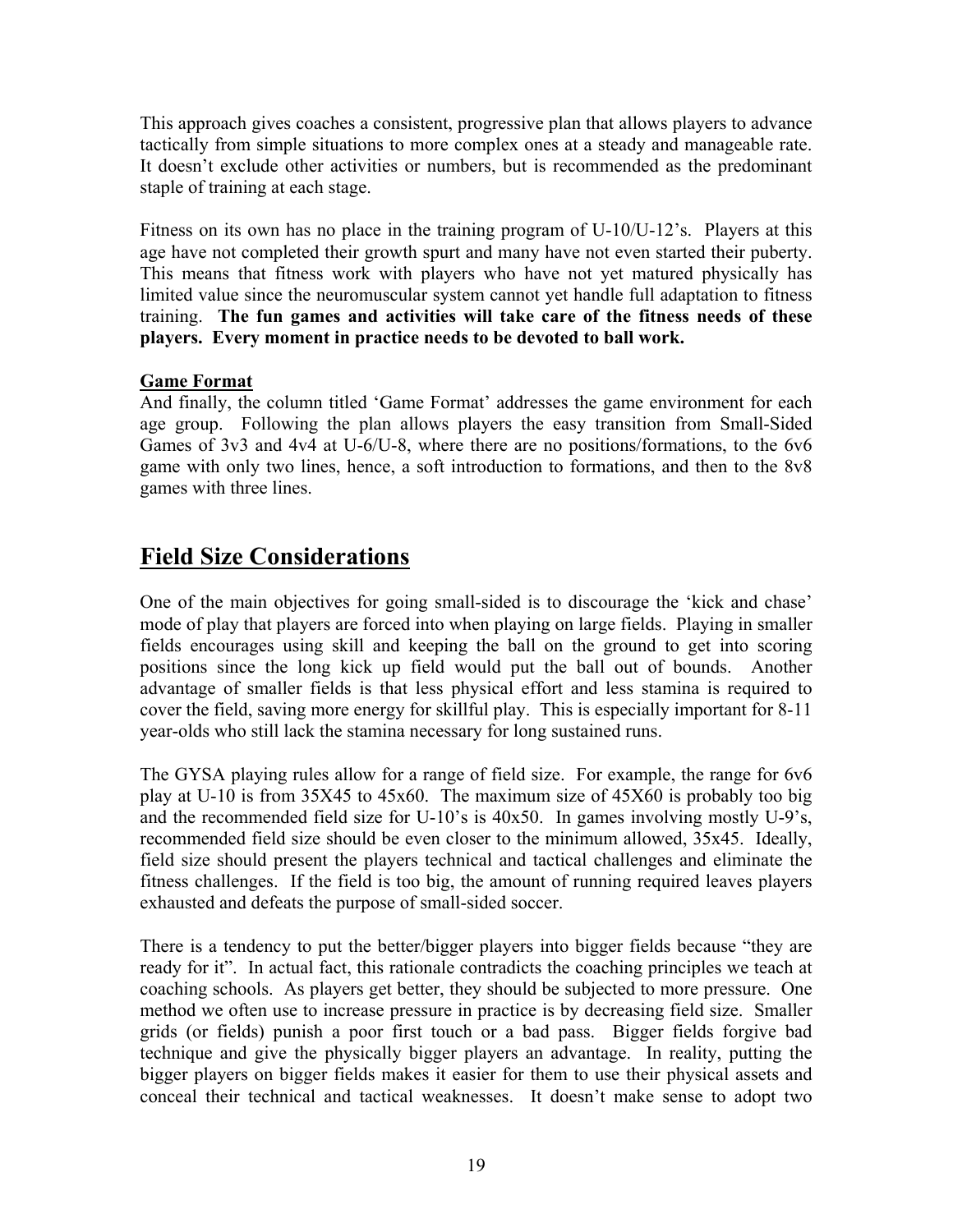diametrically opposite strategies to develop players, where we decrease playing area in practice but give them acres of space in games. Smaller spaces, for practices *and* games, are more consistent with our main objective at U-10/U-12 of encouraging and teaching skillful play and good technique.

Hence, the recommendation here is to use fields that are small enough to force players to find soccer solutions but not too small that play is bogged down in a congested traffic. This is another consideration that calls for insightful observations by the coaches and a continuous re-assessment of players' progress. In trying to strike the right balance between too big and too small, erring on the 'too small' is preferable as it is more conducive to skill development.

The same considerations apply to the U-12's. Here the recommended field size ranges from 40x60 to 60x100. The upper limit of the range  $(60x100)$  is too big for 8v8 and is probably more appropriate for 11v11. The recommended size should be around 50x70, depending on the players.

Finally, most activities incorporating pressure (opponents) should involve **usage of cones to restrict space**. Allowing unlimited space is unrealistic and gives the activity a fitness slant instead of a technical/tactical one, even if the intent is not there. Some coaches don't have the necessary equipment to lay enough small grids or don't have the patience to do it. This lack of organization should be addressed. Clubs could mark permanent grids in specially dedicated areas, which saves the need for laying many cones and facilitates the planning of practices. More on this in a later section.

## **Forming Teams: Balanced Versus Ability-Based**

One of the hottest debates in the U-10/U-12 circles is whether clubs should split their Competitive/Academy program players into balanced teams or form Gold, Silver and Bronze teams based on ability.

This is an issue that can be fraught with special interest and personal agendas, making it difficult to please all parties. Parents of strong players often prefer ability based teams while parents of weaker players campaign for balanced teams. Coaches who emphasize the need to win prefer ability based teams while coaches who prefer to downplay results opt for balanced teams.

Both methods have some merits, but the general feeling among youth development experts is that the later we segregate the players by ability, the better. Some of the arguments for balanced teams are:

- No one knows for sure who will develop into a good player since players mature at different rates. We must do everything we can to encourage ALL players and make it a positive experience for all of them. In many cases, the only difference between an 'A'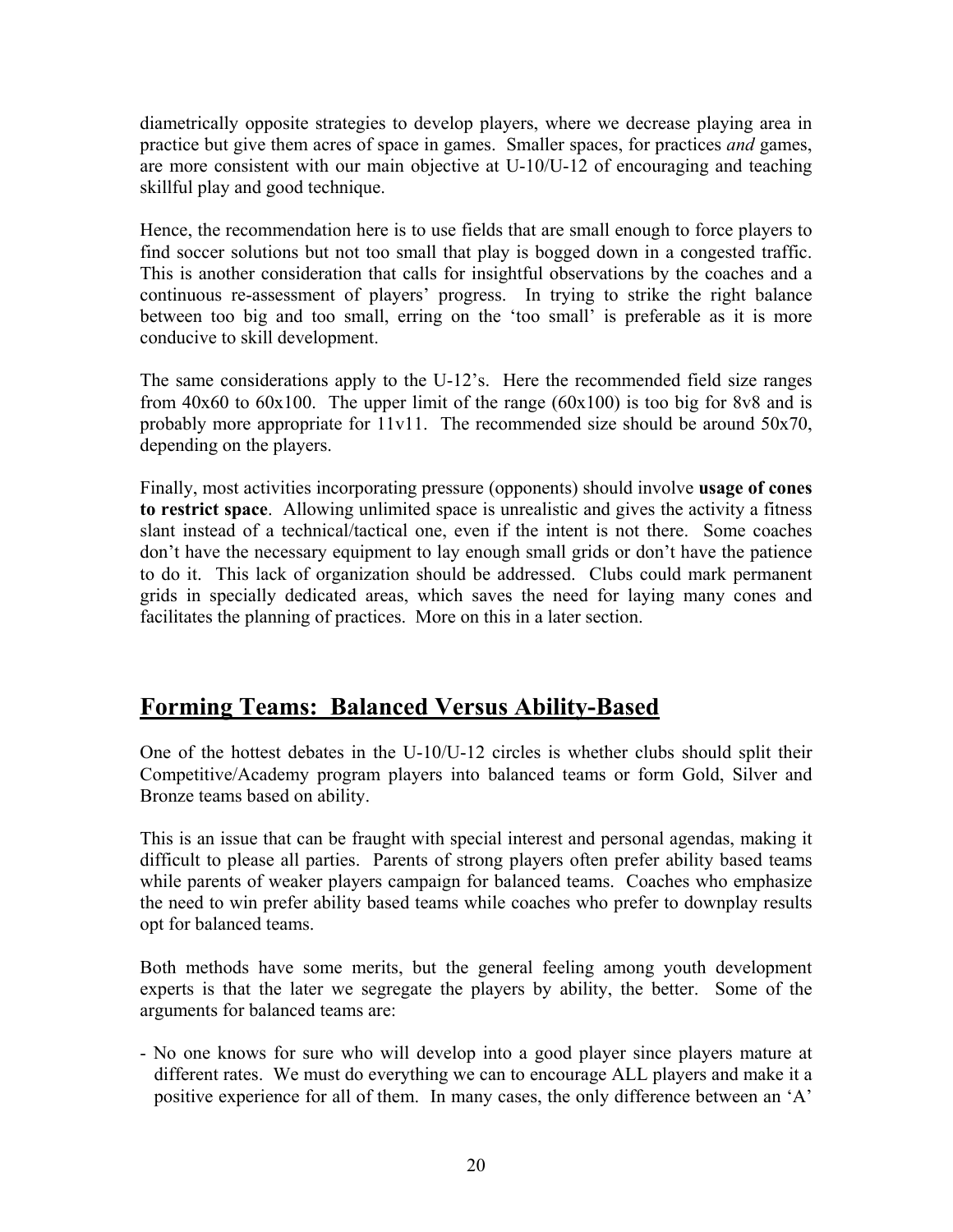team player and a 'B' team player is the physical attributes rather than skill differential, and we know that post-puberty, early physical advantages can disappear. Players who get placed on the lower teams might get discouraged and quit.

- It is another strong message to parents and coaches that results are not important at this stage. Players' self-image is more important.
- Weaker players learn from the stronger players
- Stronger players still improve, even when mixed with weaker players. They develop leadership skills, self confidence and self-reliance by having success and are not afraid to experiment with new tricks and expand their technical repertoire. This is the stage for exploration, not for playing it safe.
- It is still possible to find ample occasions to separate players by ability within the balanced team approach. This can be accomplished in practice, using the 2v2/3v3 activities where the best players are grouped together in the same grid.

Balanced teams could also have disadvantages:

- If the weaker players are VERY weak, they will hold other players back. They will not have any success, they might lose confidence, and their enthusiasm could dissipate.
- More difficult to match up against other clubs if everyone does something different. This is not an issue except when scores are very lopsided.

Weighing the pros and cons, it is recommended to balance teams at least at U-9/U-10. If possible, balancing the teams at U-11/U-12 should also be considered, but it's a bit tricky since we now enter the stage where puberty kicks in and some players are just so physically advanced while others have not hit the puberty curve yet and variations are more pronounced than at U-10.

Ultimately, each club must assess its own talent level and player depth and decide accordingly. There is no one single answer for all. Coaches should analyze the players at each age group and decide on the arrangement that suits their players' specific needs. In some instances where numbers dictate, it might be better to have 2 balanced teams and a third team containing players who are too weak compared to the rest.

It also depends to a large degree on how the players are treated and trained and how skillfully the rationale for splitting the teams is articulated. Perception and poor communication can ruin the best laid plans.

## **Coaching Characteristics of U-10/U-12 Coaches**

Let us now discuss the type of coaches most suited for coaching these age groups. It is encouraging to see that in most clubs in Georgia, some of the best available coaches are involved with U-10/U-12's. There is certainly a greater appreciation of the impact that quality programming at U-10/U-12 can have on the long-term health of the club.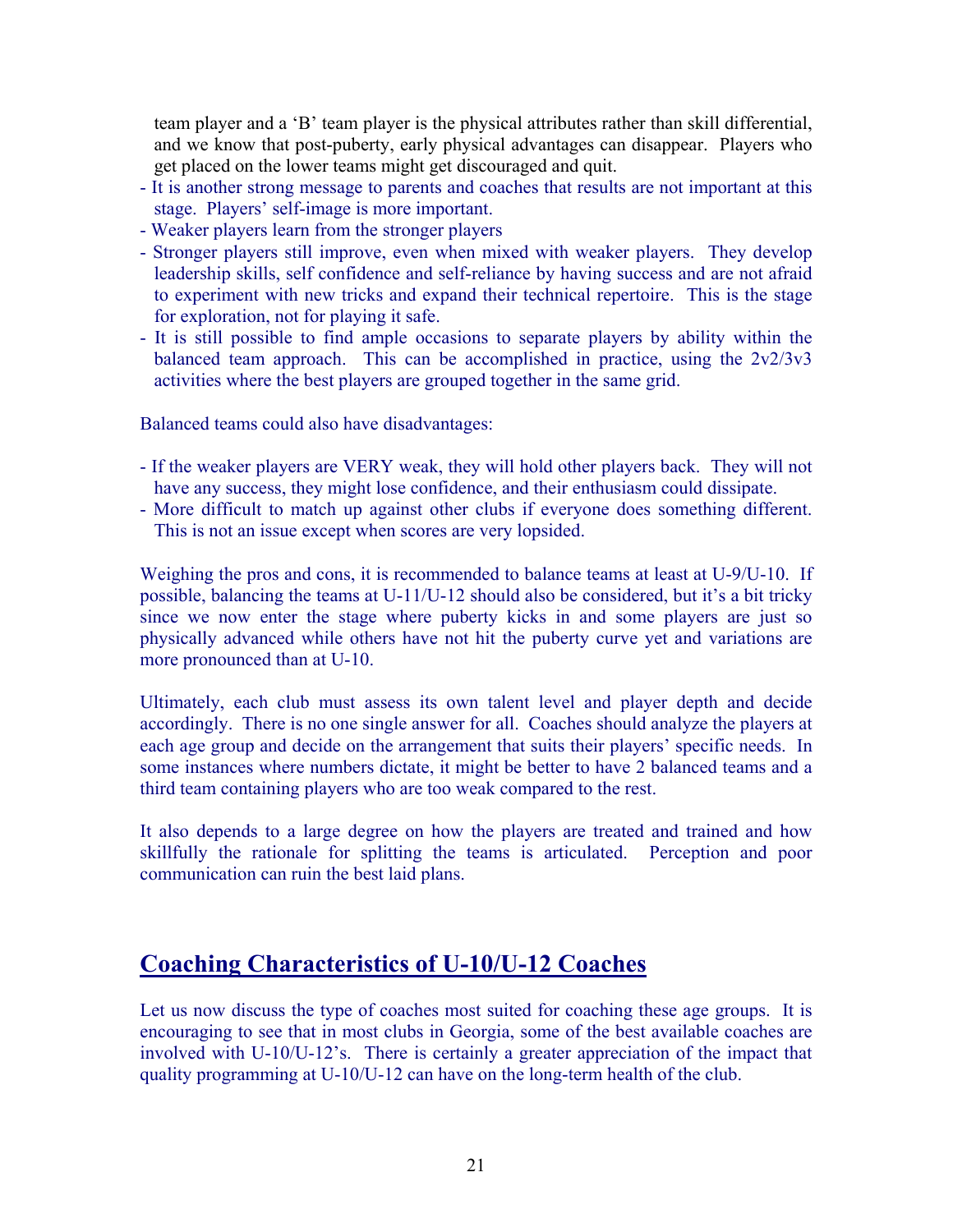What are the ideal qualifications for coaching these ages?

The U-10/U-12 coach should, first and foremost, be one who loves to work with young children and who possess charisma. Infectious enthusiasm is a strong asset here, since inspiring a passion and a love for the game is the number one priority for this age group. It must be fun for both the players and the coach. This is not a job for anyone who regards it as a chore.

There are countless ways to inspire youngsters. If the coach is an ex-player, he/she can impress the players with some clever tricks and win them over. Other coaches use fun games and a natural affinity with young kids to build bridges of trust and inspiration. Kids of this age are still easily influenced by adults of authority and are willing to be led. They haven't yet reached the stage where they think they know more than the adults. Thankfully, that doesn't come until later.

Coaching this age is about teaching without glory. It's teaching with a patient approach to player development. It's about the recognition that all the work done will bear fruit at a future time and will probably allow the next coach in line, the one who inherits your players, to enjoy the extrinsic rewards.

Coaches of professional teams tend to focus on their players' strengths and demand that they stick to their specific strength and do only what they are good at doing. On the other hand, coaches of young players should focus on their players' weaknesses and encourage them to improve all aspects of the game. It's about developing well rounded players as opposed to specialization of players.

Coaching U-10/U-12's requires a compassionate individual who can tell the difference between 'demanding that players do' and 'challenging them to do'. Between measuring success by keeping records of wins versus keeping records of consecutive juggles.

The best U-10/U-12 coaches are careful not to scare their players from expressing themselves on the field. Players should not be frightened of making mistakes. This is the time to learn from trial and error. Coaches should not 'kick every ball' and be overbearing and over-structured with their players.

Coaches should understand how players learn and how the body works, mentally and physically. They should be able to read their players and tell from their behavior and their body language how they are feeling. An example comes to mind, of a U-12 team playing in an important tournament. This team was playing their second game of the day, in very hot and humid summer conditions, and the players were struggling. The parents on the sidelines were chastising the players for their apparent lack of effort, which prompted their coach to firmly ask the parents to stop and remember the conditions. To his credit, the coach understood what the players were going through and rightly defended them. But some coaches, from the comfort of their bench, might fail to appreciate this and join the parents in vocal criticism. Such lack of empathizing by a misguided coach can lead to loss of respect and loyalty from the players. It can also lead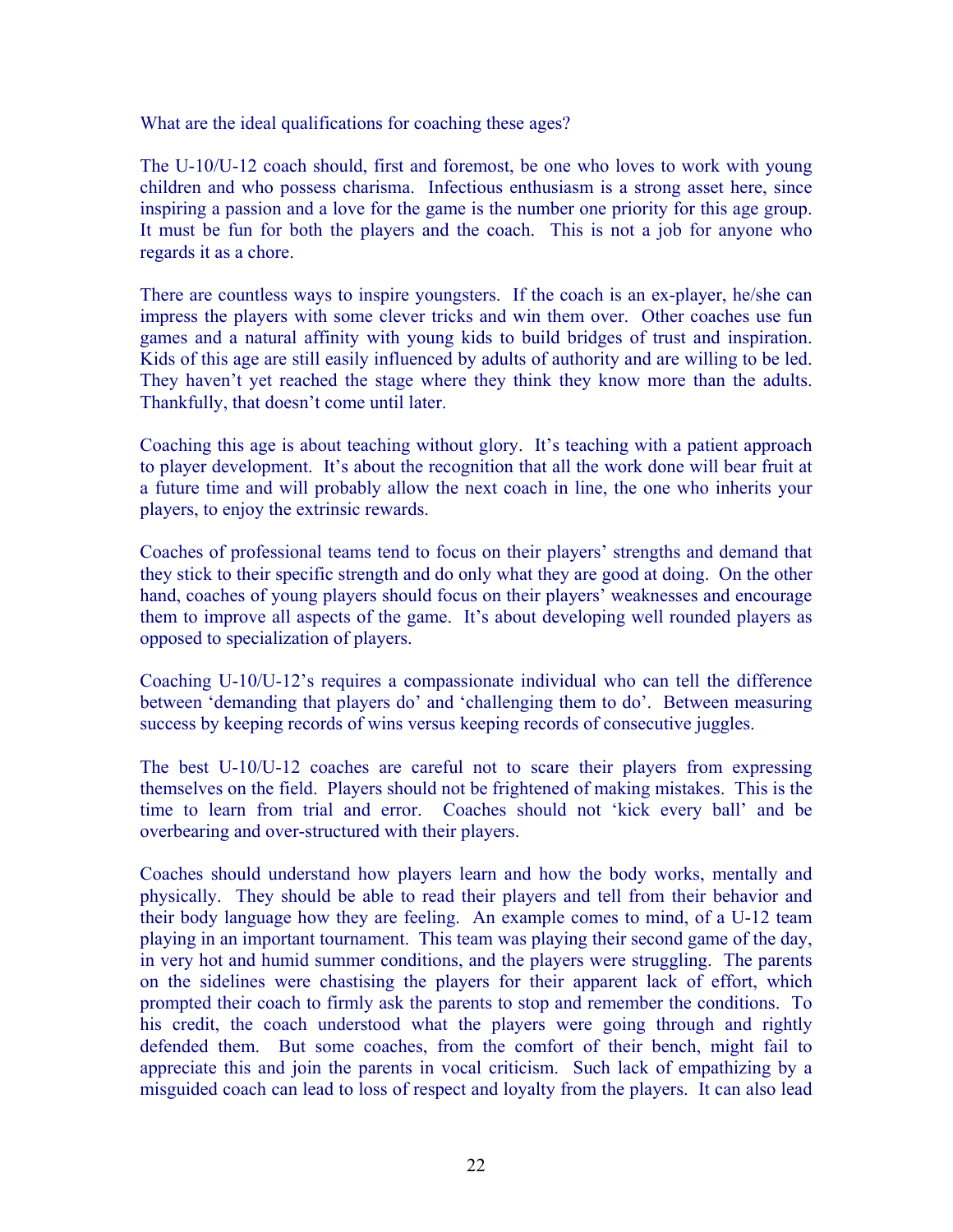to defensive behavior and shifting of blame by players, which is a sure way of eroding team moral and chemistry.

Coaches should regard themselves not just as teachers of players, but also as educators of parents. Most parents of U-10/U-12's are either new to the game or new to the competitive environment of select soccer. Either way, the parents need guidance and look to the coach for leadership and answers. Some will question his methods or allow personal agendas to interfere. The best coaches can articulate philosophies and concepts to parents and know how to influence parents in a diplomatic and non-confrontational manner.

Lastly, coaches should be well organized and understand the principles of play. They need to be open to new ideas and willing to learn and be self-critical and adaptable. As they interact with their players, they should be constantly observing and assessing, by posing the following questions:

*IS THERE ENJOYMENT? IS THERE LEARNING? IS IT APPLICABLE TO THE GAME? IS IT TECHNICALLY CORRECT? AM I STOPPING TOO MUCH? SHOULD I MOVE ON?*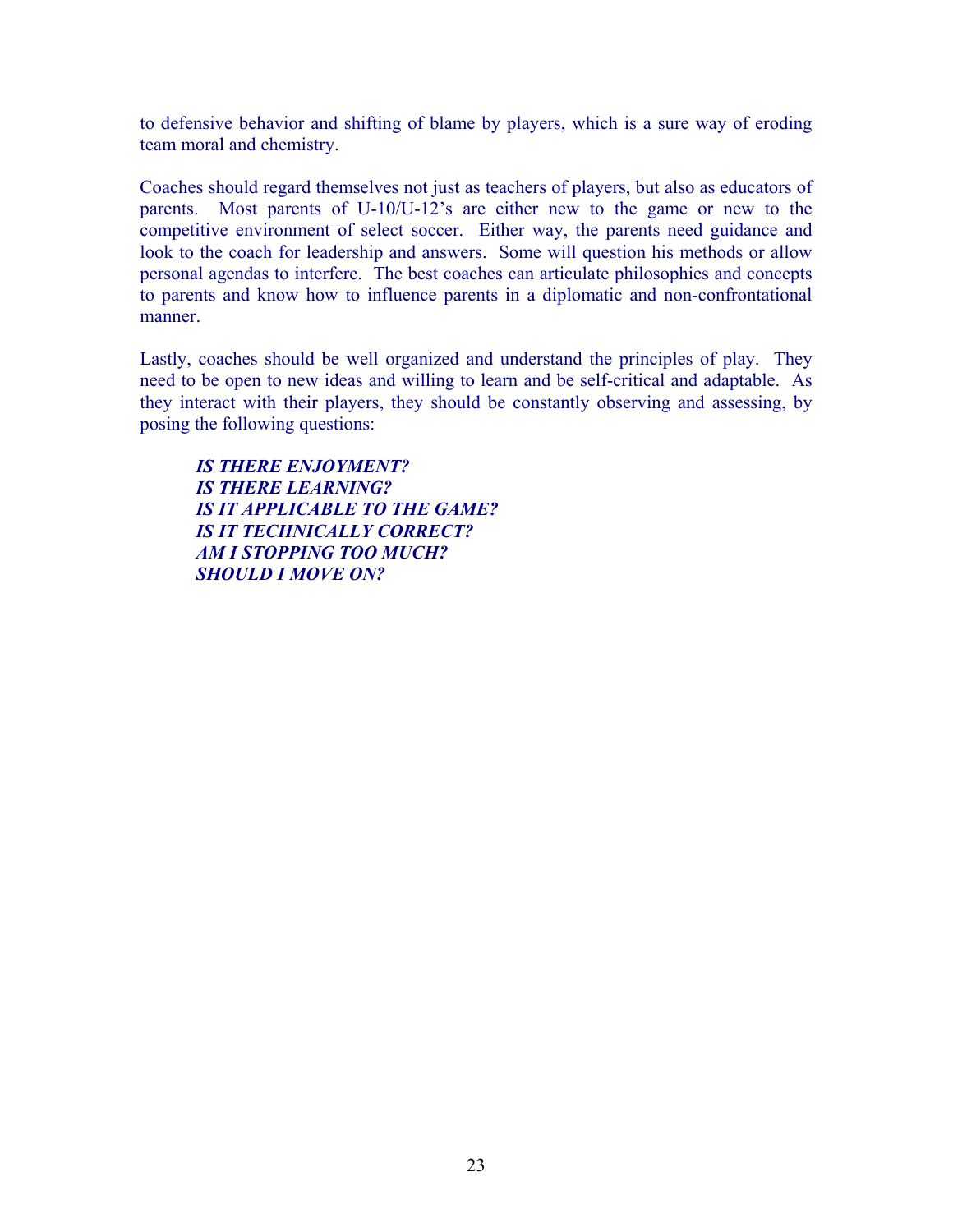# D. TECHNICAL TRAINING FOR U-9 TO U-12

As mentioned before, the majority of practice time spent at these age groups should be devoted to improving the technical abilities of players. The Player Development Model Table in the previous section recommends around 70% of practice time devoted to technique. However, observation of practice sessions reveals that excessive time is wasted moving from one activity to another and getting started. Also, too much time is spent in unopposed technical repetitions, and most of it is done at a speed and in a space that has little relevance to the game. The end result in many cases is insufficient levels of repetitions and a loose connection to the game.

## **Maximizing Touches**

**Ratio of Practices to Games:** League games do not contribute much towards technical development since players touch the ball very few times in the course of a game. In fact, most players touch the ball 20-40 times in a typical U-12 game, depending on the position, substitutions and match-ups. In instances when one team dominates, the stronger teams' defenders are likely to experience even less than 20 touches. Compare this to the hundreds of ball touches in a single, well structured practice. *Since U-10/U-12 is the prime time for developing technique, the ratio of practices to games should be heavily weighted towards practice.* A program for U-10's and U-12's will be better served with 3 or even 4 practices per week and only one game per week, as opposed to 2 practices and 2-3 games per week. Some coaches get carried away with games and tournaments and lose track of the priorities for these age groups. *This is the single most worrying trend of youth soccer and the sooner we redress the balance in favor of practices, the better.* Not every practice needs to be a team practice. Skill nights, clinics and 2v2/3v3 festivals can also feature in the weekly diet.

**Repetitions in Practices:** For technical development to occur optimally, the design of the practice sessions and the frequency of sessions are crucial. Coaches must carefully design sessions to extract maximal touches and progress to live opponents as quickly as possible. For example, if the technical topic is dribbling, players should be learning to execute the dribbling moves at match speed, with the explosive change of pace and direction that would replicate the requirements of the game. Furthermore, players should move as quickly as possible into 1v1 activities. This approach is recommended for all levels of players. Of course, lower level players will need more time in unopposed play, but all players need to progress to competitive, game-like situations at some point in practice and get ample repetitions of 1v1 duels.

The same applies to any technique, be it passing or shooting, etc. The sequence of practice should be:

1. Unopposed individual or small group activities to promote high repetition level, making sure they are executed at game speed. Work on both feet.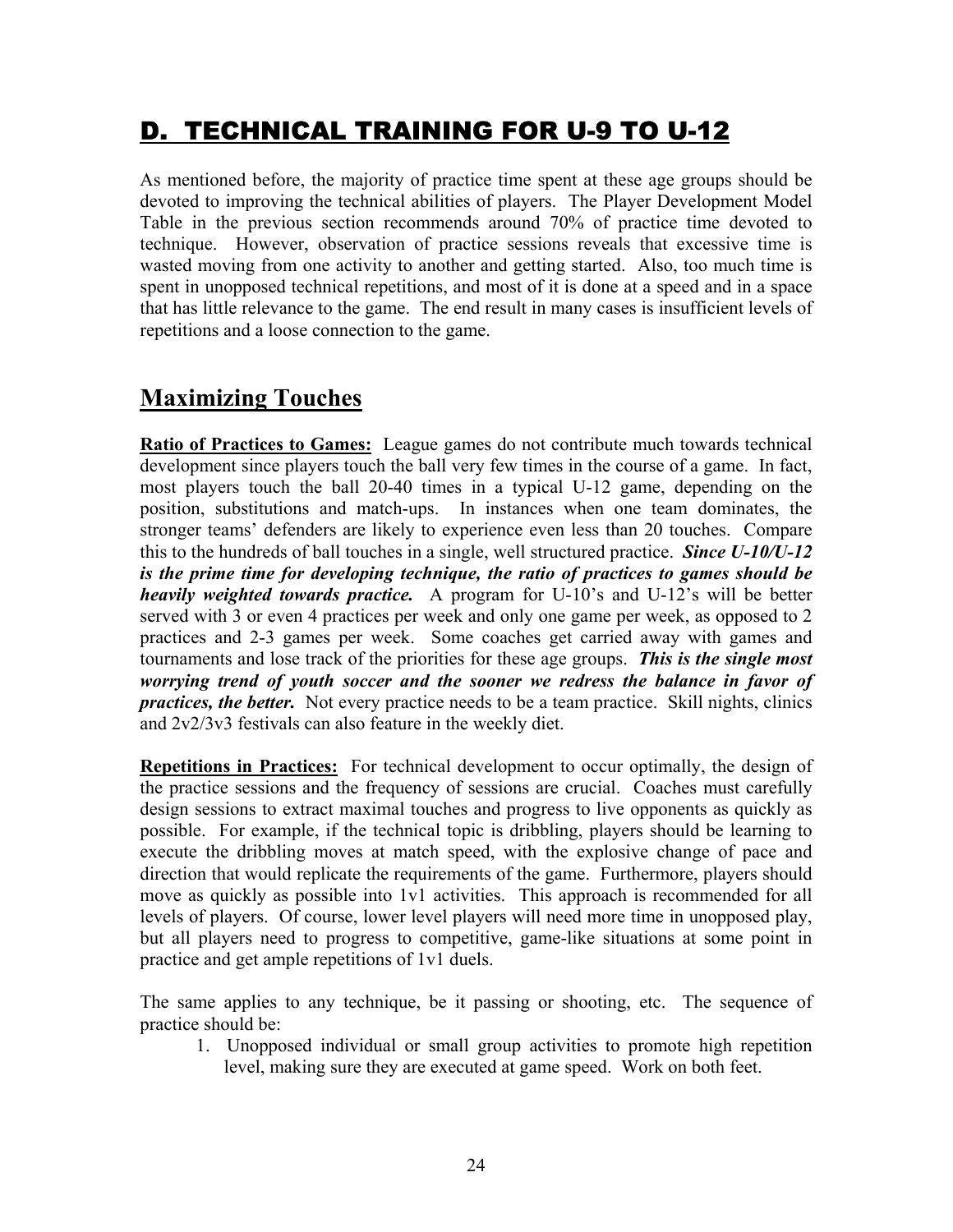- 2. Add opponents, but keep groups small to continue to affect high repetition levels and work on technique in game-related conditions. It's not enough to just keep the groups small if the activity has only one group active at a time. Sessions should be designed to engage all the groups at the same time, to maximize touches. Give careful thought to the match-ups in the small groups and keep players of similar ability together. Encourage creativity and demonstrate how to incorporate deception to their moves.
- 3. Progress to a scrimmage, starting with two small-sided games side by side to keep ratio of players to ball small, and finishing with a squad scrimmage.

## **Replicating the Technical Demands of the Game**

Every activity should replicate as much of the game as possible, from the warm up to the final activity. In selecting an activity, the following criteria should be considered and assessed, in conjunction with the level of the players:

**Distance:** Is the distance between players realistic to the game?

**Movement:** Is the movement of the players similar to what is desirable in the game, especially movement off the ball?

**Space:** Is the space allocated realistic to the demands of the game?

Area: Can we do the activity in the appropriate area of the field?

**Functional:** Is the technique chosen compatible with the functional demands in that particular area of the field?

**Repetitions:** Does the organization lend itself to many repetitions for each player?

**Finishing:** Can we add a goal and incorporate shooting/finishing to the activity?

Ability: Finally, and most importantly, are the players able to handle the complexity of the activity?

As an example of how these considerations can affect practice planning, let's look at variations of warm up passing drills for U-10's and evaluate them against the above criteria.

### **Activity 1: Line Drill**

Groups of eight in a line drill, where players pass and run to the opposite side.



**Verdict:** Poor choice for a U-10 warm up, since eight players are sharing just one ball. There are not enough ball touches, movement or relevance to the game.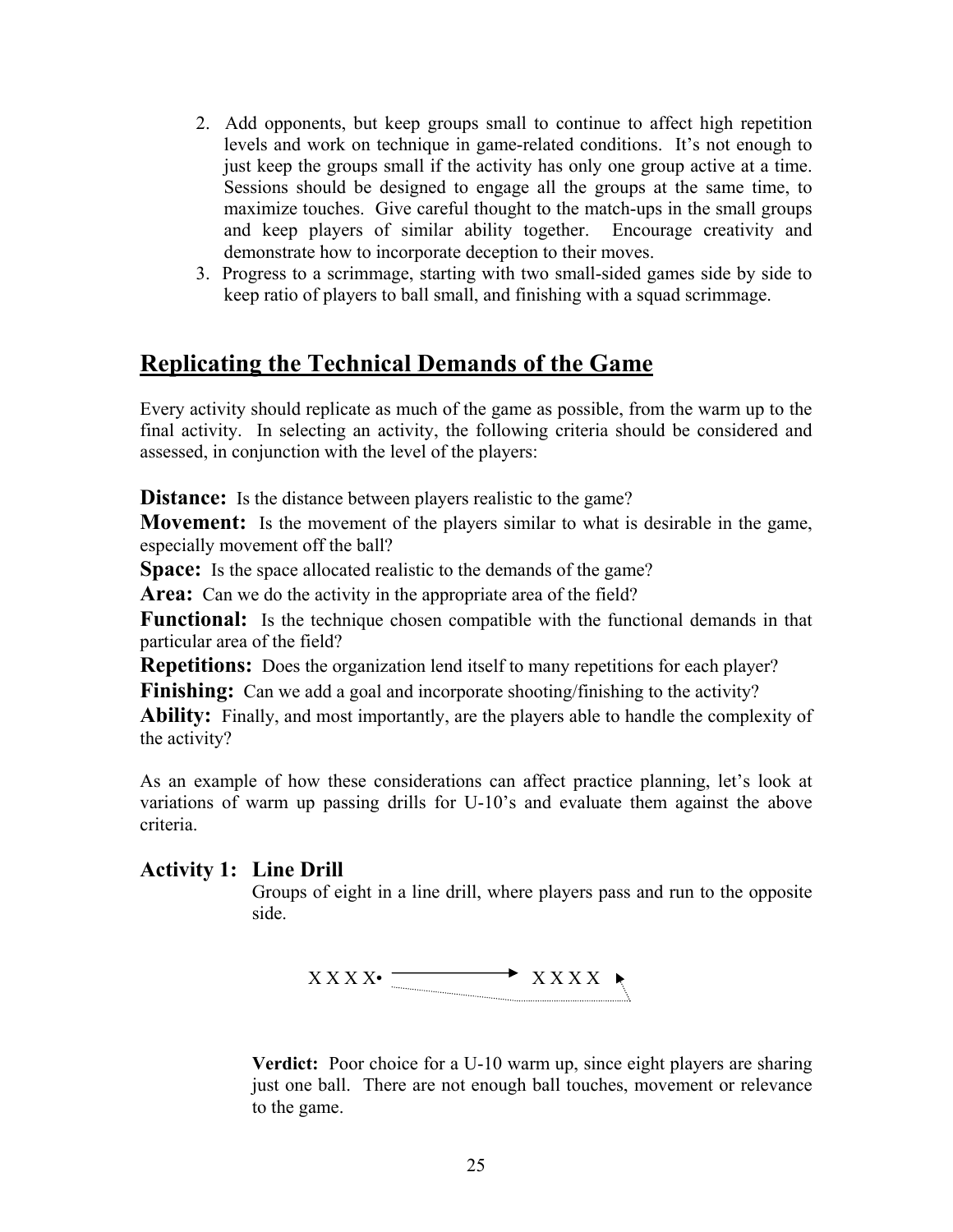#### **Activity 2: Stationary Passing Activity**

Players in pairs, 10 yards apart, stationary, passing the ball back and forth.



**Verdict:** Poor choice. Satisfies the repetition criteria, but lack of movement makes it too easy and boring for U-10's. No relevance to the game. Might be more appropriate for recreational level players, but even with them need to add movement as soon as possible.

#### **Activity 3: Stationary Server Passing Activity**

Players in pairs. One player stationary serving passes to partner. The partner checks away, around a cone and back, and passes the ball back to server.



**Verdict:** Satisfies the repetition criteria and adds some realistic movement. Better than the first two activities but still a bit too static. One advantage is that it is easy and quick to organize.

#### **Activity 4: Passing and Moving**

Players in pairs, one ball per pair. Pairs moving around randomly in a grid, passing and moving.



**Verdict:** Satisfies the repetition criteria and adds movement in a crowded area, which is a plus. Specific passing and receiving technique can be taught, as well as combination plays.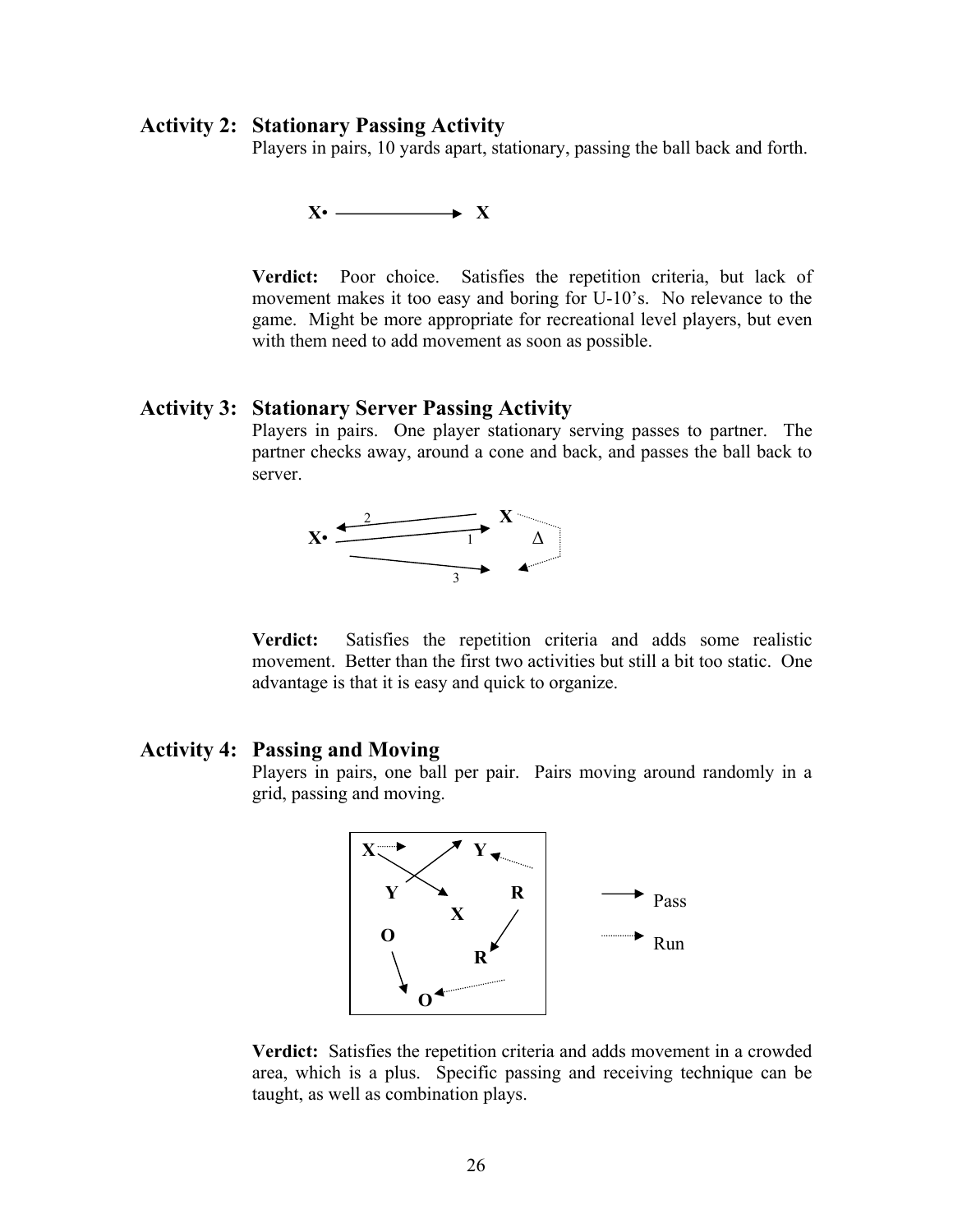#### **Activity 5: Passing in Sequence**

Players in groups of five. Each group executes a passing sequence where players pass and follow the pass in this sequence: X1 passes to X2 and follows the pass and takes X2's place. X2 passes to X3 and follows. X3 does a wall pass with X4 and passes the ball to X5 (who is ready to start the sequence again). X3 takes the place of X4 and X4 runs behind X5.



**Verdict:** A good mix of passing, receiving and combination plays, which are all relevant to the game. Overall, a good warm up activity. **Could be even better if we add a goal and make the last link of the sequence a shot on goal.** 

#### **Activity 6: Passing Patterns**

Players in groups of three. Each group positioned across the 6v6 size field to simulate the back line or the midfield line and passes the ball from side to side, with the appropriate adjustment of positions to provide support behind the ball. In the diagram below, the passing and movement patterns are illustrated. X3 passes to X2 (who is supporting him from behind the ball). X2 passes it to X1 on the other flank. X1 takes a couple of dribbling touches up the flank, pulls the ball back and passes back to X2 who passes to X3. X3 takes a couple of dribbling touches up the flank, pulls back and restarts the sequence back to X2. As they pass the ball from side to side, the players slide back-and-in to support the ball from behind. The three 'Y's do the same thing in the other half.

In this activity, a specific passing and receiving technique can be demanded to fit the positions. For example, X3's pass to X2 should be played in front of him. X2 should receive the ball with his far foot (in this case, the left foot) and use his first touch to prepare for pass to X1. X1's first touch should be with the front foot (left foot) to propel the ball wide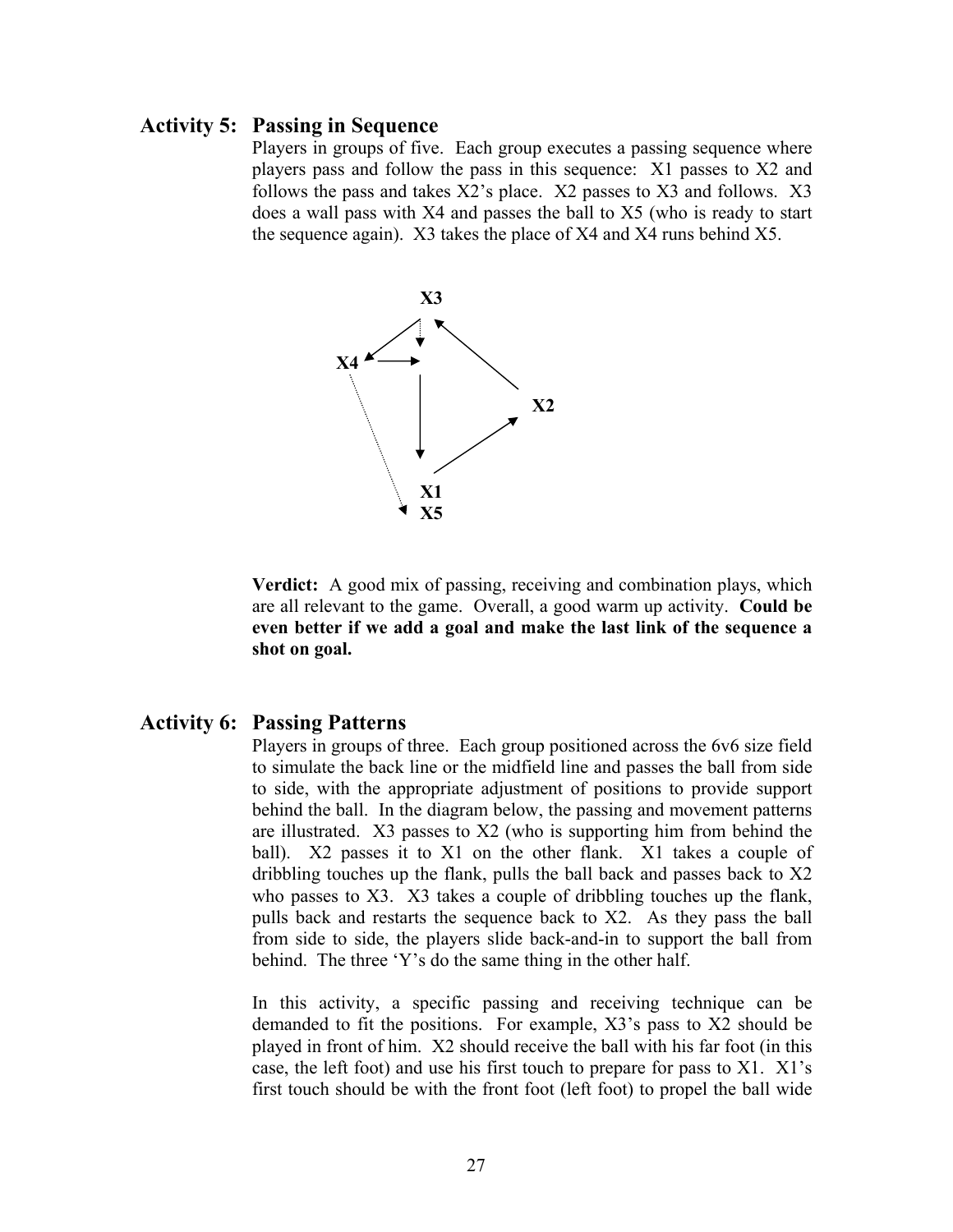and up the flank. All the players should be quick on their feet to adjust their position such that they are always taking their first touch facing up field (for example, if the ball was played slightly behind them, they quickly shuffle backward so they can still face up the field when receiving the ball).



 The activity can be varied by adding a forward (X4) as shown in the diagram below. This time the pattern involves a switch to the other side and a wall pass with the forward and can finish with a cross that is met by X4 and X3 to finish on goal. The group can restart by going the other way, with a new back three of X1, X4, X3 while X2 is the new forward. Meanwhile, the 'Y's are doing the same thing, going back and forth in opposite direction to the 'X's.

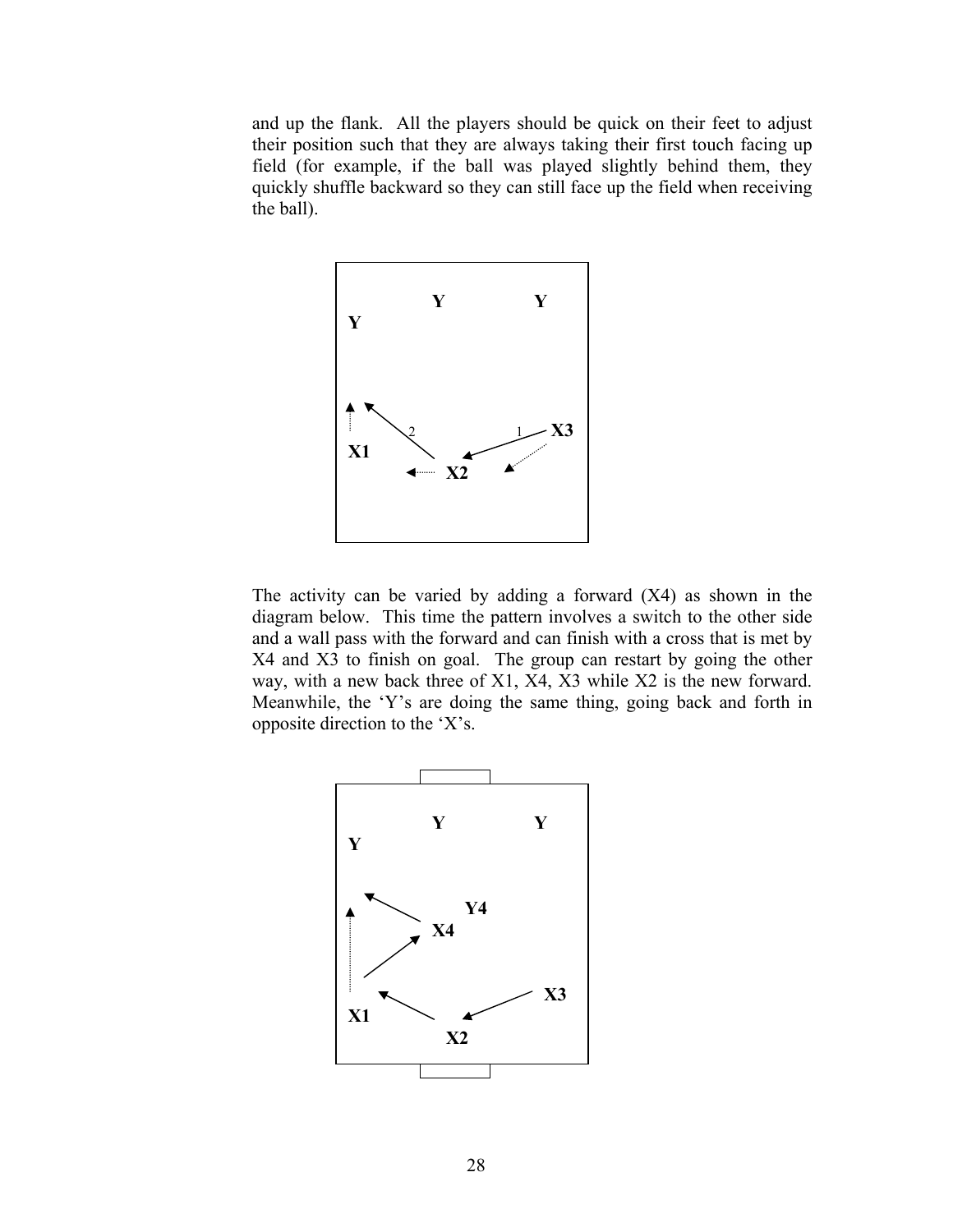Variations of passing patterns can be added in subsequent practices. For example, X1 to forward X4 who lays it back to X2 who plays it through to X3 on the other flank. Coaches can use such activities to ingrain good habits, such as the forward stretching the field by moving away first and timing his checking run to receive the pass from X1, the support distance and support angle of the players without the ball, the quality and purpose of first touch, etc.

**Verdict:** These passing-pattern types of activities are ideal for warm up play. They satisfy all the criteria, with sufficient technical repetition, game-like movement, realistic space, appropriate area of the field, and functional application. These activities help ingrain good habits and good instincts for the most frequently occurring situations in the game. By adding a goal and finishing, it becomes even more realistic and fun for the players.

The six examples illustrated above are typical of warm up activities used by coaches. Note how the 'verdict' on each activity rates it in terms of the criteria mentioned before. *Specifically, how closely does it replicate the demands of the game?*

It should be noted that, although some activities are better than others, all the activities can be used at some point, depending on the objective of the practice, the time of the season, the fatigue level of the players and their mood. With some imaginative tweaks and creativity, every activity can be a fun and productive experience. For example, Activity 2 (Stationary Passing) is too static and boring, but can be converted to an exciting game by putting two cones mid-way between the players to create a gate and the players compete by executing one-touch passing back and forth through the gate. Whoever misses the gate loses a point. By the same token, in the wrong hands a good activity can be ruined or can become too static if not enough attention is paid to the details that make the activity game-like.

And finally, the warm up activities shown above are all executed without pressure and, therefore, should not be kept for too long. The passing and movement should be executed at game speed to extract maximum benefit and after about 15-20 minutes, it's time to progress by adding pressure of opponents.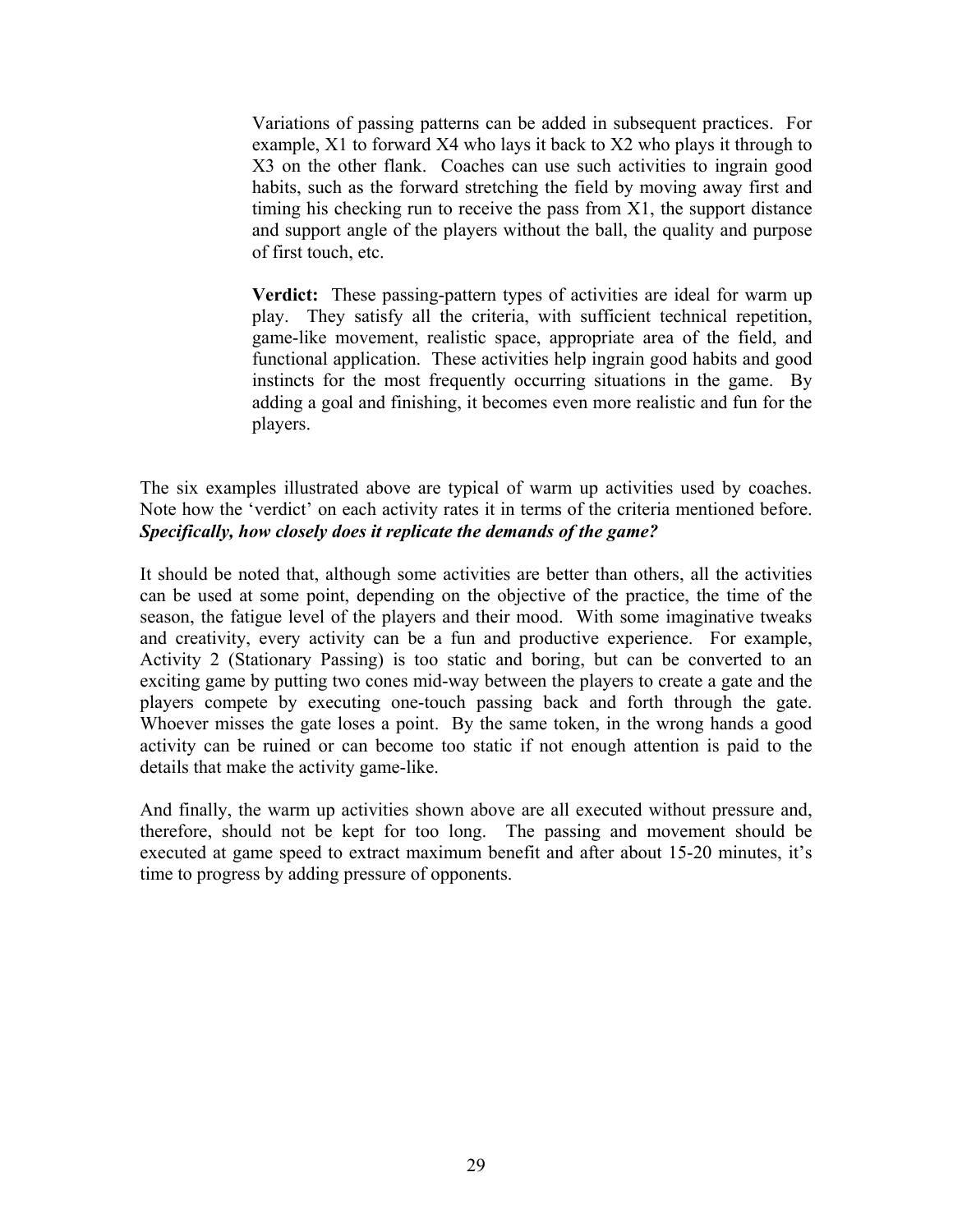# E. TACTICAL TRAINING FOR U-9 THROUGH U-12

## **Team Formations for U-10 and U-12 Play**

The recommended formation for 6v6 play at U-10 is a 2-line formation of 3 defenders and 2 forwards. The reasons are numerous:

- Players entering the U-10 Academy need to spend time learning how 2 lines interact before they learn how to play in a 3 line system.
- Five field players are not enough to make 3 lines viable. If 3 lines are used, play becomes too narrow. Players are constantly scrambling to get wide and tend to receive the ball while still running towards the sidelines, thus facing the wrong way. Impossible to have both width and balance at the same time.
- The 3-2 formation closely replicates all the passing patterns and movement of the 11v11 game. Hence a better transfer of learning to the big game.
- The 3-2 formation replicates the modern style of play that starts with numbers up in the back and requires timely and intelligent runs from the back to create numbers upfront.
- The 3-2 system has width and depth. The team will attack with at least 3 players with one of the defenders joining the attack. Either a wide defender overlaps or the central defender steps up. If a wide defender overlaps, the other defenders shift laterally to cover. If the central defender steps up, the remaining defenders pinch in to close the gap. These are exactly the type of movements that players need to learn in the modern game. And everyone is receiving the ball while facing the right way.
- In the back, we have a numbers up situation of 3 defenders versus 2 forwards. This makes it easier to play out of the back. It also makes it possible to introduce zonal defending concepts.
- There is a dearth of players in the U.S. who are comfortable playing wide, especially wide defenders with the ability to overlap. Playing with 3 defenders who are encouraged to overlap and attack will produce more flank play and result with more players equipped with the skill and tactical awareness for flank play.

Coaches who insist on playing the 6v6 game with 3 lines (i.e. 2-1-2 or 2-2-1) should make the field as narrow as possible. If the field is too wide for 2 defenders, it is virtually impossible to build up from the back or switch sides around the back unless the keeper is used extensively as a sweeper-keeper, which is a bit unrealistic if the keeper needs to venture a long way from goal. Another disadvantage to only 2 players in the back is that they can't join the attack if they are playing against 2 forwards.

The 3-2 concept is carried over to the 8v8 game played at U-12 with a 3-2-2 formation that requires defenders to join the attack and replicates the technical and tactical demands of the 11v11 game. Some coaches like to use a 3-3-1 formation at U-12. On the face of it, a 3-3-1 formation encourages flank play and involves 4 players in wide positions. But observations of 3-3-1 play reveal that the wide defenders are stuck behind the wide midfielders, with no room to overlap and hardly ever cross the half way line.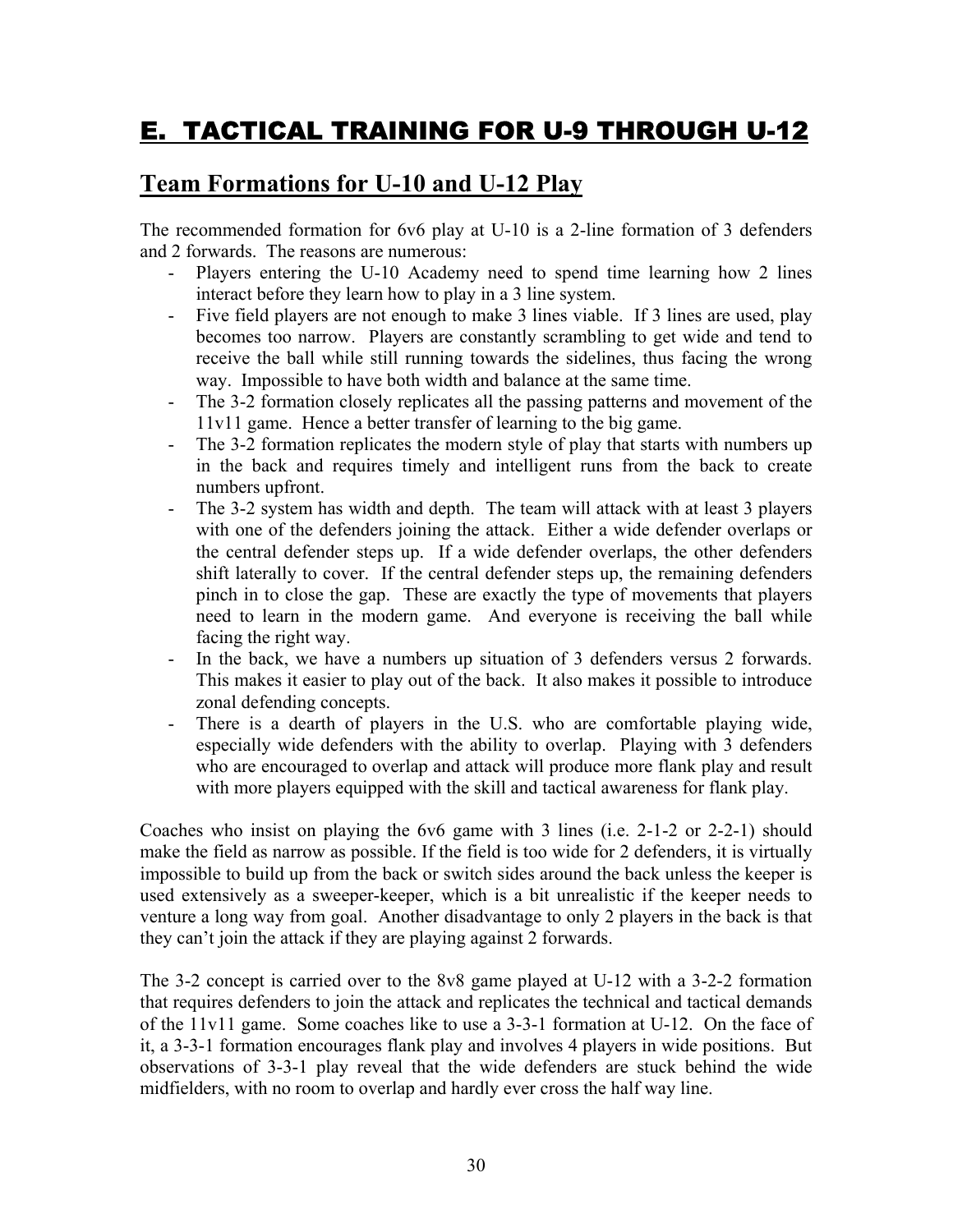## **Developing Versatile Players**

We all agree that versatility is very important. However, young players who are exposed to tactical formations for the first time need to learn one system at a time and must be given the time to learn their roles before throwing them into new situations. Switching players around from one position to another in a single game is not recommended. Each position has its own passing and movement options, its own 'geometry' of angles and distances and each player needs to learn how to contribute towards his/her team's shape from that position. It takes a while to learn this and constant changes are counterproductive and retard their tactical development. They need to spend at least one season and preferably one year learning one formation before switching to another formation. Versatility is the ultimate goal for the modern player. But versatility is easier to develop by allowing players to grow into a role, one role at a time.

Secondly, the 3-2 formation (and 3-2-2) presents the functional demands and situations of all the 11-a-side positions and there is no need to change formation in order to develop versatility. Positions O1 and O3 will train all the future wide defenders and wide midfielders. Position O2 will be relevant to all the future central defenders and defensive midfielders. And positions O5 and O6 will be the training ground for all the future forwards and attacking midfielders. Furthermore, all the passing patterns and movement of the 11-a-side game can be learned and duplicated within the 3-2 formation



The 3-2 and 3-2-2 formations allow the introduction of twin forwards and all its related tactical nuances. It also can be used to introduce players to zonal defending in a 'numbers-up' environment. Attacking wise, the 3-2 is ideal for teaching 'playing out of the back'. The players in positions O1 and O3 have the freedom and the opportunities to overlap constantly and enter into the 'attacking third' scenarios a lot more often than within the limited 2-2-1 or 2-1-2 environment.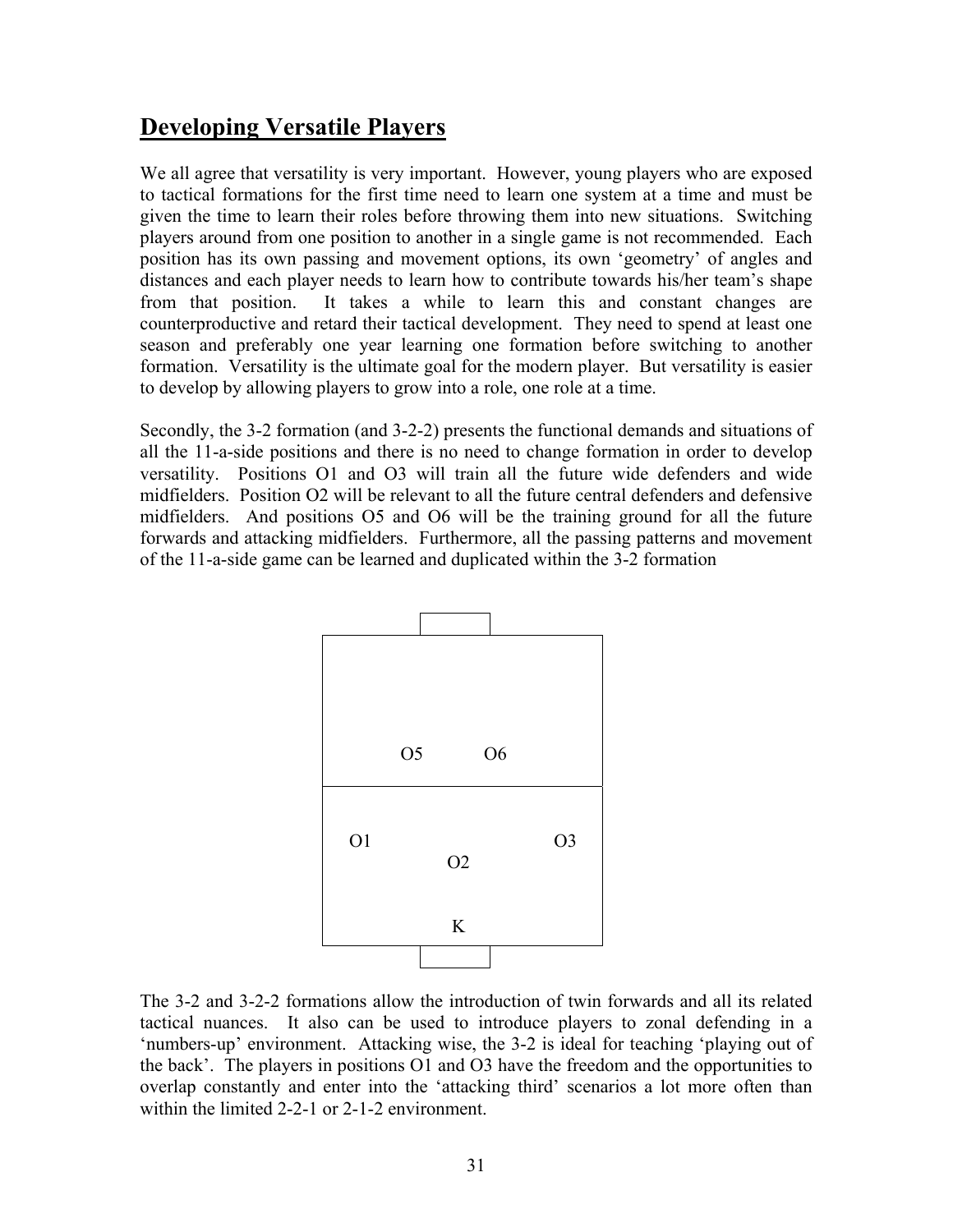## **Key Tactical Coaching Points**

Earlier in the manual, the need to focus on support play around the ball at the U-10 and U-12 stage was emphasized. Coaches need to break the game down for the players and address each of the key coaching points in a clear and methodical fashion and allow learning by repetition. The coaching points listed below are presented in a logical sequence and can be used as a 'road map'. It means that the points are taught in progression and that learning coaching point 1 will better prepare the player to learn point 2, and so on. Conversely, if a player doesn't understand how to apply a coaching point, he would struggle with the ones that follow it and build on it.

The following key coaching points form the foundation for support play and can be addressed in 2v2 to 4v4 games:

- 1. **Open Body.** Players must learn to position themselves so they can see the whole field and assess all their options.
- 2. **Support Angle.** Players need to make it easy for the player on the ball to find them with a pass. Players need to 'read the pressure' on the ball and adjust their position accordingly.
- 3. **Find Space.** Players also need to 'read the pressure' on themselves and make quick adjustments to get away from pressure so they have time and space when *they* receive the ball. It's about learning the relationship between distance from the ball and distance from immediate opponent.
- 4. **Support behind the Ball.** Players have to provide support behind the ball in case a forward pass is not possible or in case player with the ball is under pressure and forced to face own goal.
- 5. **Team Shape.** Players need to understand how to create **width** and **depth** and which of those they should provide in each scenario.

The following key coaching points apply to decisions on the ball:

- 6. **Hold it or Pass it.** Players need to read pressure to decide when to control and hold on to the ball and when to pass it first time.
- 7. **Combination Play.** Players need to learn which combination play is best for each situation. Should it be a wall pass, a double pass, an overlap, or a split pass?
- 8. **Deception.** Players need to learn how to keep defenders guessing, using body movement, fakes and fast footwork.

These coaching points can be taught progressively in a curriculum approach, with seasonal objectives, and spread over the U-10/U-12 period at a rate of absorption commensurate with these young minds. The tactical portion of practice should target support play around the ball by using appropriate activities that bring out these key points. The program's goal should be for players to instinctively adopt good support positions and make good decisions by the time they graduate into the 11v11 world of U-13 soccer. To aid coaches in visualizing the key points, an illustration of all the points is made via diagrams in the next few pages.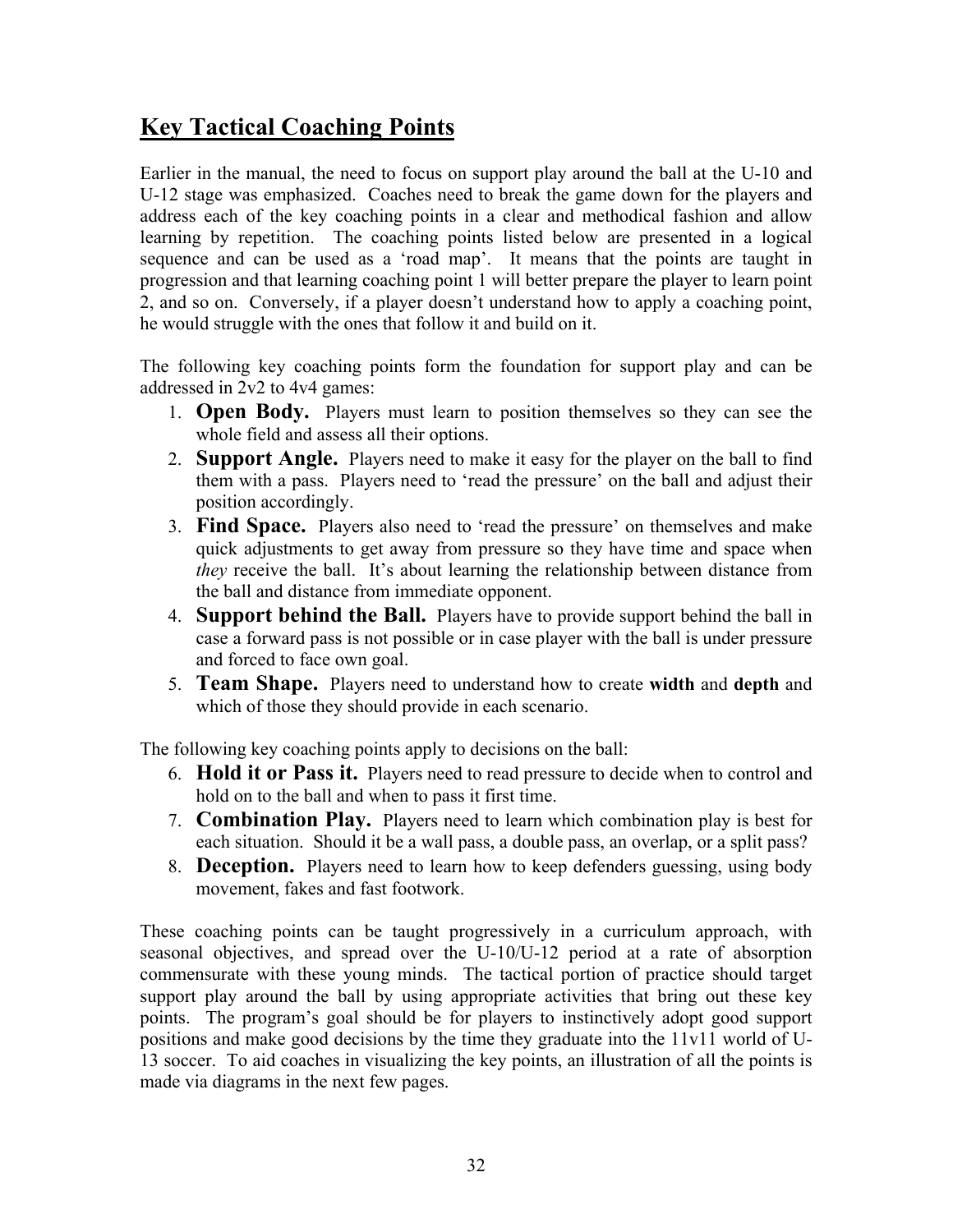# **Coaching Point 1: Open Body**

Objective is to see the whole field.



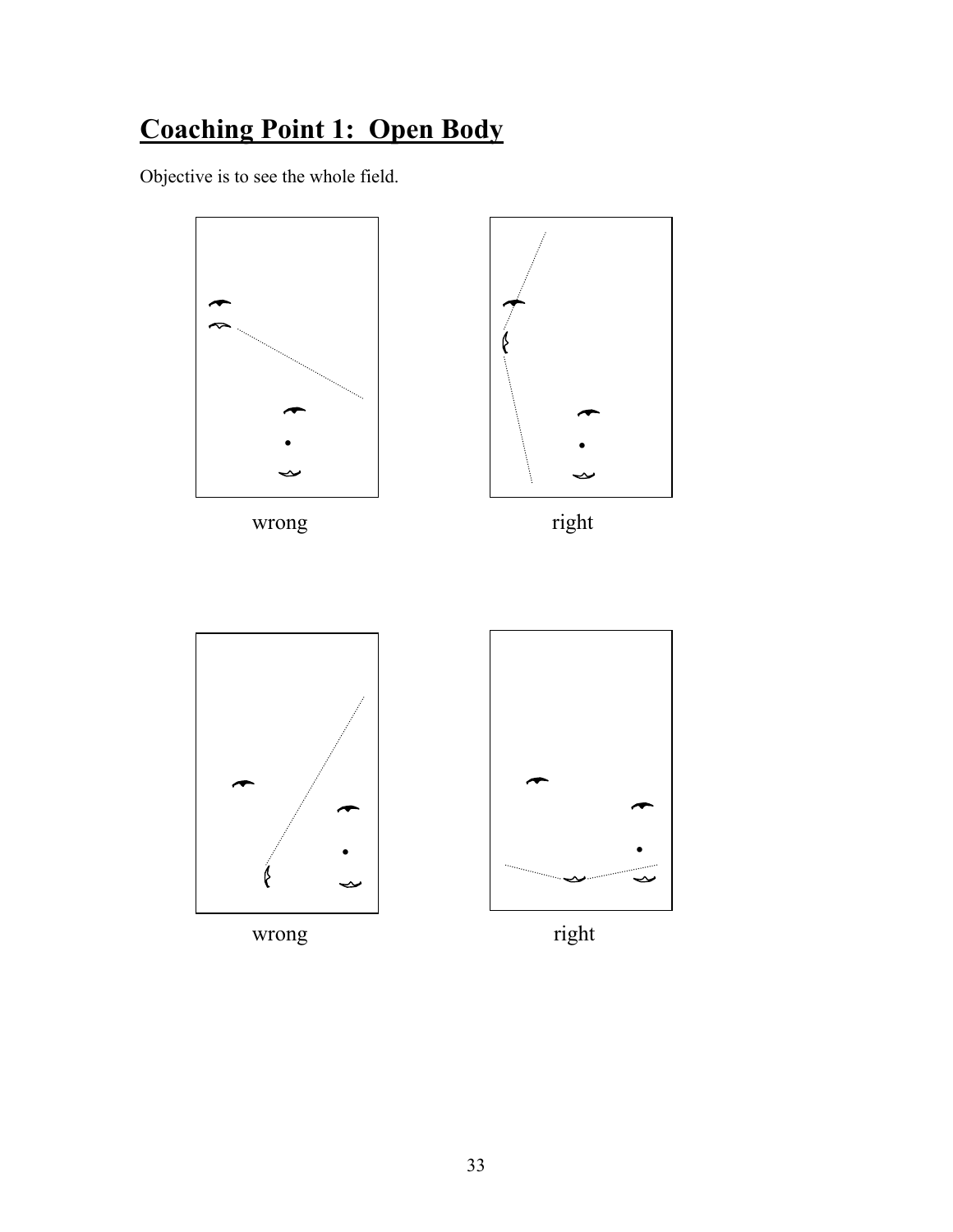# **Coaching Point 1: Open Body (cont'd)**

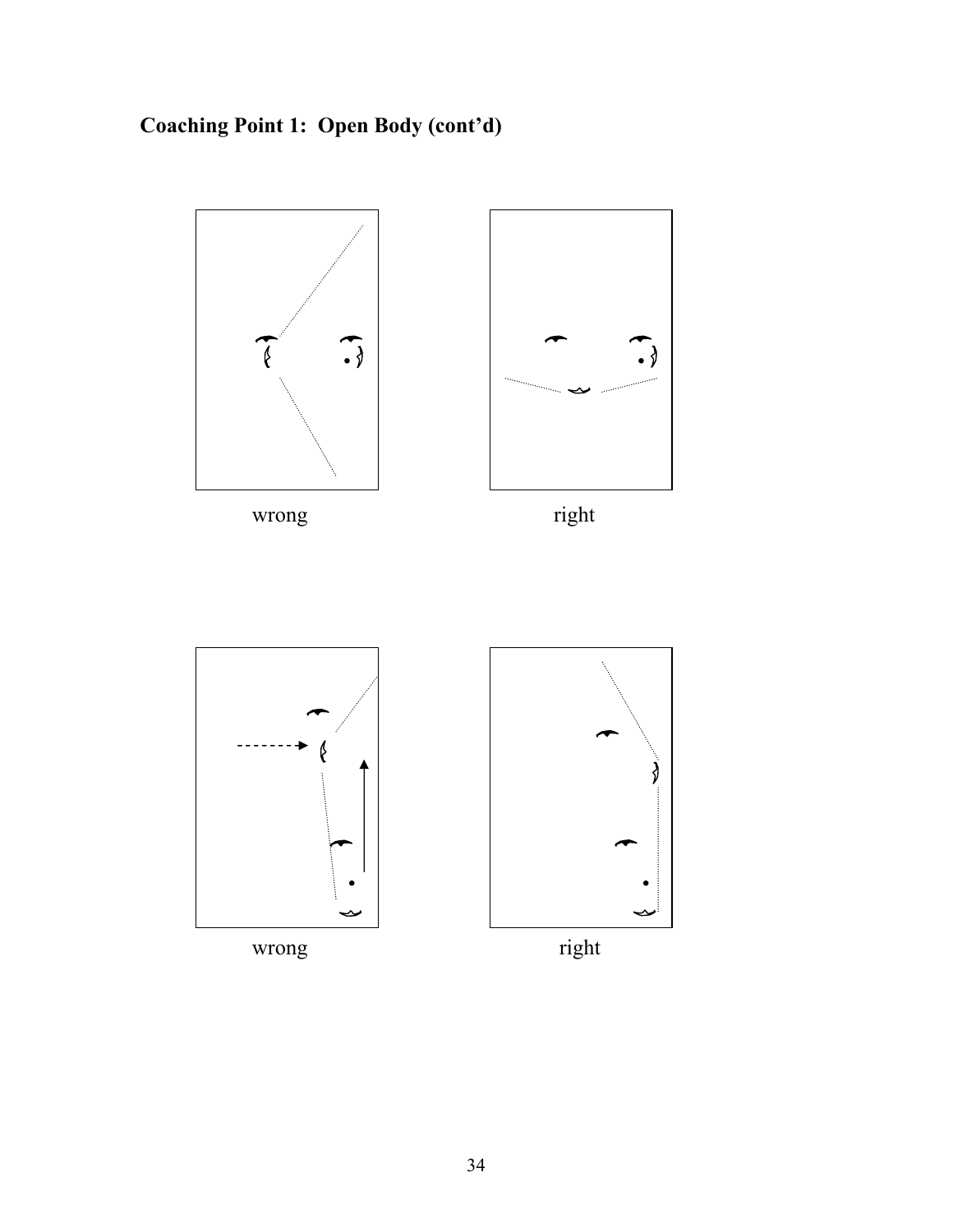# **Coaching Point 2: Support Angle**

Objective to give player with the ball safe passing options



wrong to stay in same right to pass and move to<br>spot after passing give good support angle  $\frac{1}{2}$  give good support angle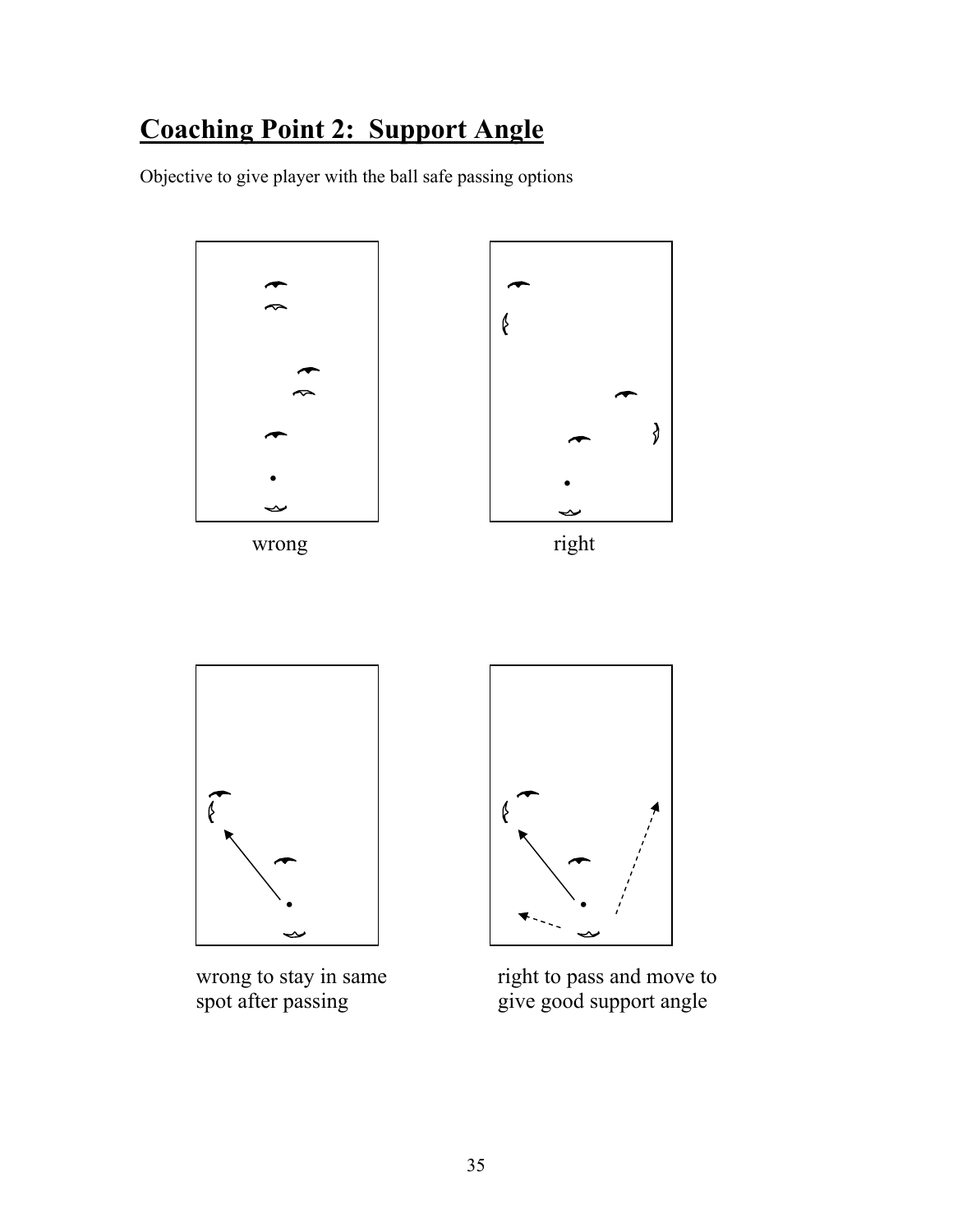## **Coaching Point 2: Support Angle (cont'd)**





good angle since must adjust position when<br>pressure is low pressure is tighter pressure is tighter

# **Coaching Point 3: Find Space**

Objective is to get away from tight marking





wrong – too close to right – more space and<br>the marker time on the ball time on the ball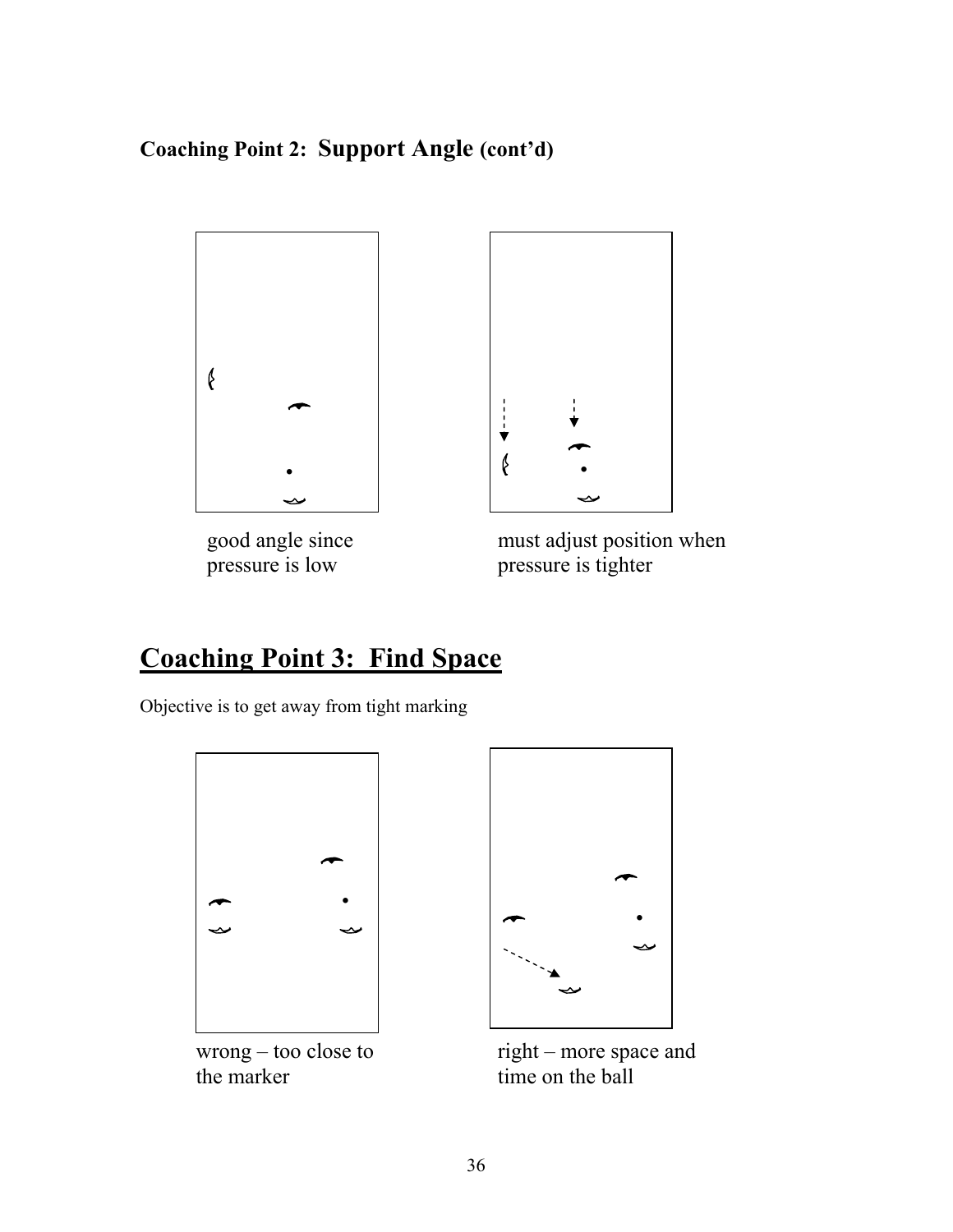## **Coaching Point 3: Find Space (cont'd)**





wrong to pass and<br>
right to pass and quickly<br>
remain in the corner<br>
right to pass and quickly<br>
move away from pressure move away from pressure





wrong to pass and stay right to pass and quickly<br>in the same place move away from pressure move away from pressure can then pass forward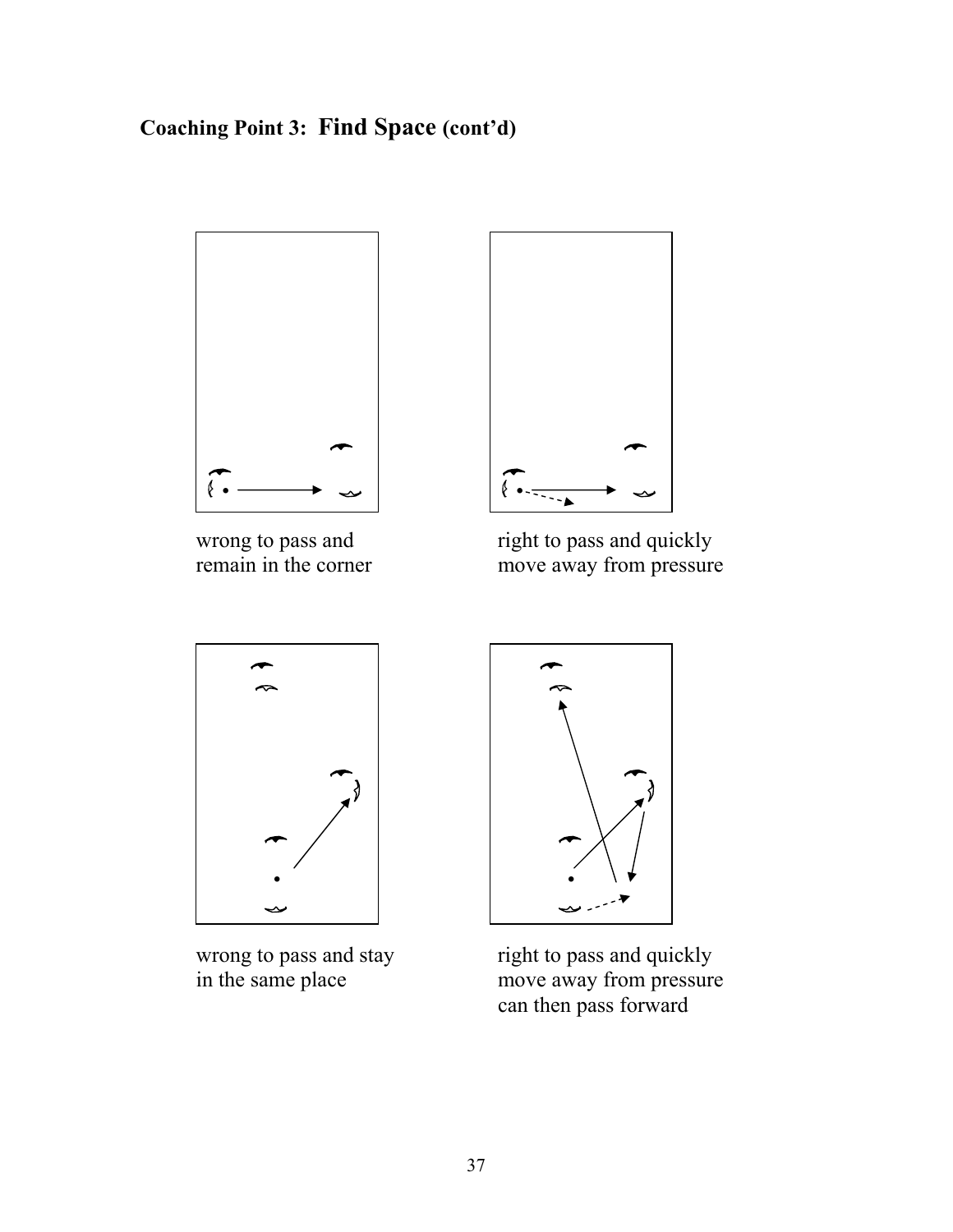# **Coaching Point 4: Support Behind the Ball**

Objective to help teammates in trouble who cannot go forward





wrong to leave player right to stay behind the<br>alone under pressure ball and provide suppor ball and provide support



wrong right

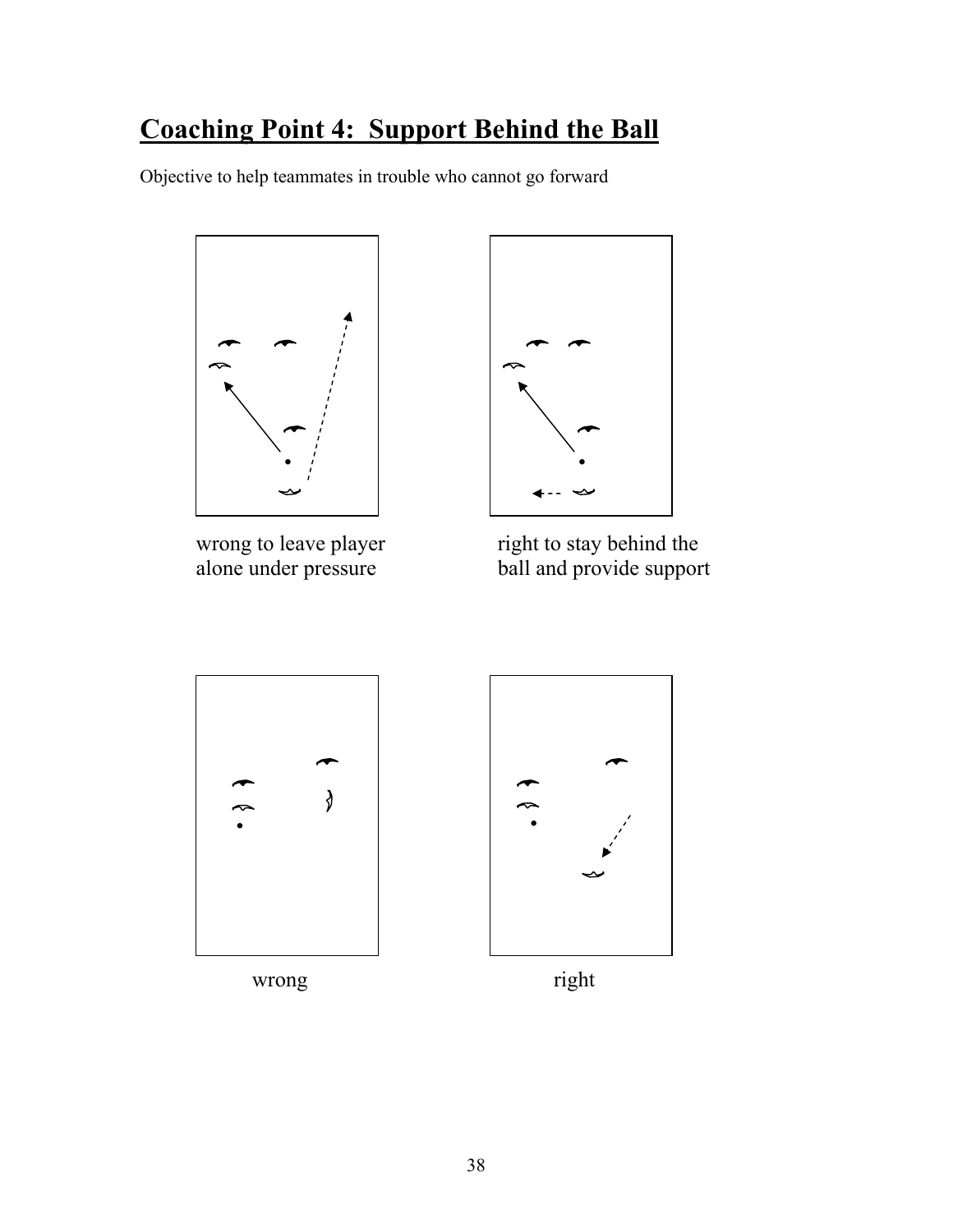**Coaching Point 4: Support Behind the Ball (cont'd)** 



wrong – teammate left right – teammate has easy<br>stranded safe option to pass back safe option to pass back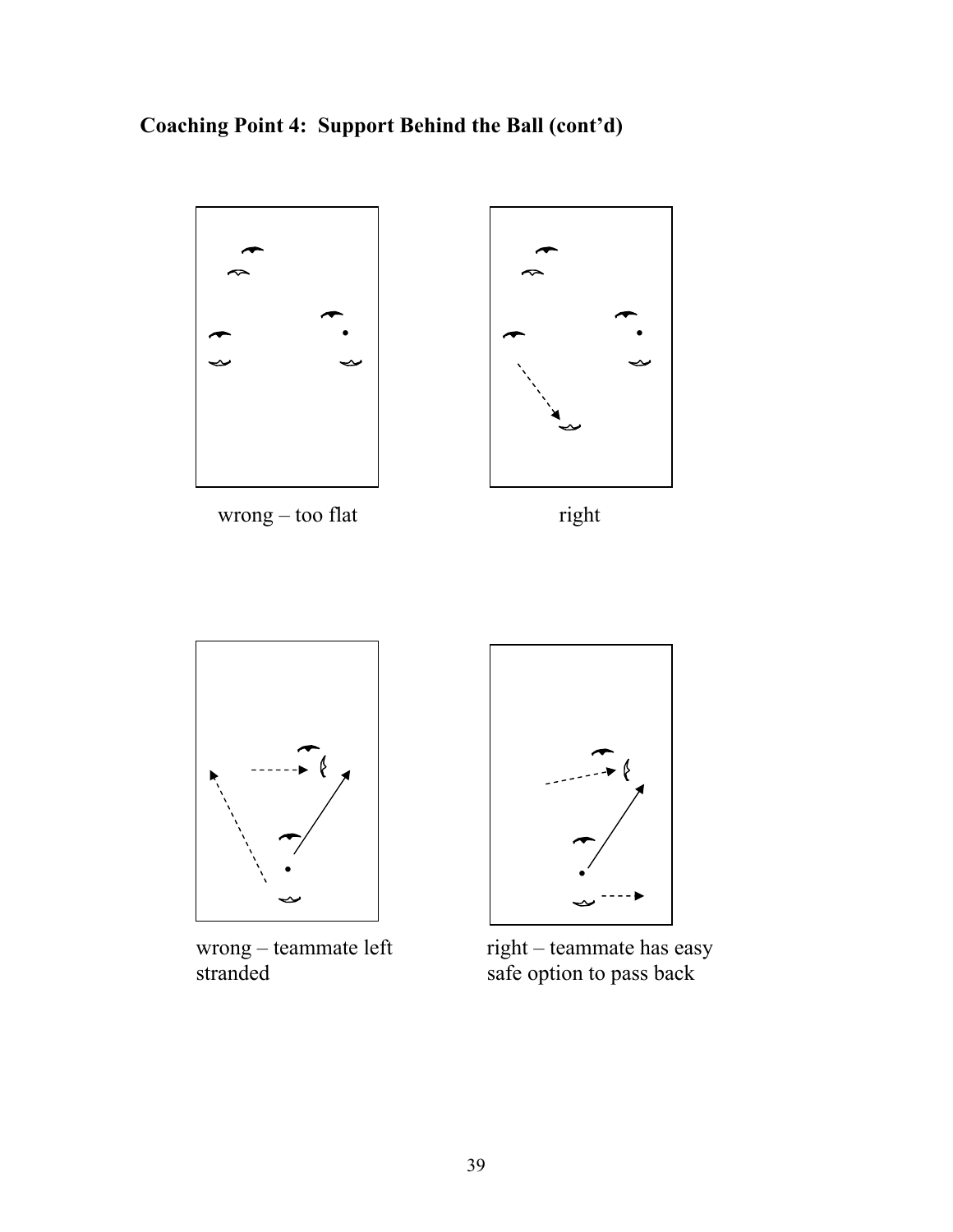# **Coaching Point 5: Team Shape in 3v3**

Objective to create width and depth





wrong right





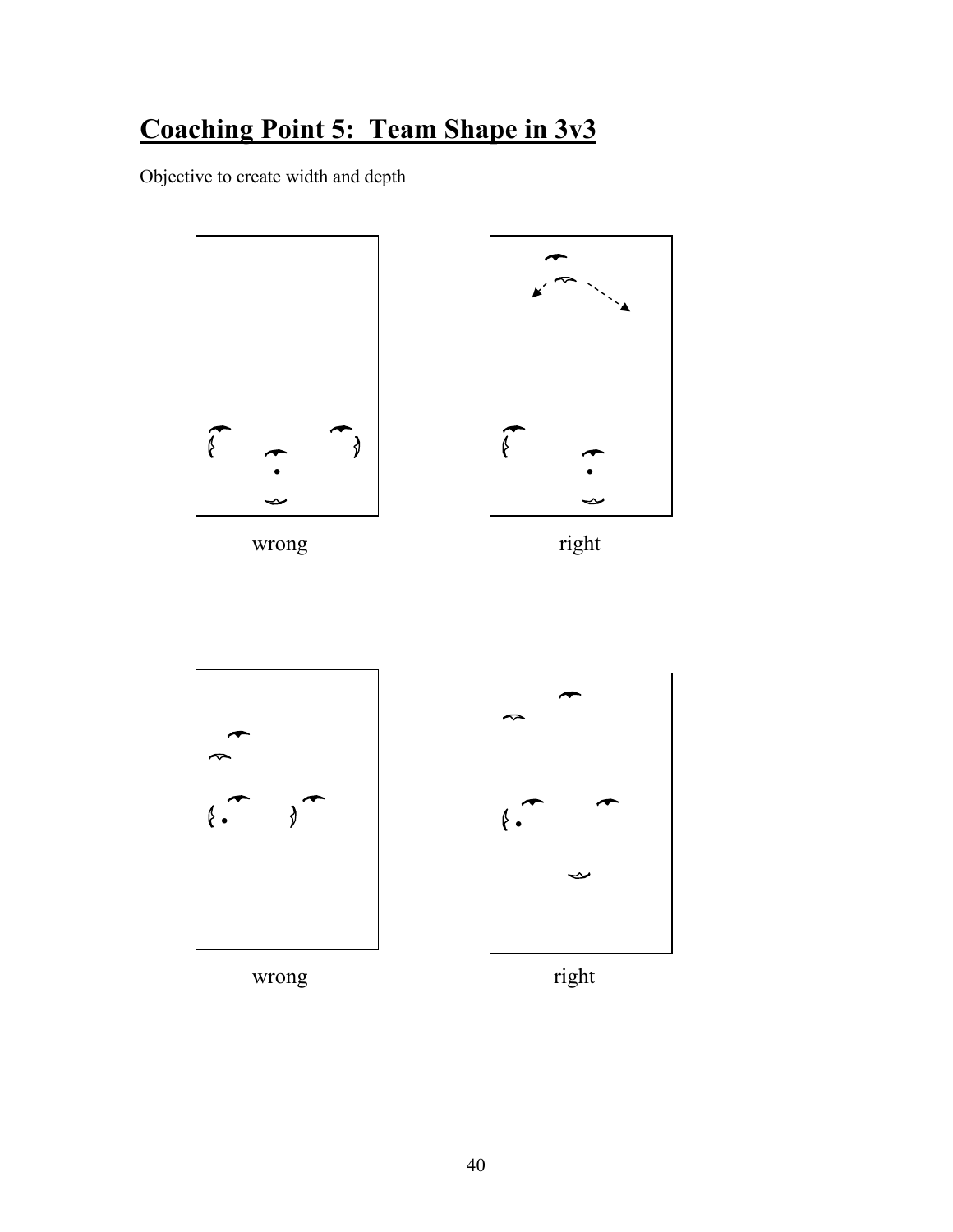**Coaching Point 5: Team Shape in 3v3 (cont'd)** 



# **Coaching Point 5: Team Shape in 4v4**





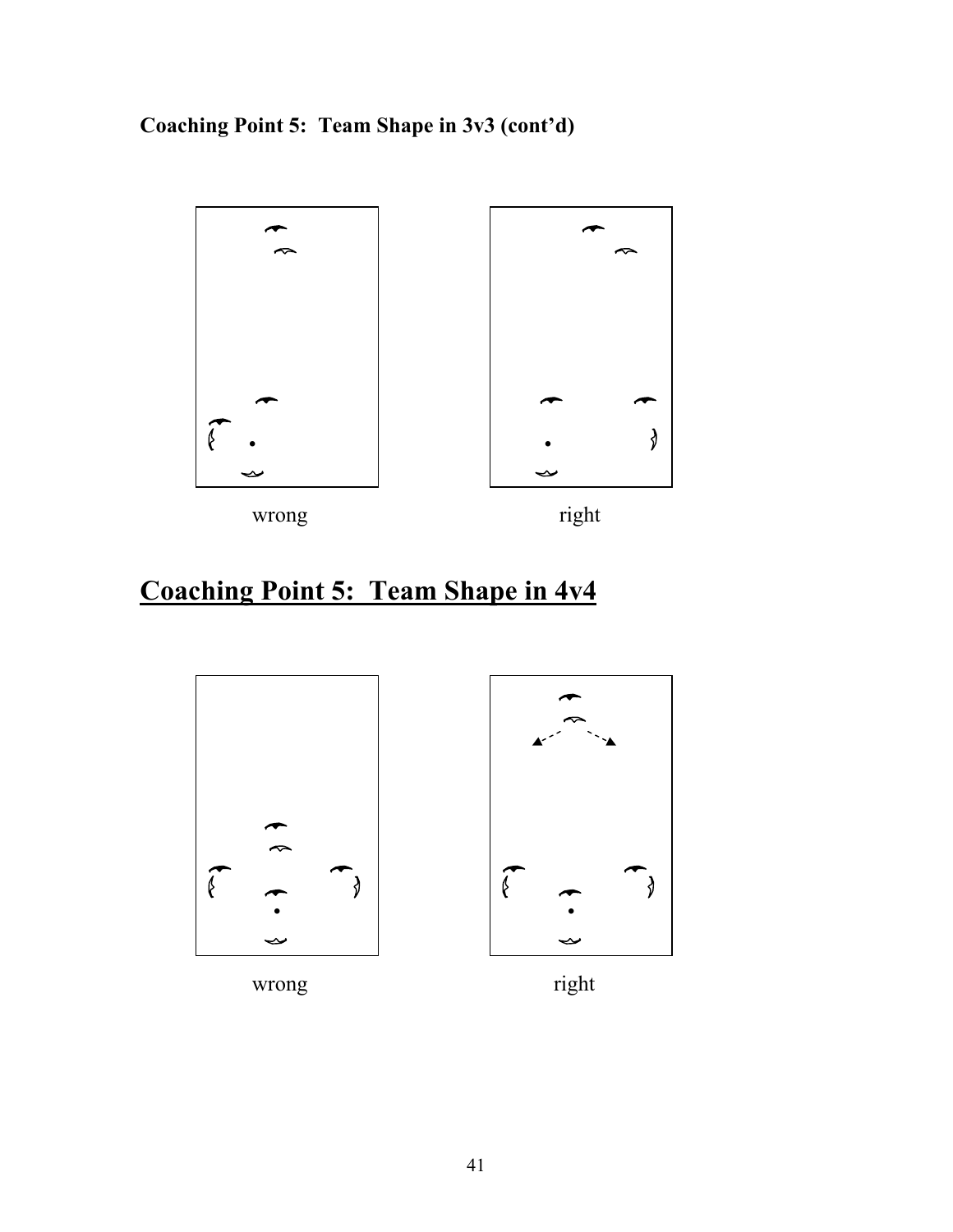**Coaching Point 5: Team Shape in 4v4 (cont'd)** 



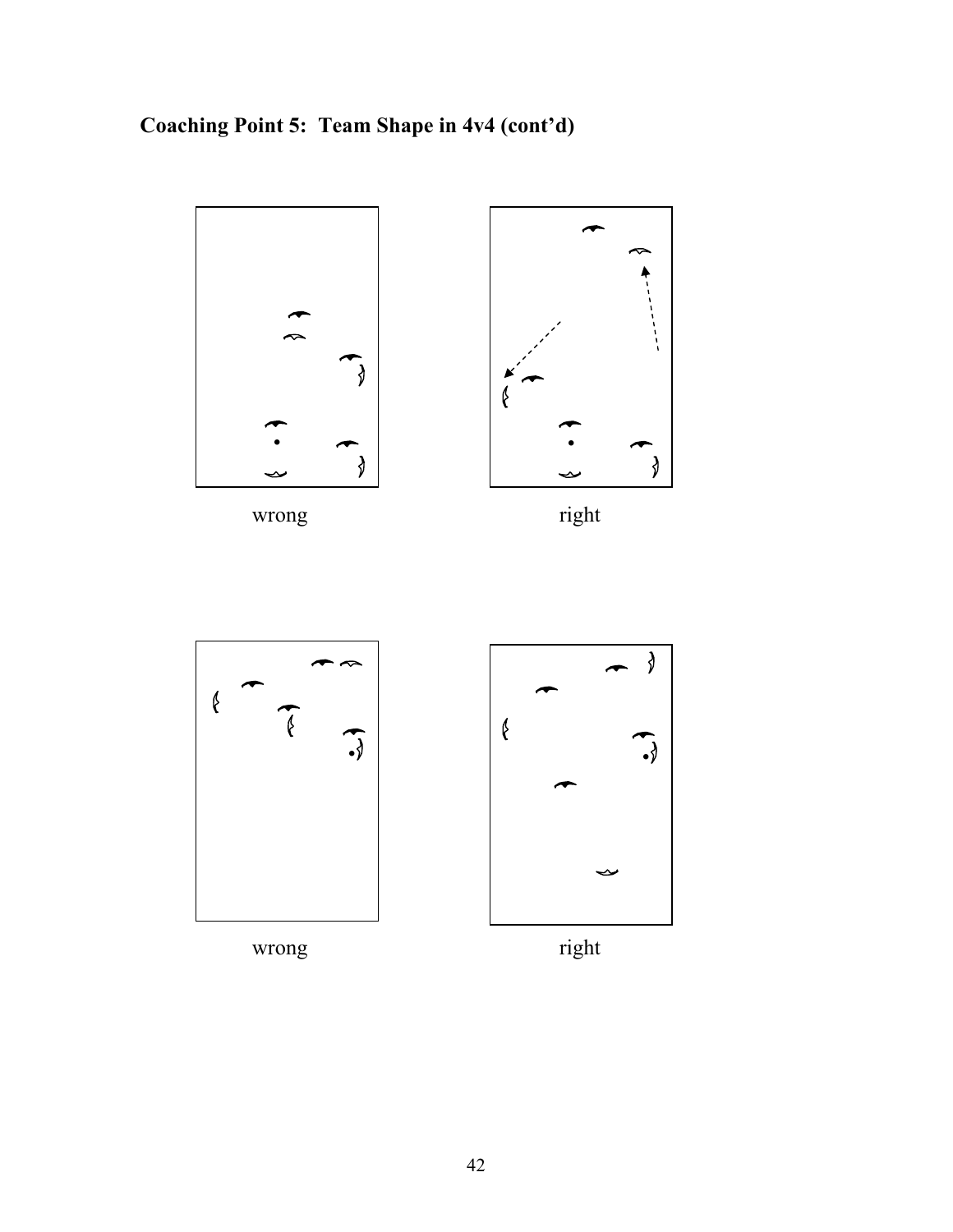# **Coaching Point 6: Hold it or Pass it**

Objective to teach players to read pressure and make good decisions on the ball





pass first time since<br>
hold it since there is no<br>
immediate pressure<br>
immediate pressure immediate pressure



hold it if there is no first time passes to immediate pressure escape pressure

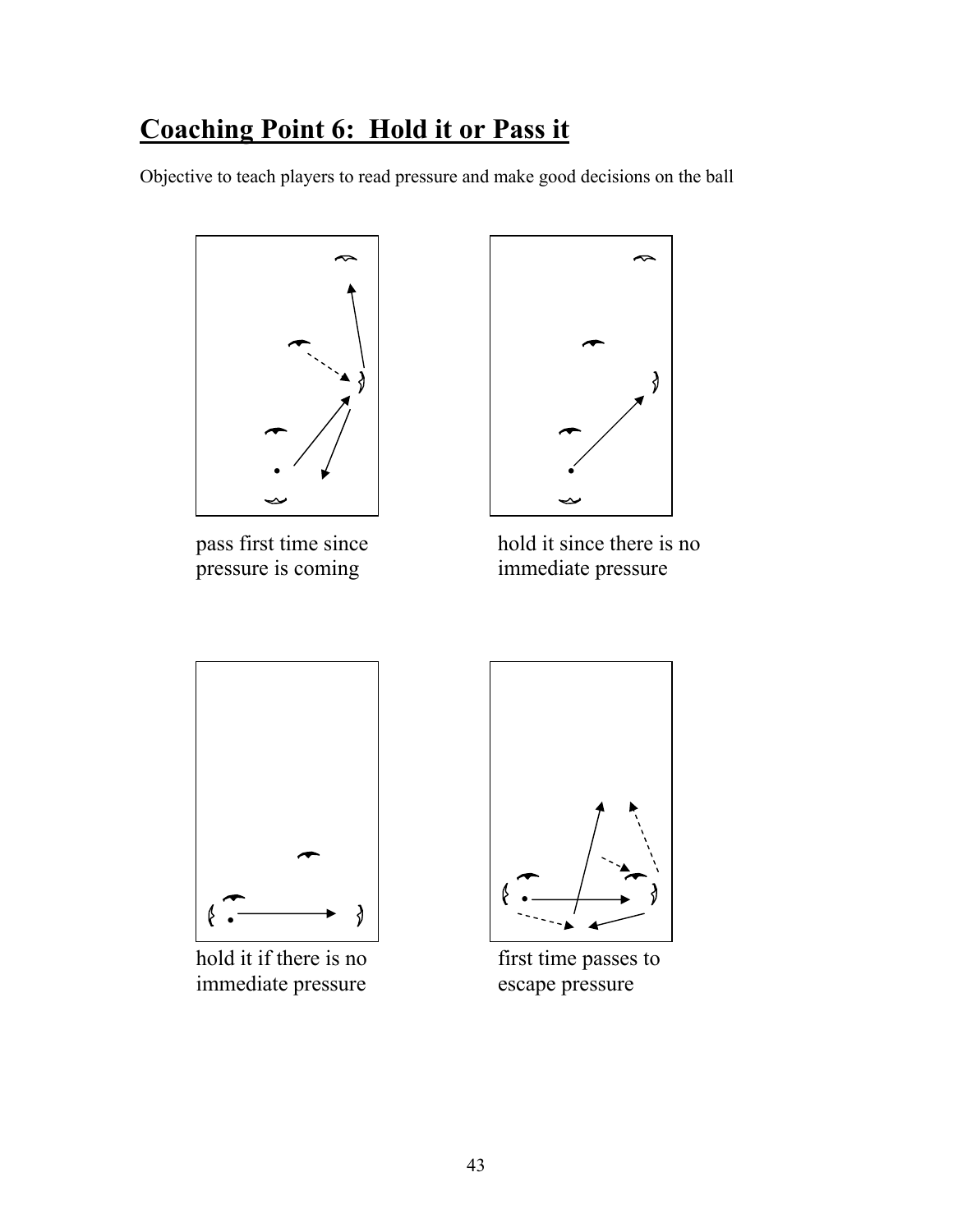# **Coaching Point 7: Combination Plays**

Objective to learn when and how to combine





wall pass is on wall pass is **not** on





split pass is on split pass is **not** on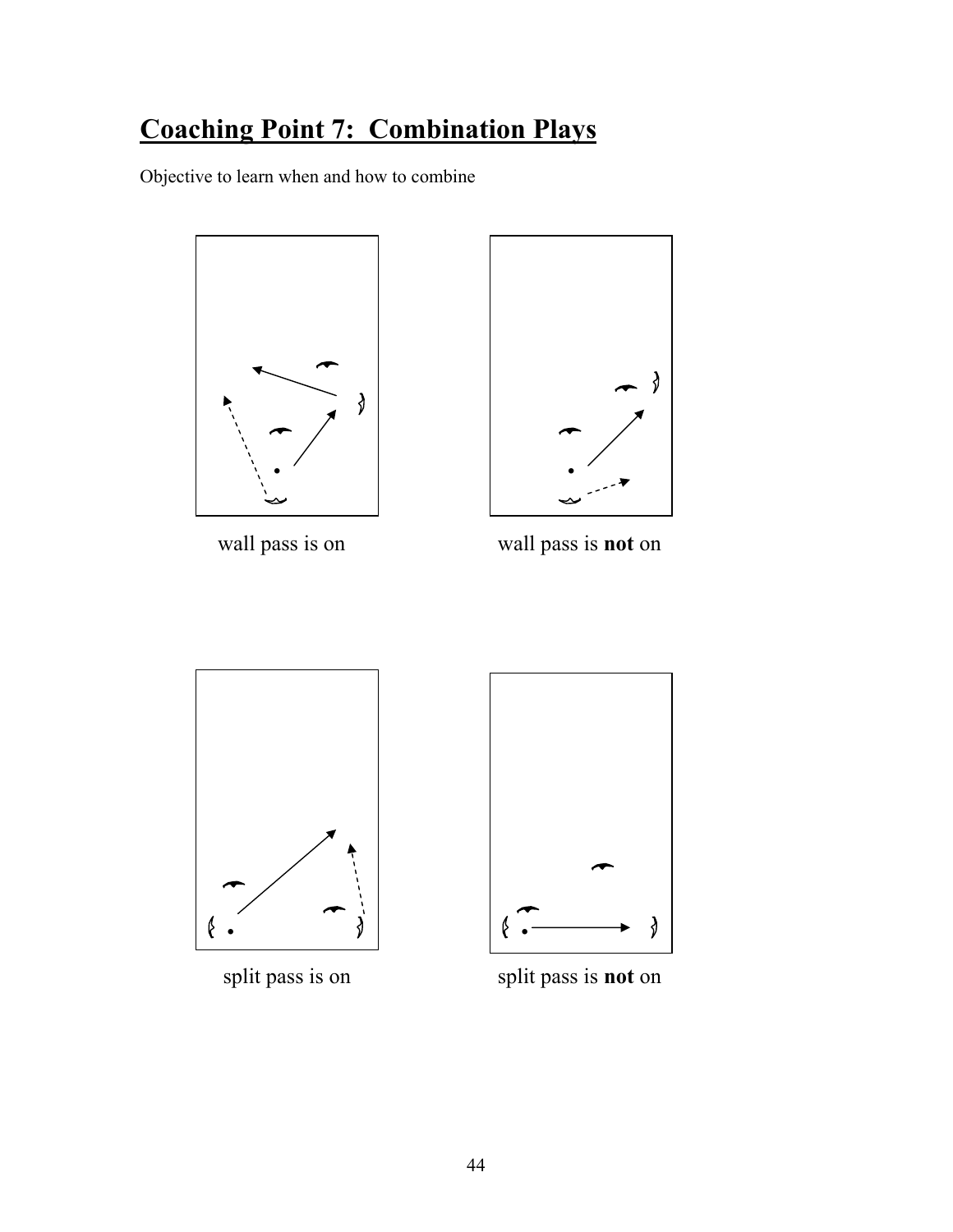**Coaching Point 7: Combination Plays (cont'd)** 





through ball is on through ball is on into space created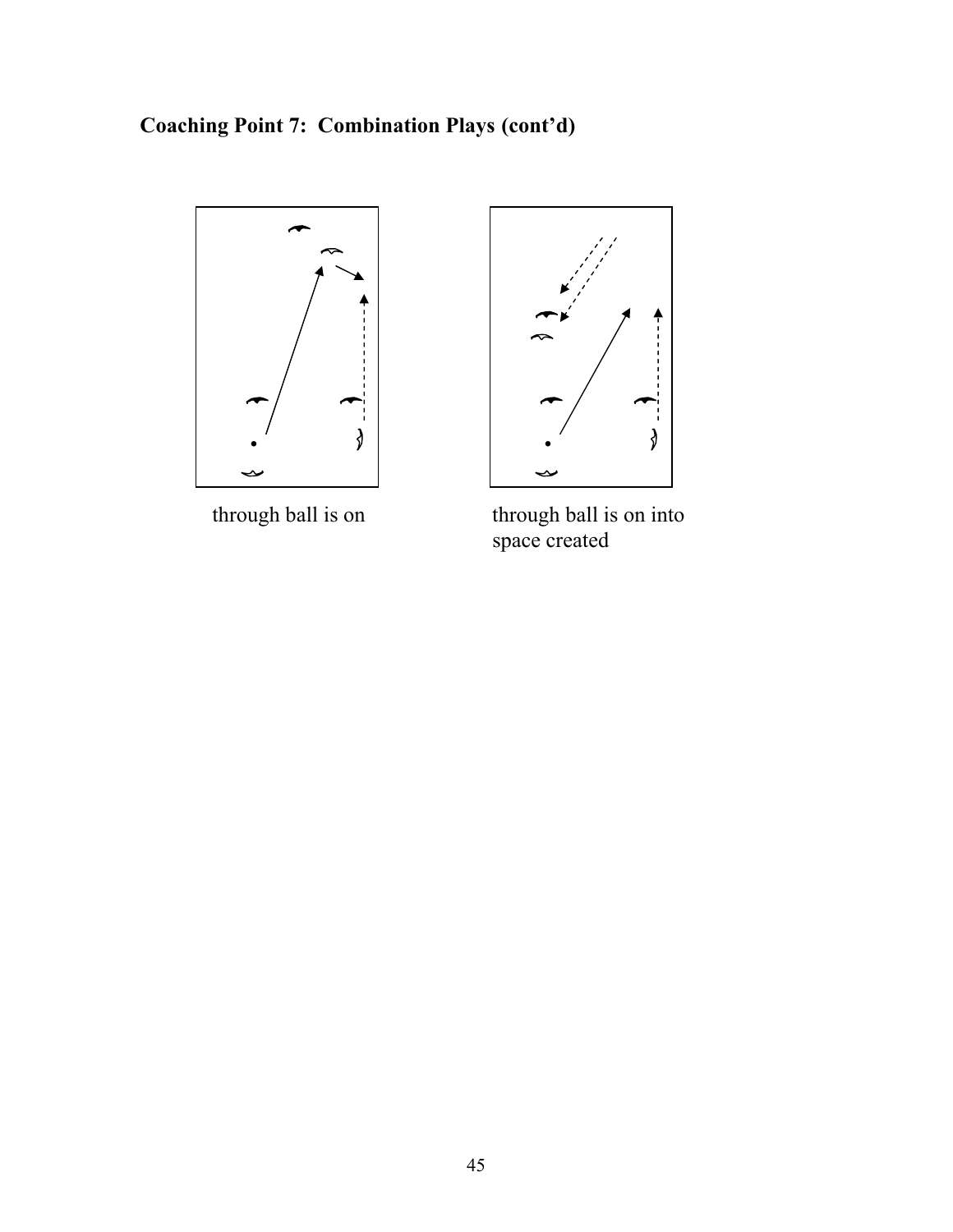The following scenarios reinforce the coaching points in a 3v3 game environment. Coaches observe the players' responses to the stimuli and see if they read the cues and understand how, where, and when to move to provide good support and good team shape.



X3 caught behind defender O1. X2 finds more space X2 gives good support angle split might be on.<br>but will be under immediate wall pass might be on. but will be under immediate pressure if he gets the ball.

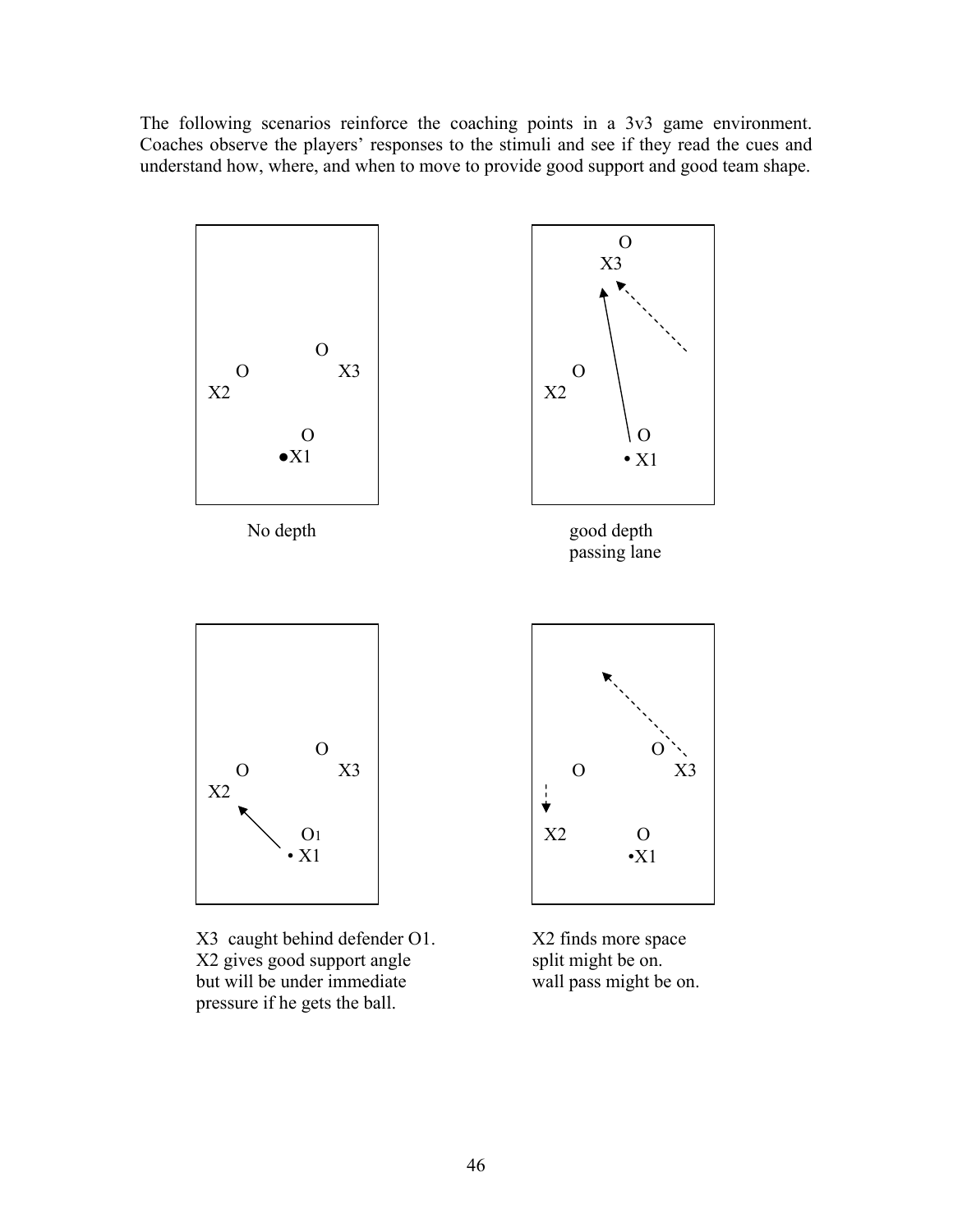

X1 passes and doesn't<br>  $X1$  passes and moves to<br>
find more space and sup pressure.



find more space and support  $X2$ .



X2 doesn't move to support X3. support receiver.



X1 passes to X3 and X2 moves quickly to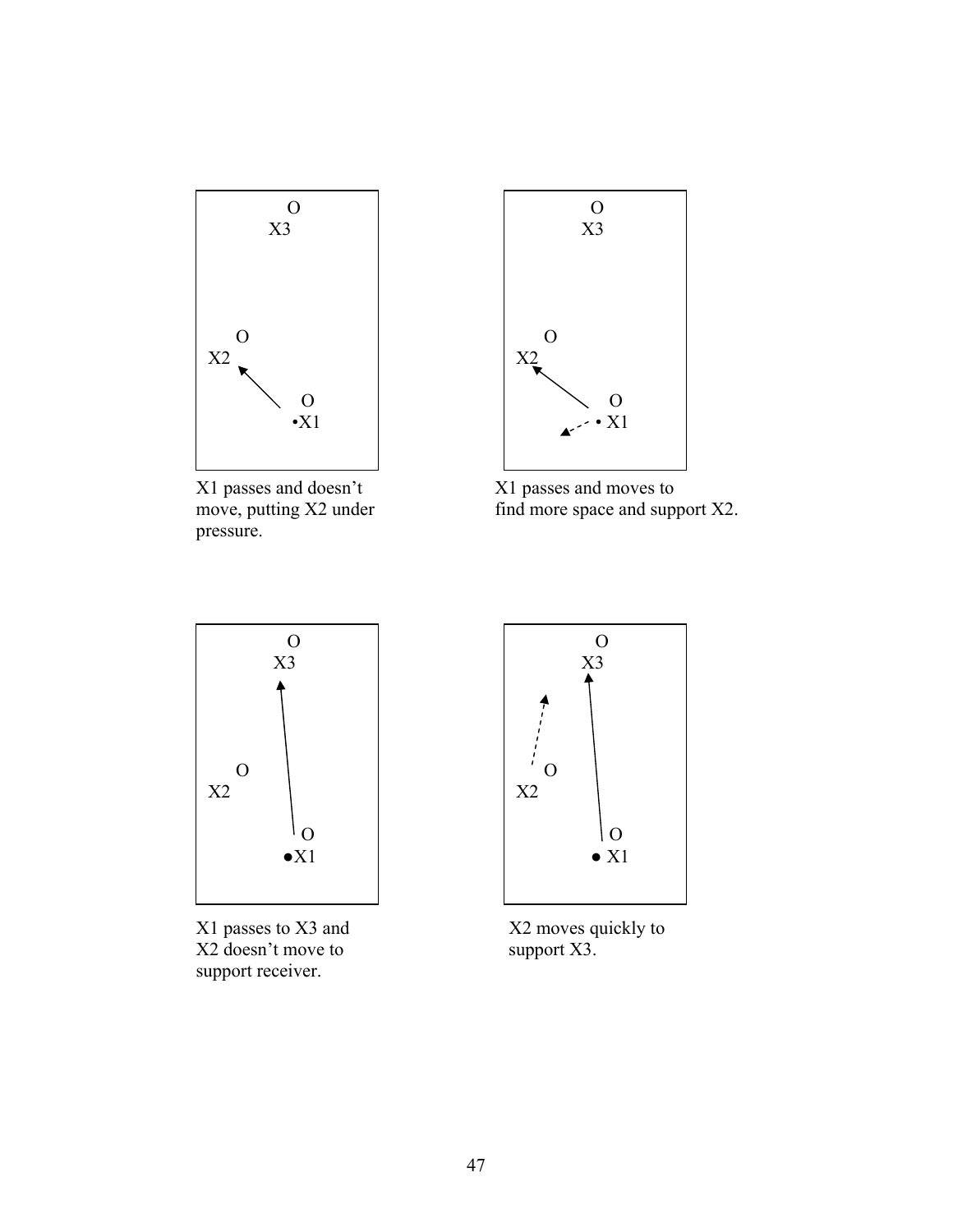

X1 passes to X2 and runs up X1 passes and adjusts<br>X2 is under pressure and to provide support  $X2$  is under pressure and left alone.



behind the ball.



X2 passes to X1 and runs X2 passes to X1 and adjusts<br>upfront. X1 is in trouble to provide support angle upfront.  $X1$  is in trouble unless  $X3$  helps by getting for  $X1$ . wide

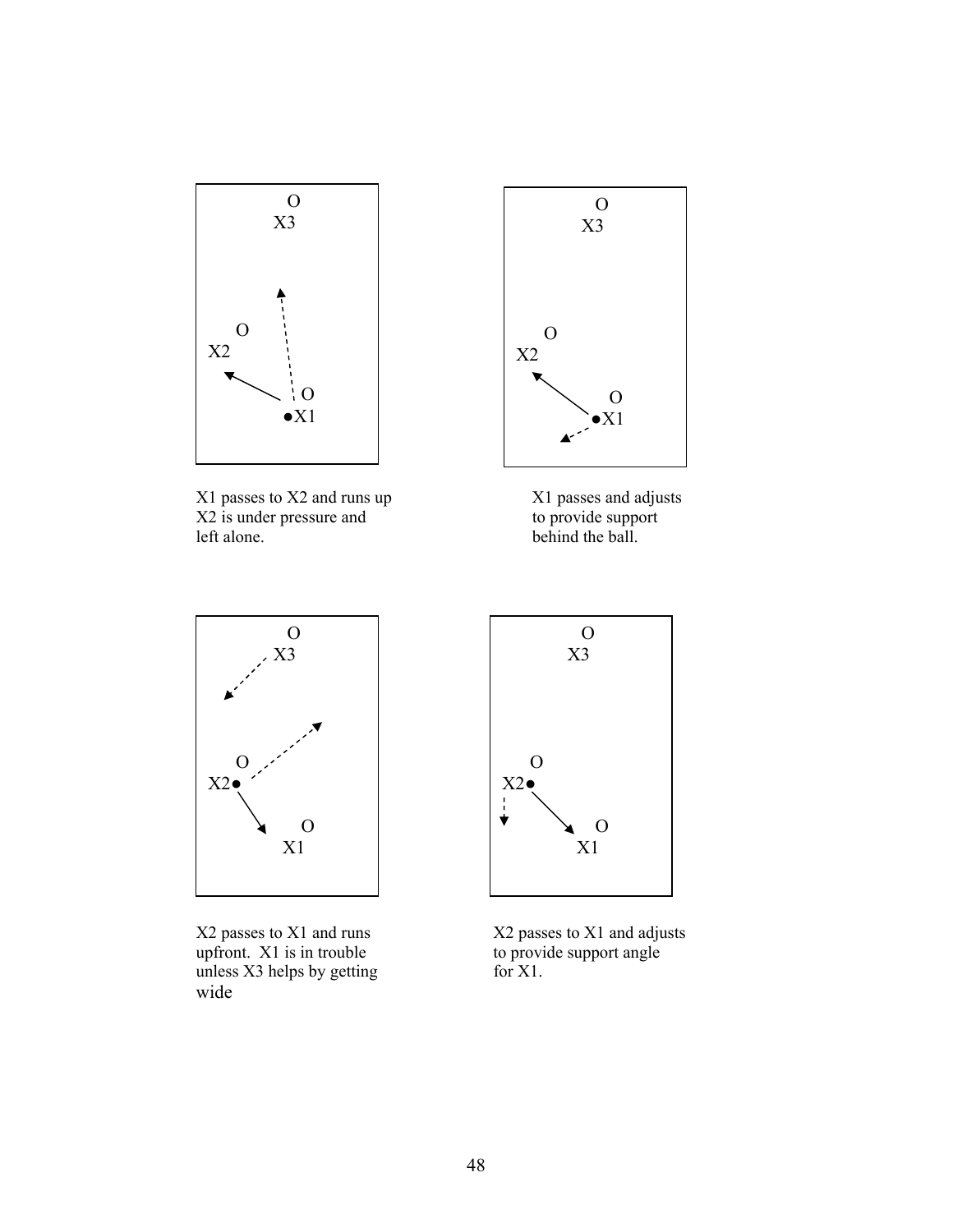# F. PRACTICE PLANS FOR U-9 TO U-12

## **Organization of Practice Areas**

As mentioned before, one of the key problems observed with U-10/U-12 programs is the lack of emphasis of  $2v2/3v3$  play in practice. Most sessions tend to comprise a fundamental technical activity (or technical stations), followed by a big game of 6v6 or 8v8. WHAT IS GLARINGLY MISSING IN PRACTICES IS A SUFFICIENT DIET OF 2V2/3V3 GAMES TO BRIDGE THE TECHNIQUE WORK WITH THE 6V6/8V8 GAMES. Clubs that train their players in large pools are especially guilty of relying on large scrimmages to avoid the extra planning and work necessary to organize large groups into 2v2 grids. But the extra planning is worth the effort.

Wherever possible, clubs should look into setting an area of their training complex specifically for  $2v2/3v3$  activities with permanent markings of multiple small grids enough to accommodate their player pools. Such configuration can take either one of the following approaches: (i) set an area exclusively for the U-10/U-12's, or (ii) set an area specifically for 2v2 to 4v4 grids that can be used by all the age groups on a rotation basis. Such a dedicated area could conceivably look like the example below:

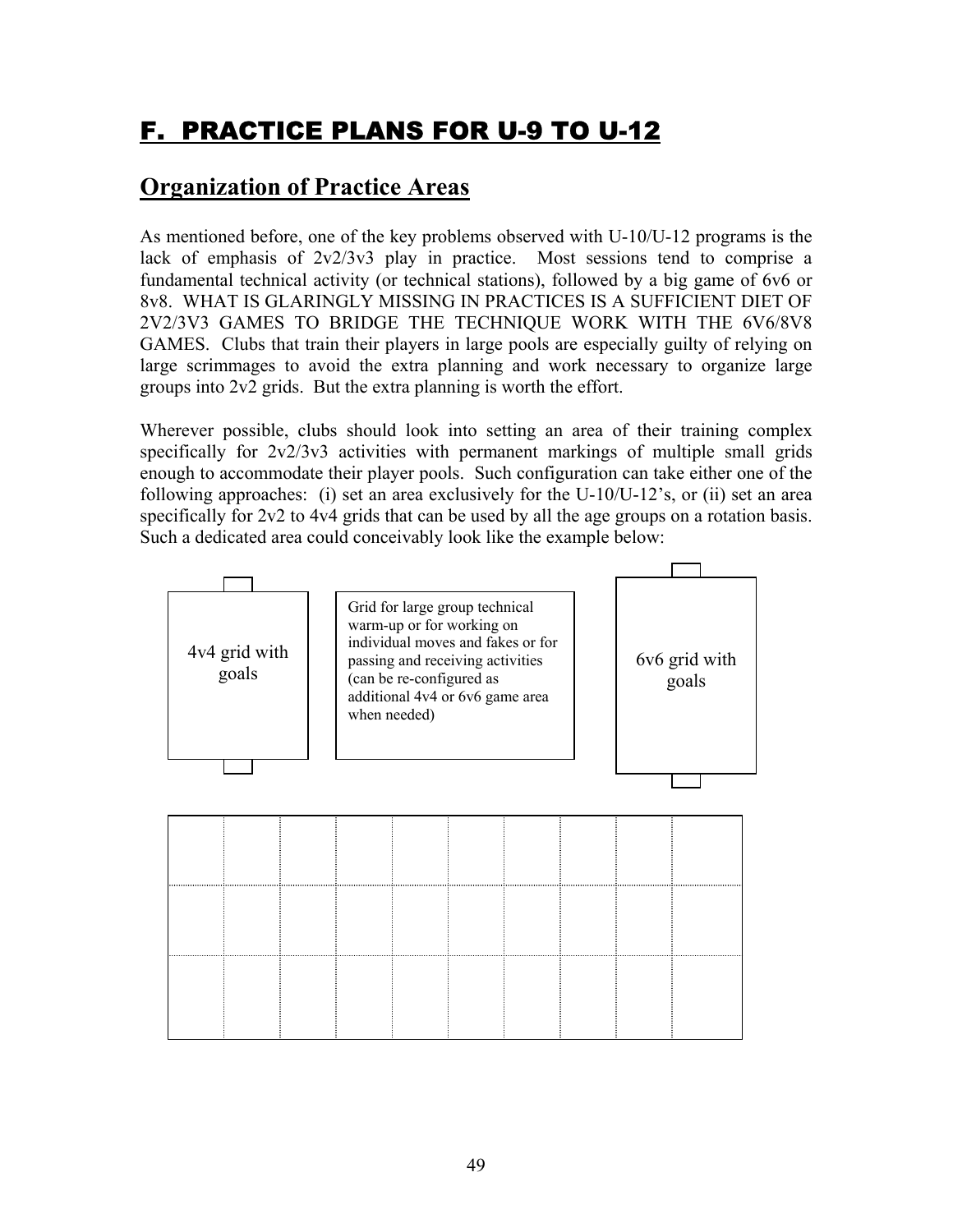The large grid area can be divided into small grids by placing cones where lines intersect. The grids with permanent goals can be used by groups that include keeper activities or finishing activities.

The technical warm-up grid can be used to ingrain certain good habits. For example, if every dribbling warm up activity is done there with a constant reminder to use feints/creativity and every passing warm up activity done there is executed with emphasis on deception, players associate that grid with creativity and it becomes habitual in that area. In time, deception will become ingrained and used by the players in all the grids, as well as in the games.

## **Activities with Numbers Up versus Numbers Even**

As stated previously, Academy Players must spend a lot more time solving tactical problems in 2v2 and 3v3 activities. MOST OF THE TIMES, THESE ACTIVITIES SHOULD INVOLVE EVEN NUMBERS. Playing 5v2 or 4v2 will guarantee success, but the built-in multiple passing options allow players to be tactically lazy with no urgent need to adjust support angles and distances. When the numbers are even, players have to work harder at supporting each other and the major weakness of support play can be improved. Playing 5v2 is more suited for recreational players who are still struggling with the simple techniques of passing and receiving.

## **Designing Practices**

As an example, let's look at a few variations of a 90 minutes practice plan that focuses on possession involving a pool of 20 players:

## *PRACTICE PLAN #1*

Fundamental Stage (40 minutes):

- Activity 1: Players in pairs working on unopposed short passing.
- Activity 2: Players in 5 groups of 4 working on unopposed short and long passing.

Match Condition Stage (50 minutes):

Activity 3: Scrimmage 8v8, with 4 players sitting on the bench.

**Verdict:** A very weak plan. Although this practice has some technical value, there is very limited tactical benefit. The fundamental stage has no realism since it is unopposed, and the 8v8 has too few learning moments for each player, hence limited tactical impact. Furthermore, it is not recommended to have players sitting on the bench at a practice scrimmage. They already have to share playing time at games. Scrimmages should be organized to avoid bench players.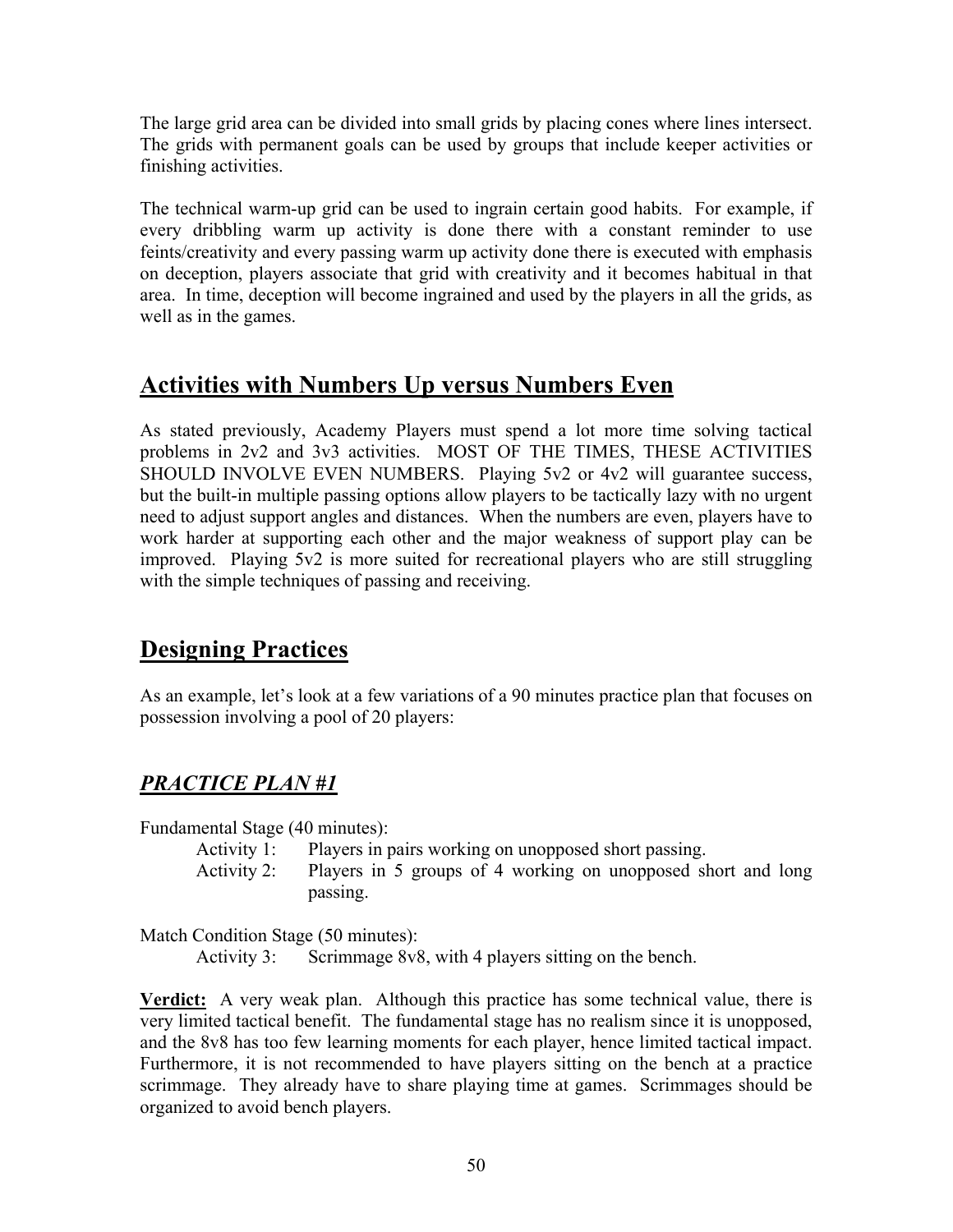### *PRACTICE PLAN #2*

#### Fundamental Stage (30 minutes):

Activity 1: Players in pairs working on unopposed short passes.

Activity 2: Players in 5 groups of 4 working on medium passing.

#### Match Related Stage (30 minutes):

Activity 3: Three groups, each playing 5v2 or 4v2 possession.

Match Condition Stage (30 minutes):

Activity 4: 8v8 scrimmage with 4 bench players.

**Verdict:** Slightly better than Plan #1, but still far short of what they need tactically. The numbers-up Match Related stage is still too easy and doesn't force the players to quickly adjust position and work hard and early to offer good support angles. It also doesn't challenge their first touch and quick decisions on the ball.

### *PRACTICE PLAN #3*

Fundamental Stage (30 minutes):

- Activity 1: Players in pairs working on unopposed short passing
- Activity 2: Players in 5 groups of 4 working on medium passing.

Match Condition Stage (60 minutes):

Activity 3: Four groups. Each group playing  $3v3$  or  $2v2$  to two goals. Activity 4: Two 5v5 games side by side.

**Verdict:** Good practice plan. It provides ample technical training at the start. It doesn't waste time in numbers up activities that have built-in success. It challenges the players to adopt quick support angles and break pressure in tight situations. Everyone is always engaged.

### *PRACTICE PLAN #4*

Fundamental Stage (20 minutes):

Activity 1: Players in pairs working on unopposed short and medium passes.

Match Related Stage (20 minutes):

Activity 2: Four groups, each playing  $3v^2$  ( $2v^2+1$ ) possession.

Match Condition Stage (50 minutes):

Activity 3: Four Groups, each playing 3v3 or 2v2 to two goals.

Activity 4: Two teams playing 6v6 and two team playing 4v4 to small goals.

**Verdict:** Another good plan that has everything: technical work, numbers up possession, and numbers even small-sided games.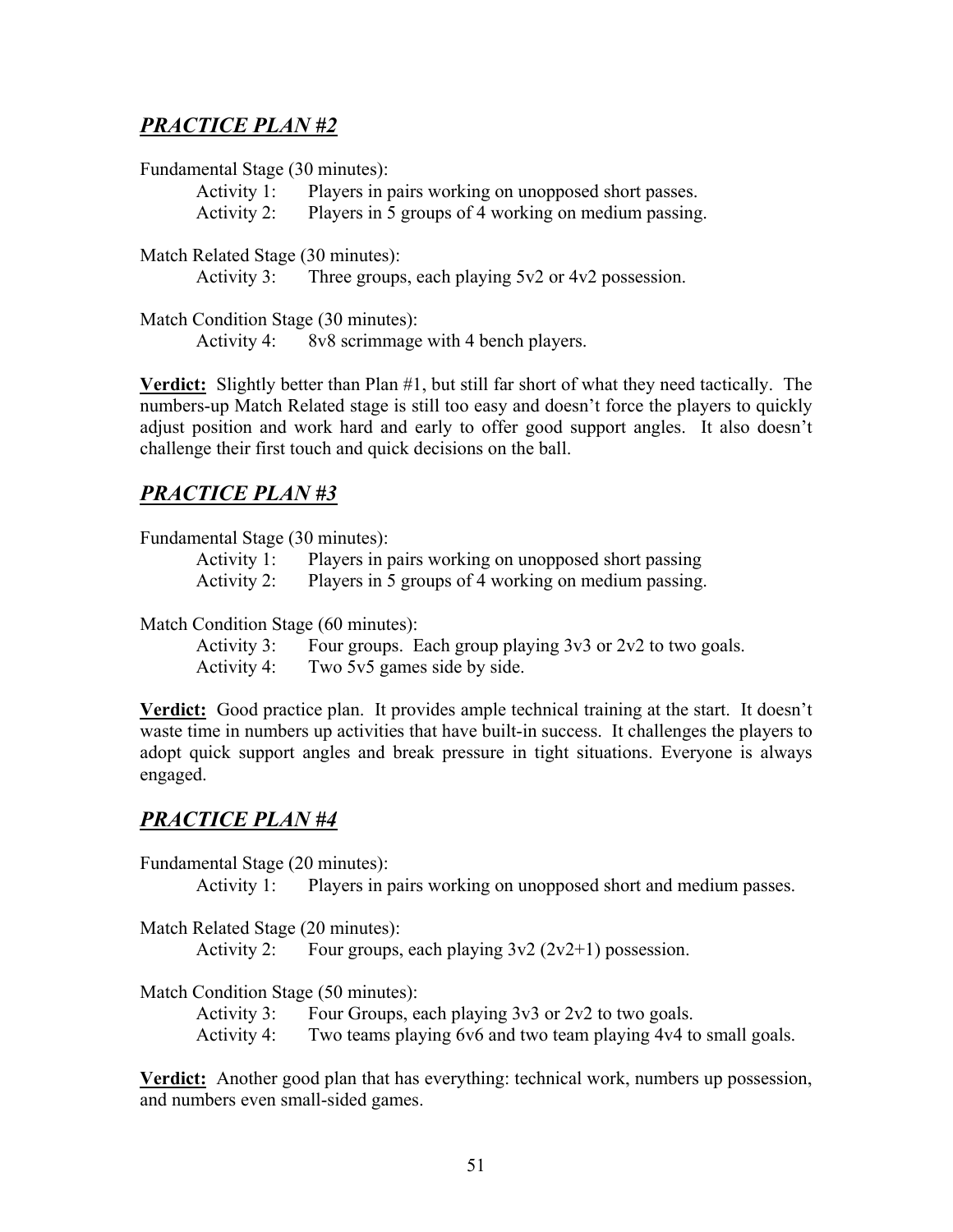## *PRACTICE PLAN #5*

Match Related Stage (20 minutes):

Activity 1: Three groups play 5v2 or 4v2 possession in small grids.

Match Condition Stage (40 minutes):

Activity 2: Five games of  $2v2$  to two goals at the same time in small grids.

Shadow Training (30 minutes):

Activity 3: Four groups of 5, each group doing a shadow training session of passing/movement patterns to one goal (2 groups working, 2 groups resting/reloading).

**Verdict:** Another good session, where the 2v2 games 'kill two birds with one stone', by providing both the technical repetitions and the tactical challenges. The numbers-up warm up allows a soft introduction to the rigors of the 2v2. The shadow play is used to teach team shape in a 3-2 formation and build good habits of passing and movement and interaction between two lines.

## **Tournament/Festival Format in Practices**

Young players love competition. Any time you can make an activity into a competition, you will generate an extra buzz with the players. Every effort should be made to dress up every activity with a competitive objective. For example, a coach's dare to see "which group can do the most successful repetition in a set time?" or "who will get to the finish line first?" is guaranteed to increase motivation. When given a choice between practicing a technique and playing a game, we all know what they would rather do.

To that end, every so often, we can 'reward' the players by doing a little tournament instead of a regular practice. This will excite and motivate them. If properly organized, a mini-tournament can combine all the benefits of a practice *and* a game. There are endless permutations and ideas for doing just this. Below is one example:

Lay out game grids side by side, as shown below:

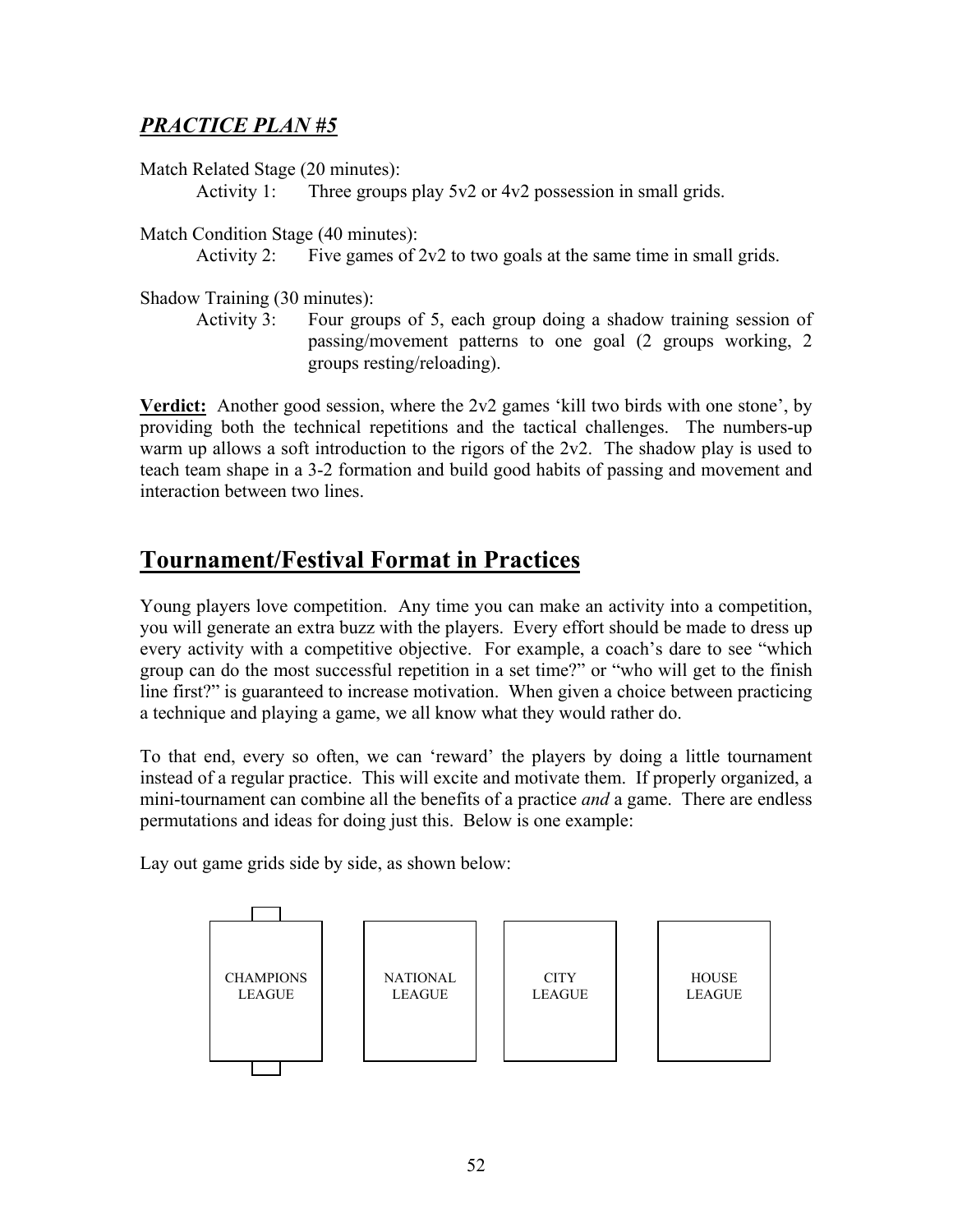The Champions League grid will be the only one with a set of goals and keepers. All the other grids will have small goals and no keepers. Split the group into teams of 2 or 3 players and play mini-games of 10 minutes each. After each game, the winning team moves up a grid and the losing team moves down a grid. Teams that win in the Champions League grid remain there. At the end of the tournament, see which teams are playing in the Champions League. Obviously, all the players will want to win and move towards the Champions League. If the teams are split by ability, start with the weakest team in the Champions League and the strongest team in the House League.

## **Samples of Recommended Activities**

The following pages contain examples of activities for training U-10/U-12 players. As explained before, coaches should mix and match activities to produce a session high on repetition, high on technical emphasis, and with a dose of tactical lessons focusing on the player, the ball, and his/her immediate surrounding.

The activities illustrated in the next few pages incorporate opponents and are not meant for the warm-up stage. There are countless other books and manuals containing warm up activities and match related activities. The purpose of the activities in this manual is to show a few examples of how to teach some of the points discussed and how to keep the ratio of players to ball as small as possible, to maximize touches and learning moments.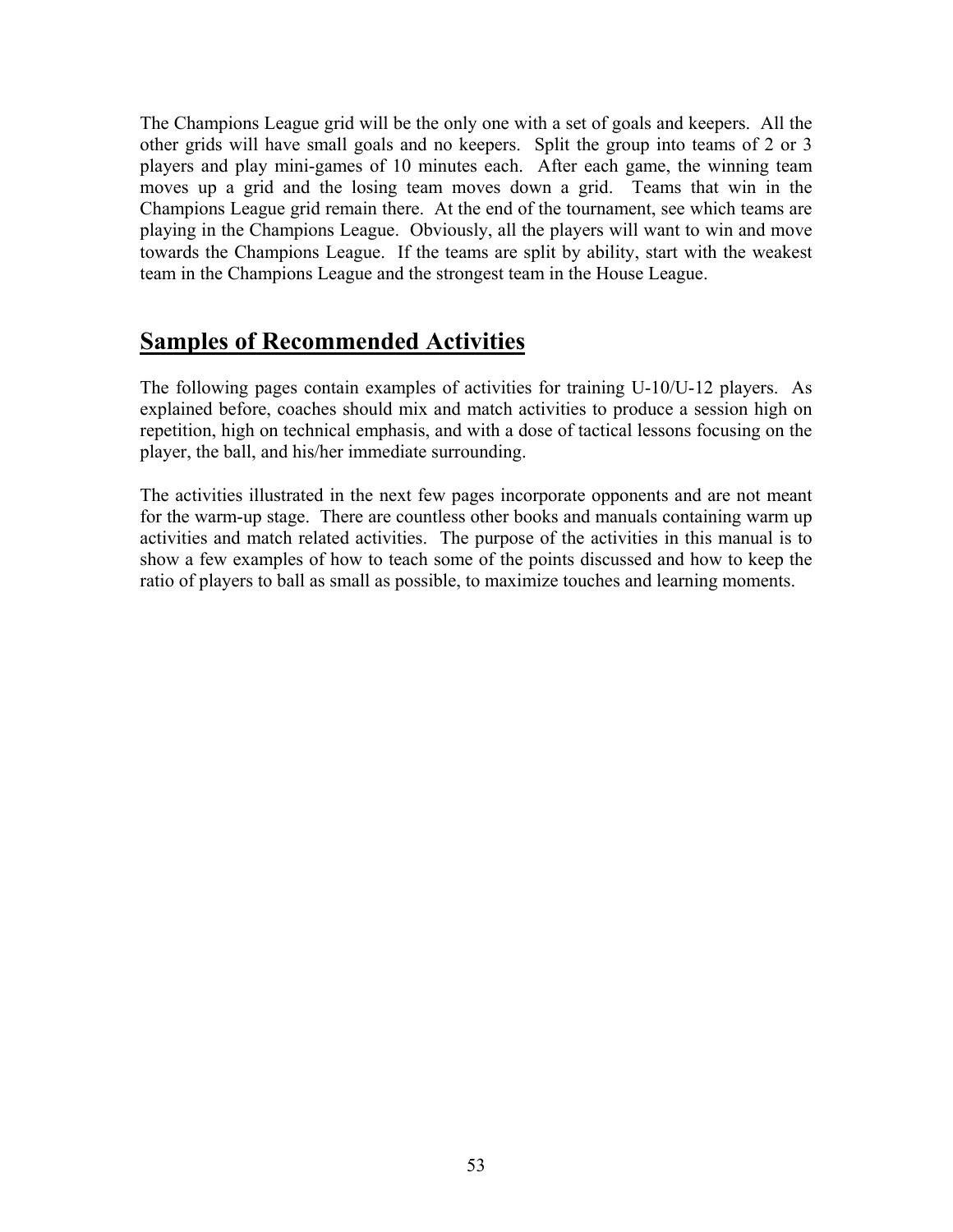## **ACTIVITY 1: 1V1 TO GOAL**



**Organization:** Area 20 yds wide by 30 yds long, split by a half line and two gates on the half line. Players arranged with three defenders and three attackers. Defender passes the ball to attacker and comes out to challenge. Attacker must dribble through one of the two gates and then he can score on the big goal against the keeper. If defender is beaten through the gate, he cannot chase attacker into the attacking half. Players return to their original line and the next defender serves the ball. After 10 turnovers, the teams switch roles. The team with the most goals wins.

**Objectives:** Players learn to dribble using feints and deception. Finishing on goal is always a great motivator and adds the finishing practice to the activity.

This activity can be preceded by a dribbling warm up without opponents, where players rehearse a couple of feints and tricks. Coach can challenge players to try the tricks they practiced against live opponents in this activity.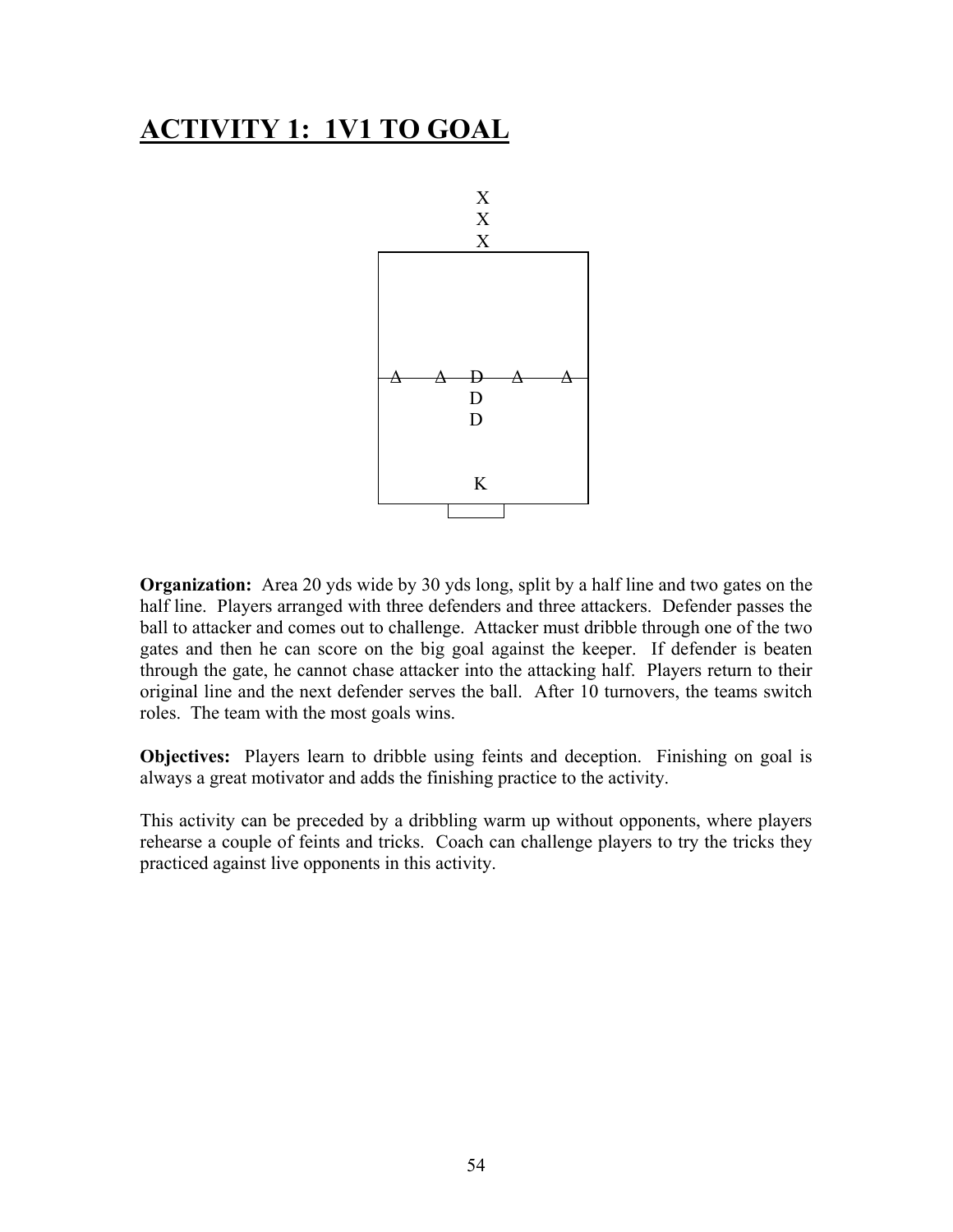## **ACTIVITY 2: 3v3 DRIBBLE TO END ZONE**



**Organization:** A game of 3v3 to large goals with keepers. The field is 25 by 40 yds, with two end zones 10 yards deep. Players cannot enter their own end zone and can only dribble into the opposite end zone and can only score from inside the end zone. Defenders cannot chase players into their own end zone, making it 1v1 against the keeper. The keeper cannot score but can help with the build up play. If ball goes out of bounds, it is restarted with a dribble at the point of exit. If ball goes out of bounds in the end zone, the keeper restarts.

**Objectives:** Players learn to dribble and execute combination plays. They learn to read the cues for when to dribble and when to combine with teammates and learn deception. It's also a finishing activity 1v1 on goal.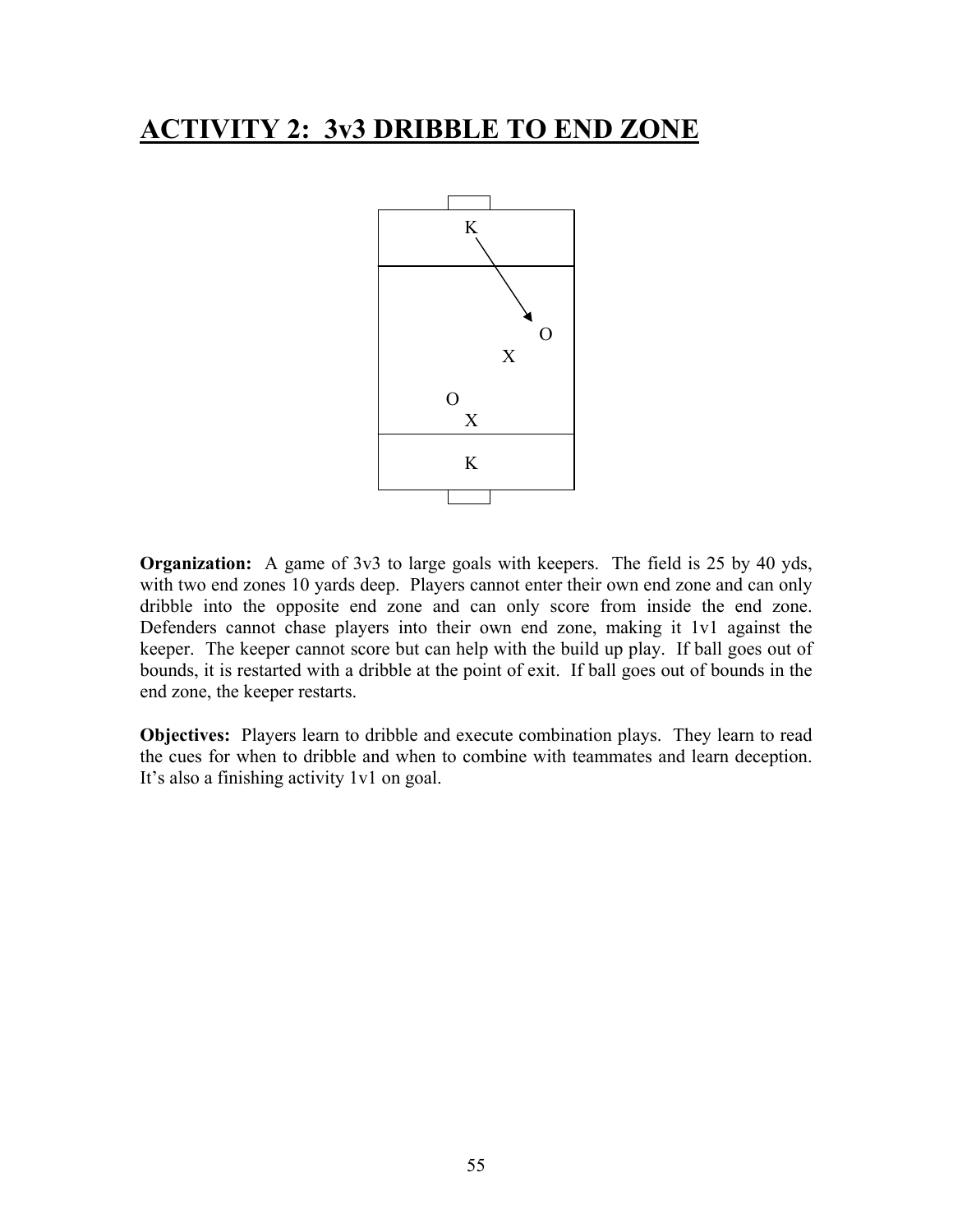## **ACTIVITY 3: 2V1 POSSESSION**



**Organization:** Two teams of 2 in each grid. One team keeps the ball against one defender while his partner stands outside the grid. When the defender gets tired, he can switch with his partner on the fly. After 10 turnovers, teams switch roles. Ball going out of bounds counts as 1 turnover. If defender wins the ball and can pass it to his outside partner, it counts as 2 turnovers (this feature highlights the element of transition which is crucial for soccer). This could be a physically tiring activity for some players. Provide active rest (working on juggling, etc) after every 5-10 minutes if needed.

**Objective:** To teach support, support angle, most economical movement, read pressure on the ball.



One of the lessons that young players find hard to learn is *when and how to pass and move*. Our players have been repeated told to 'pass and move' that they are conditioned to doing it without thinking of the consequences. Often it is better to 'run smart' rather than 'run hard'. The three diagrams above illustrate this point. In diagram 1, X passes and runs to the other side of the grid. But his run might get him behind O and not easily available for X2. Depending on how O closes down on the ball, X2 might be in trouble and under pressure. Diagram 2 shows an alternative move by X, based on the pressing angle of O. Now X2 can play the ball back to X and run across the grid, using  $O<sup>s</sup>$ momentum against him and getting the ball with plenty of time and space (Diagram 3). Players need to learn when to run across the grid and when to stay close to receiver.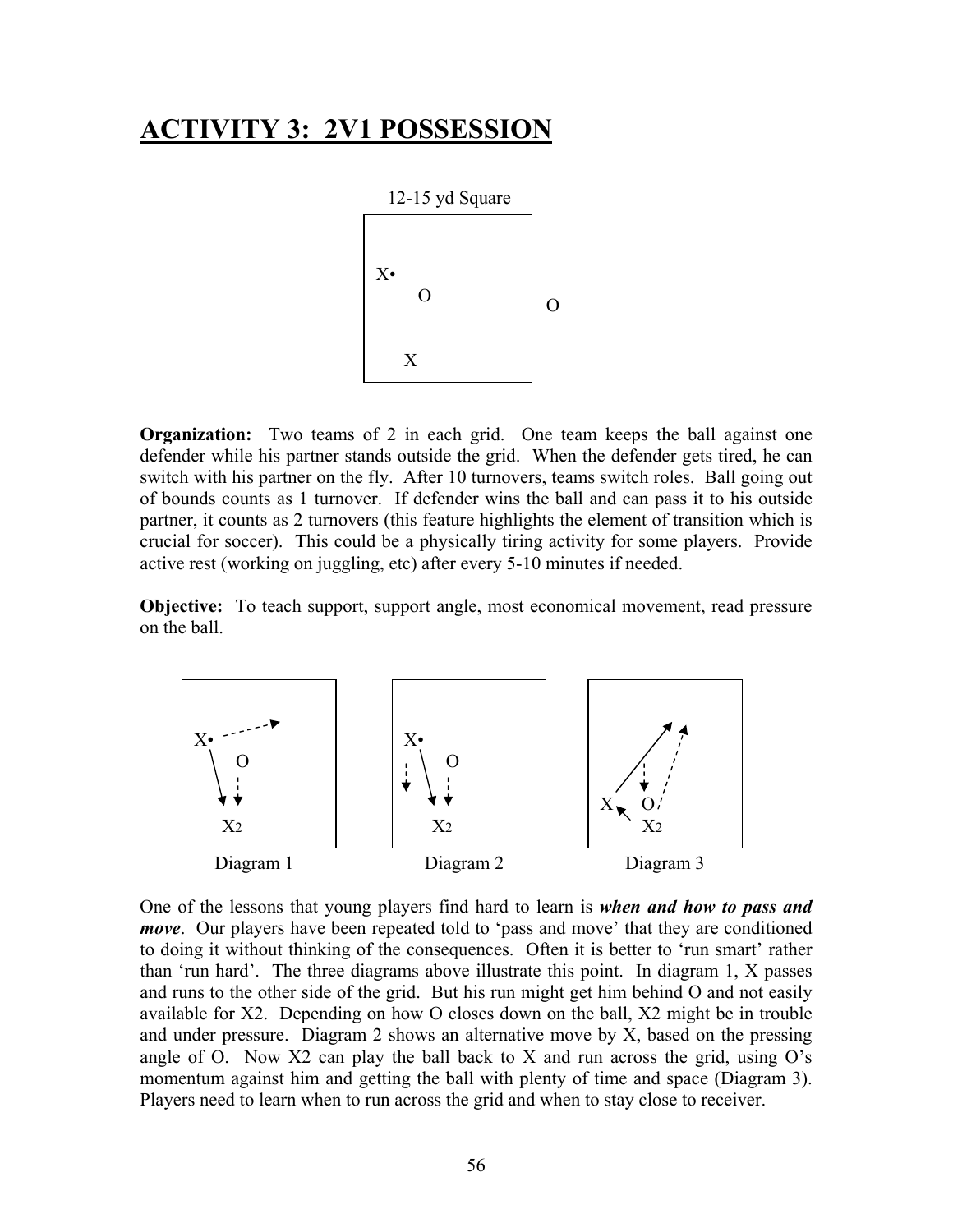# **ACTIVITY 4: 2V2 POSSESSION**



**Organization:** Two teams of two, playing possession in a grid. If the O's win the ball, they keep playing and the X's become the defenders. Count how many one-touch passes each team makes in a 5 minutes game. One-touch passes don't have to be consecutive. The team with the most one-touch passes is the winner, or the team that gets to 20 onetouch passes first is the winner. Variations: The team with the most split passes is the winner.

**Objective:** Teach to open body to see pressure and space relationship. Quick support, support angle, when to drop square and when to run behind defenders for a split pass. When to fake a pass and dribble instead.

Players learn how to stay close to each other and constantly adjust their support angle as they pass back and forth or dribble. Once they get pressed too tight against a grid line, they must find a way to spring the ball into the open space and regroup without losing it. Again, as in Activity 3, running 'smart' instead of running 'hard' is the key. Also, there is plenty of scope for deception here, both for the player off-the-ball and the player onthe-ball.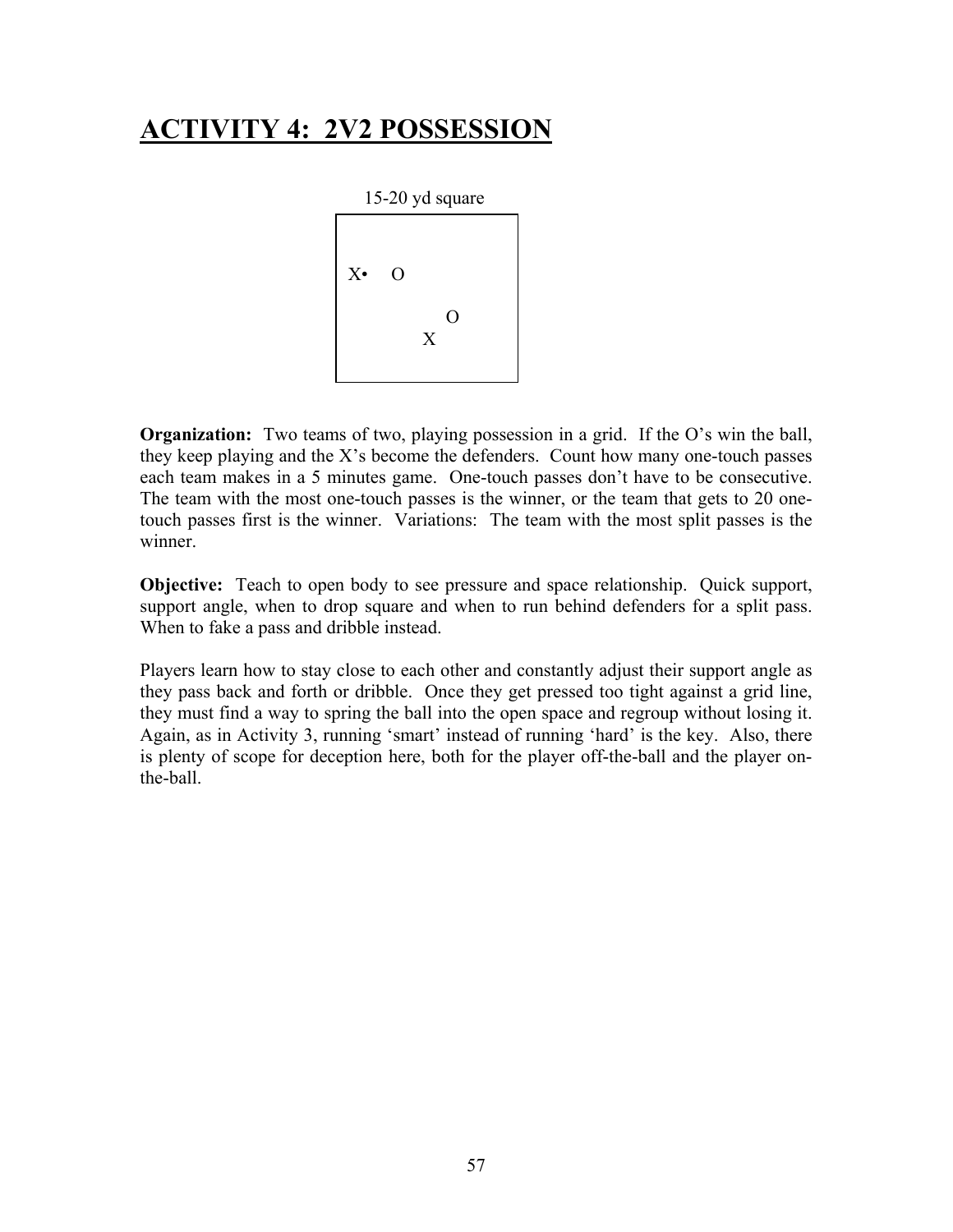# **ACTIVITY 5: 2V2 TO END ZONE**



**Organization:** Groups of 6. Grid is 15 yds wide by 35 yds long, split into three areas as shown. X1 dribbles the ball into the middle area, where he can combine with Neutral player N against the two defenders D to get the ball into the end zone. If he succeeds, he passes the ball to the waiting X3 and takes his place. X3 dribbles the opposite way to get the ball into the opposite end zone. If defenders win the ball, they pass the ball to one of the X's waiting outside. After 5 turnovers, the two defenders and the neutral player switch roles with the X's. The Neutral player and the Defenders must stay in the middle zone. Only the X players can enter the end zones. One variation that makes it a bit harder is to allow X to enter into the opposite end zone only with a dribble. This means that N must combine with X within the confines of the middle zone and cannot just pass it into the end zone.

**Objectives:** This activity is ideal for working on support, combination plays, and deception. The X's can use N to combine and get a return pass into the end zone or fake a pass and dribble through instead. The Neutral player learns to open body and provide correct support angle. The X's can dribble towards the middle zone without pressure, which helps prepare for the combination play and gives N more time to get into good positions. If X is under pressure, he can always dribble back into the safety of the first zone to regroup.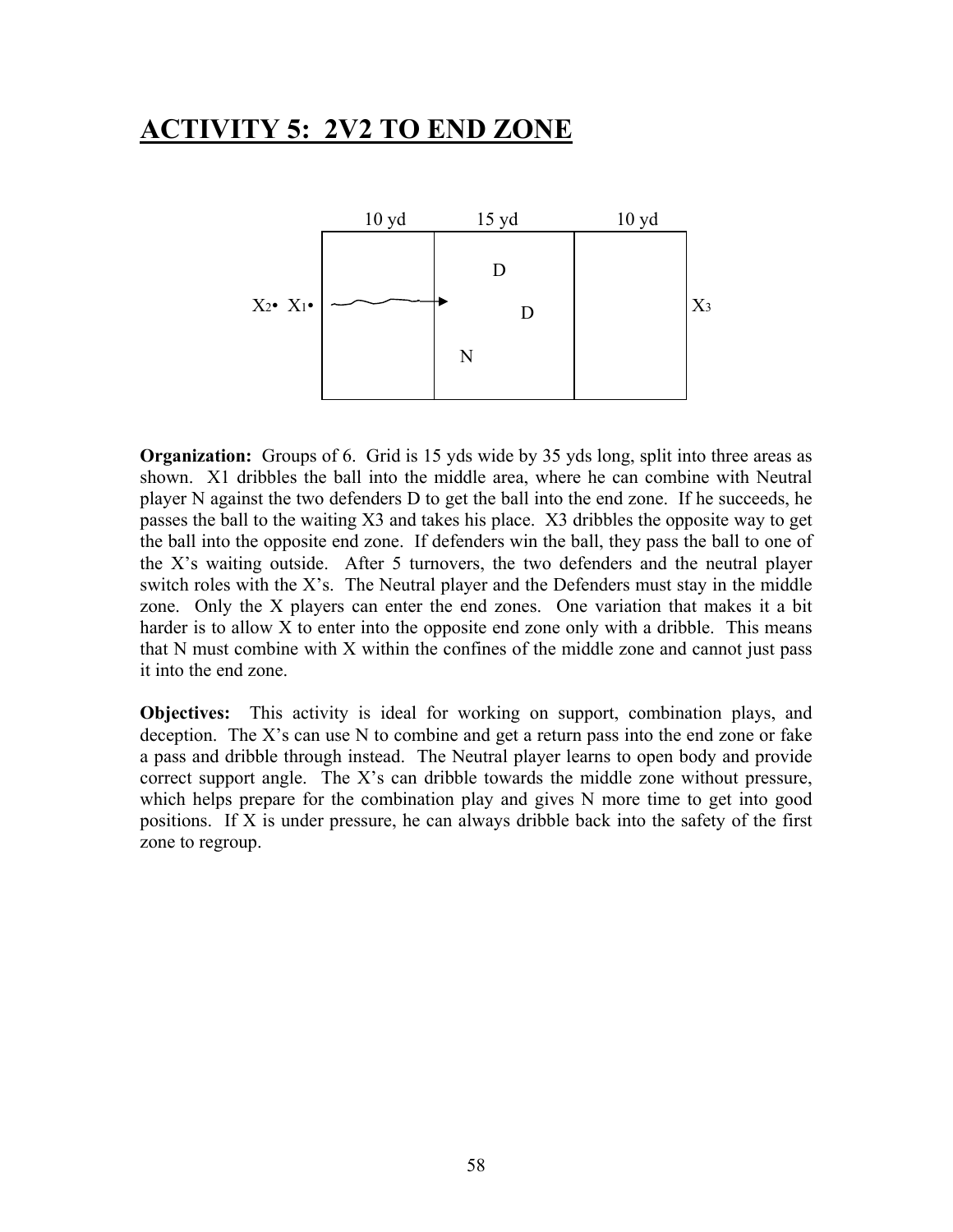# **ACTIVITY 6: 2V2 TURN TO GOAL**



**Organization:** Sequence starts with four players running into the field, two attackers (X) closely marked by two defenders (O), and Coach serves a ball to the attackers as they run towards him. The two attackers try to control and turn and attack the goal with the Keeper. The two defenders try to win the ball and pass it to the Coach. When play ends, players return to the back of the line and the next four players run in. Rotate roles after the X's had a few turns.

**Objectives:** Players learn to show for the ball, receive under pressure and combine to turn and beat defenders. Player without the ball needs to read pressure on the ball. If partner has back to goal and under pressure, supporting player needs to drop. If partner has turned and is facing goal, supporting player needs to decide which combination play is on (wall pass, crossover, or over lap). Players learn deception in receiving pass from Coach with back to goal, to facilitate turning. Players learn how to escape pressure. Players learn not to turn into pressure, when to shield the ball and find partner and when pressure is loose enough that turning is possible.

**Variation:** A third attacker is added. The third attacker cannot cross the half-way line or score and is used as a safe drop pass option by the two attackers, allowing them to turn and get into better positions. This variation could be used to prepare for a progression to 3v3, with a third defender joining in.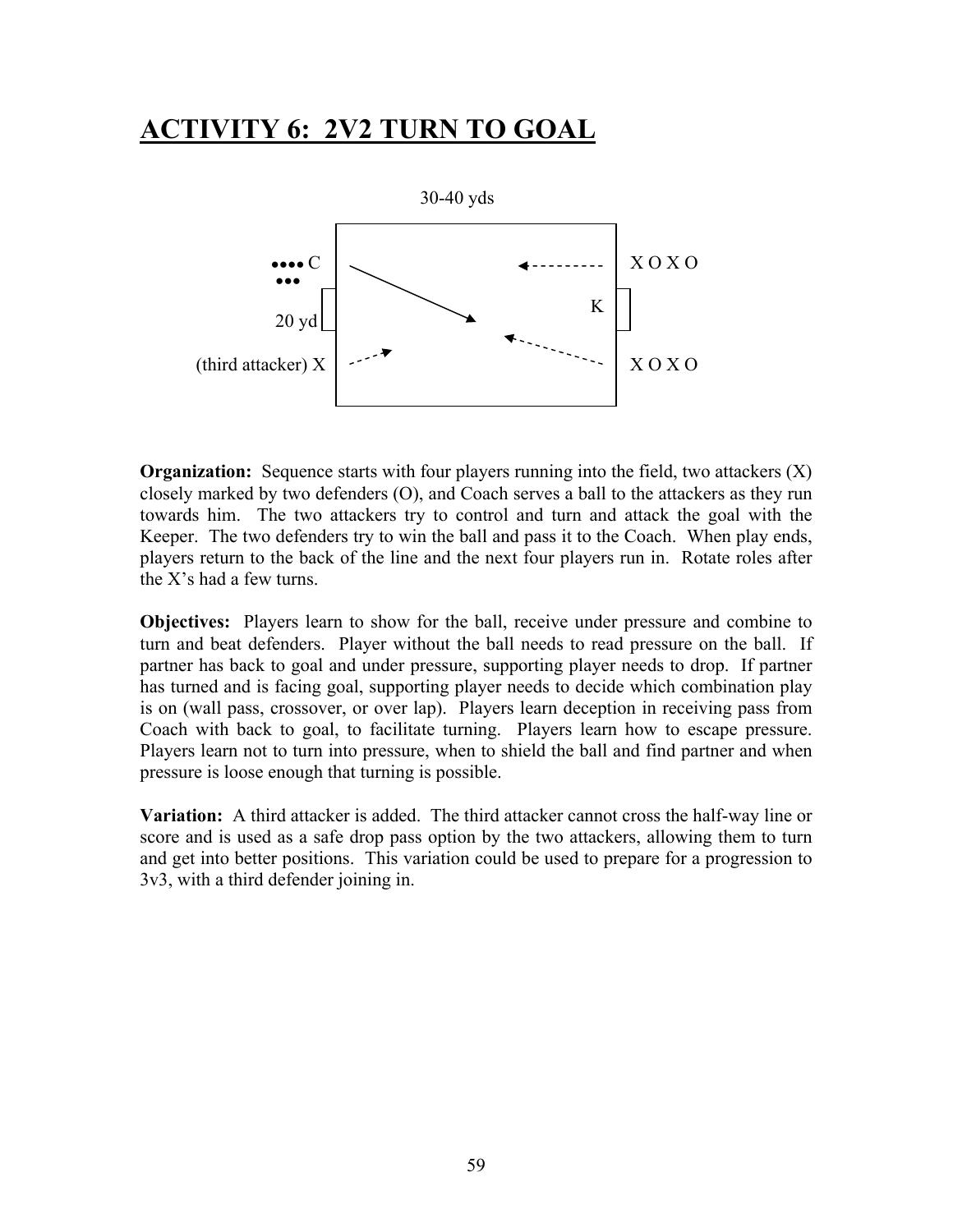## **ACTIVITY 7: 2V2 TO GOAL**



**Organization:** Use a grid of approx 20 yds by 30 or 35 yds, split into two halves. Defender D1 serves the ball to attacker X1 and closes him down. As soon as the ball is served, defender D2 and attacker  $X2$  join in to make it  $2v2$ . The attackers try to score on goal. The half line is the off-side line for this game. When the ball goes out of bounds, everyone returns to their original lines and the next group goes. Attacking team gets 1 point for each shot on goal and 5 points if they score. Defending team gets 1 point each time they clear the ball outside the grid and 3 points if they can win the ball and pass it to the Coach (C). No one gets any points if the attacking team shoots wide. The first team to reach 20 points is the winner. Switch roles for the next round.

**Objectives:** Activity ideal for learning combination play. Players learn to read the cues for a wall pass, a dribble, an over lap, etc. Support angle and distance is crucial for success. If the two attackers are too close to each other or too narrow, cannot do wall pass. If too far apart, defenders can easily intercept the wall pass.

One of the most common errors X2 will make is run diagonally to the other side of the grid and leave X1 stranded. This run will also result with X1 getting a pass right against the side line, facing the side line with nowhere to go but shield. Players can learn deception in making decoy runs to shake off pressure and create space for combination plays.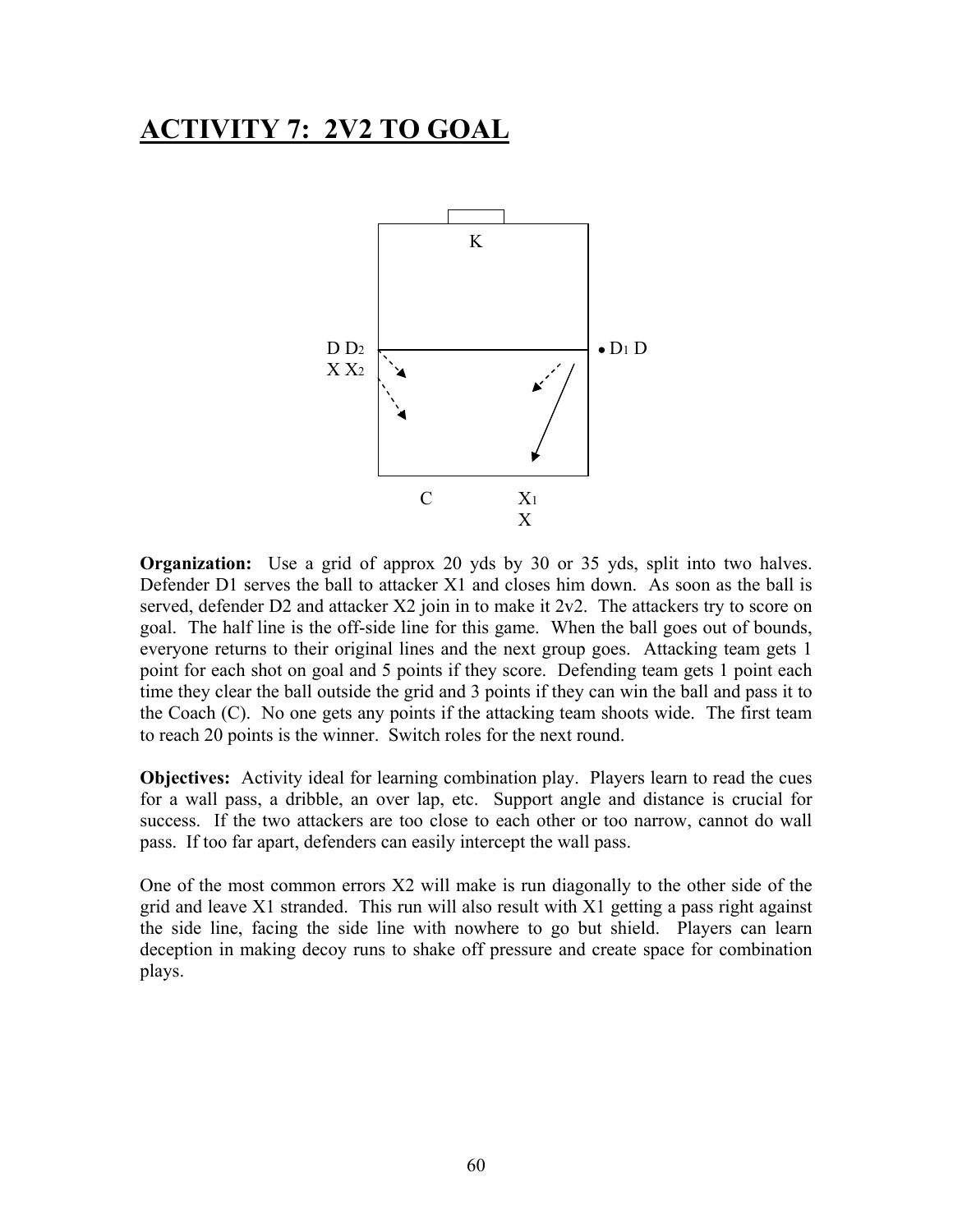# **ACTIVITY 8: 2V2+1 POSSESSION**



**Organization:** Groups of 5 play 2v2 possession with a neutral player who always plays with the team in possession. Teams score a point every time they make 5 consecutive passes.

**Objectives:** Players learn support, support angle, and when to hold on to the ball and when to pass first time.

#### **Variations:**

- 1. *Neutral player only has one touch*. This teaches the players to quickly support the neutral player.
- 2. *Neutral player has unlimited touches, but all other players have only two touch max*. This teaches the neutral player to provide quick support and be constantly involved and dictate the rhythm of play by holding the ball when appropriate and playing and supporting when appropriate.
- 3. Play 3v3 plus neutral and neutral player cannot pass the ball back to the player who passed it to him.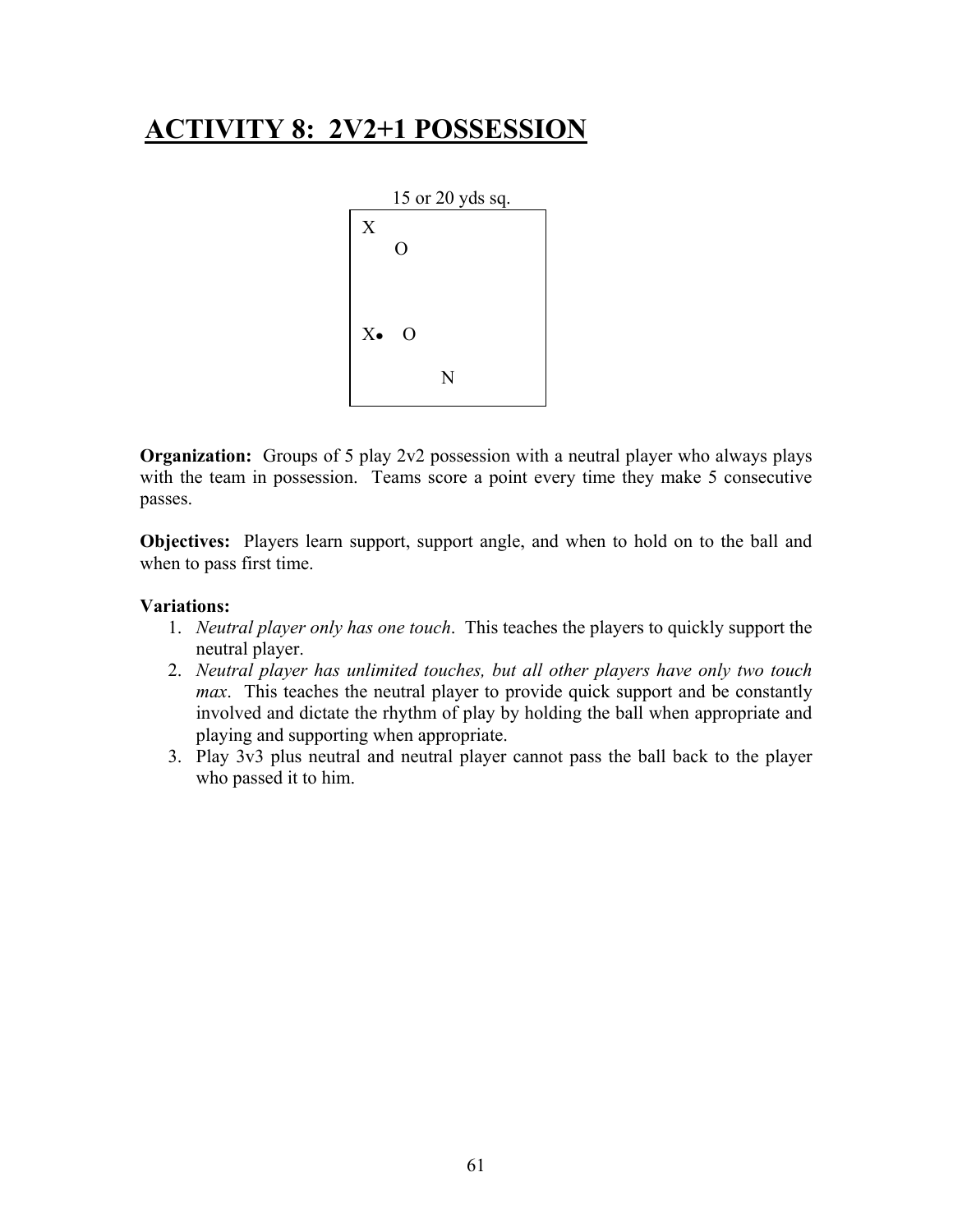## **ACTIVITY 9: 3v3 WITH SAFE ZONE**



**Organization:** Game of 3v3 with small goals and no keepers. One player from each team is in the safe zone near his goal and 2v2 in middle zone. Players can play it back to the safe zone if they wish, to help with switching of play. If player in safe zone gets a pass, he can dribble into the middle zone to make it 3v2. Once a goal is scored, the ball starts with the safe zone player. Players in the middle zone cannot enter the opposite team's safe zone. If possession is lost, the extra player must retreat back to his team's safe zone.

**Variation:** If the player in the safe zone gets a back pass, he cannot dribble into the middle zone and can only join the attack if he passes the ball.

**Objectives:** Keeping possession by using support behind the ball. Players learn when to drop the ball and go wide. How to maintain a good team shape, with depth and width.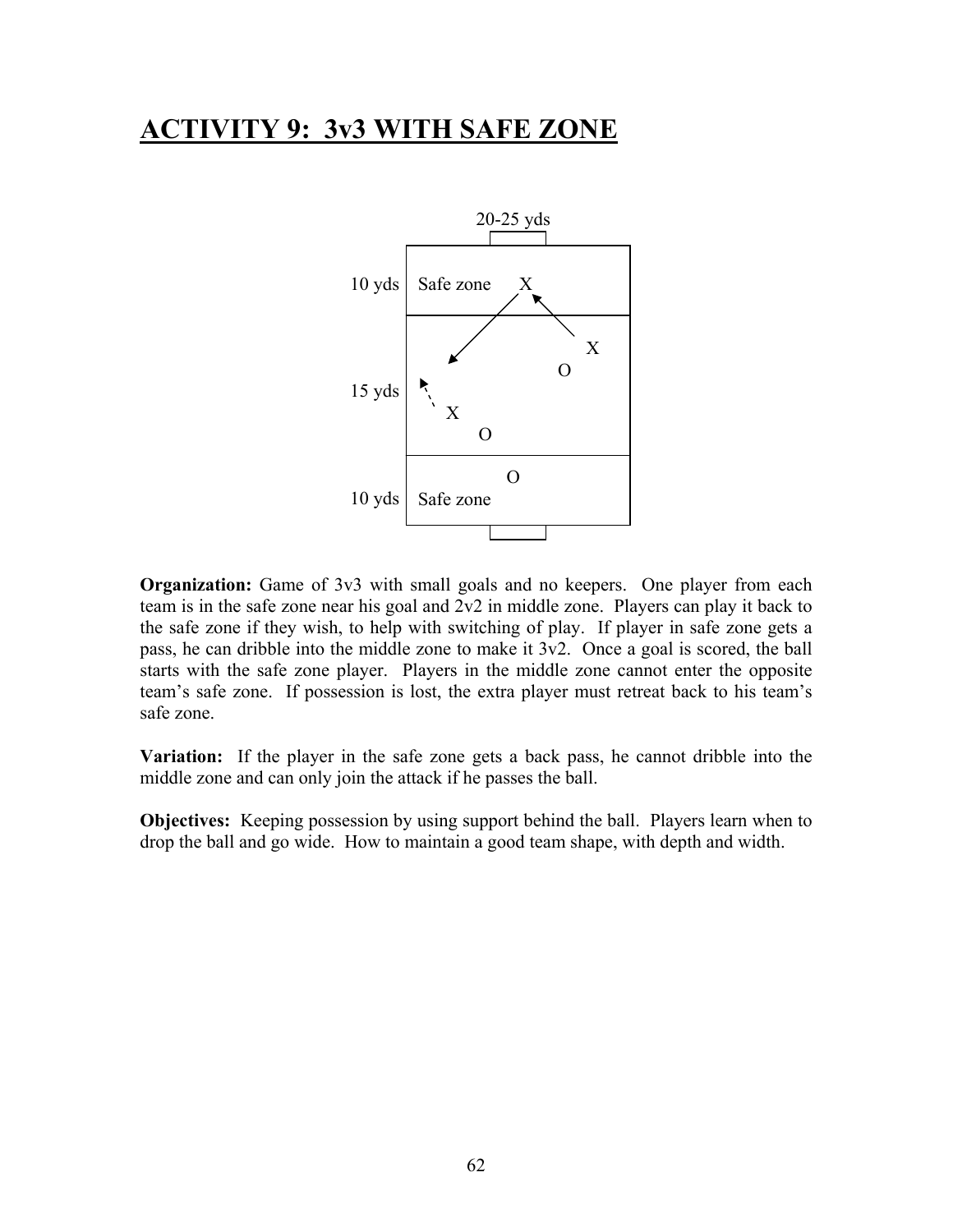# **ACTIVITY 10: 4v4 ELIMINATION**



**Organization:** Two teams of 4 playing possession. If a team makes 5 consecutive passes, the defending team must take one player out of the grid to make it 4v3. If the attacking team makes another 5 consecutive passes, the defending team loses another player to become 4v2. The team that eliminates all the opponents wins the game. The defending team can bring outside players back into the grid by winning the ball and passing it to the outside player. If an outside player gets the ball, he can dribble inside and continue play. Teams can only eliminate opponents when they are at full strength.

Note to coach: each time a team makes 5 consecutive passes, the coach should stop play and let the defending team take a player out before serving a new ball to the attacking team. As numbers of defenders reduce, coach can demand a higher number of consecutive passes or demand one-touch passes from the numbers-up team.

**Objectives:** Players learn support angles, distances, when to hold the ball, when to play first time, team shape and transition from attack to defense and vice versa.

This is a fast pace game that requires the coach to be more of a referee than a teacher. The coaching points can be reviewed at natural breaks and at water breaks since players will get irritated if stopped while trying to make successive passes.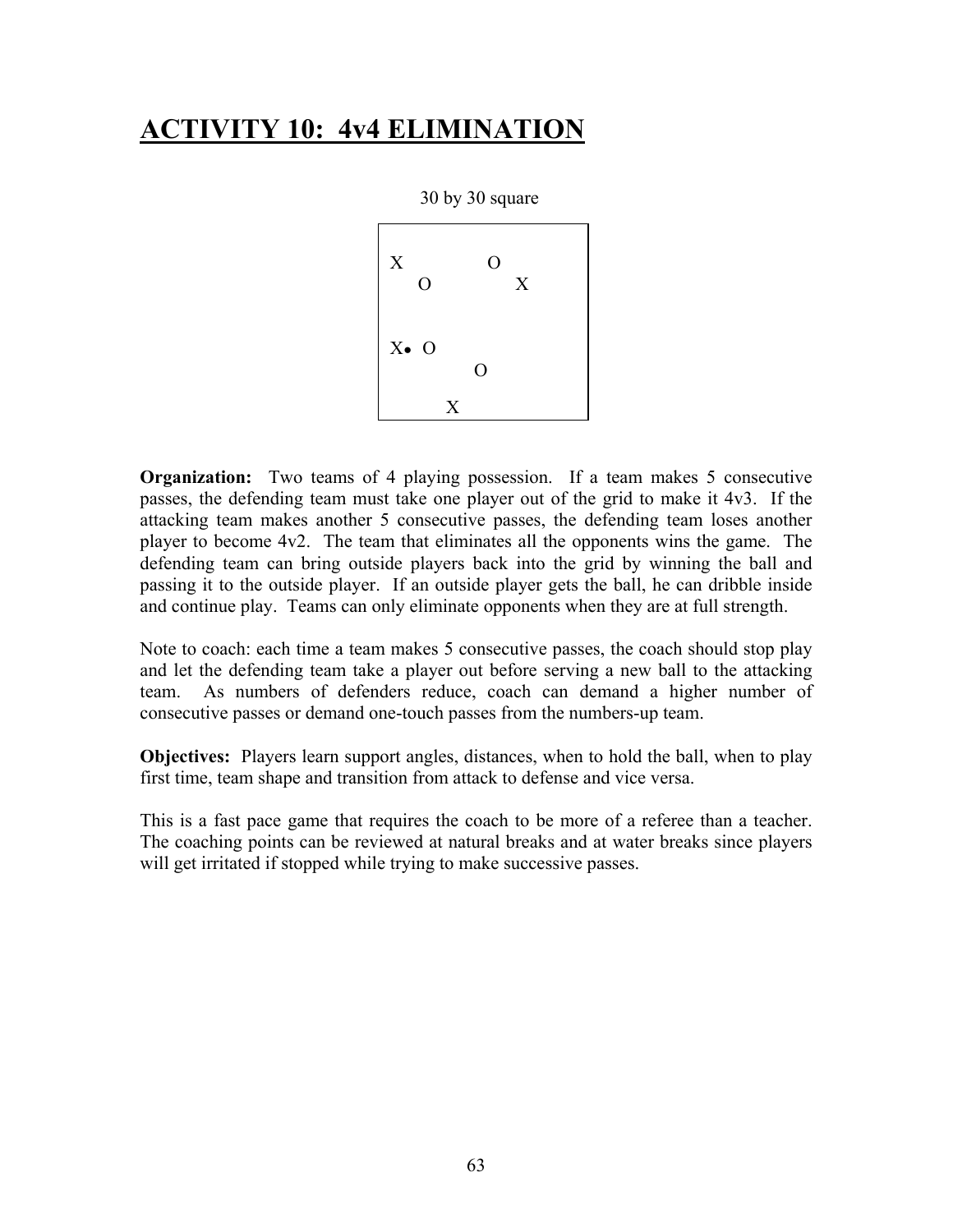## **ACTIVITY 11: 3v3 TO ONE GOAL**



**Organization:** A game of 3v3 in an area 30 by 20 yards, with one goal and a keeper. Both teams attack the same goal. Server (S) serves ball randomly and team that wins the ball attacks goal. If defending team wins the ball, they must first pass back to the Server who will serve the ball back to them. If ball goes out of bounds, the Server serves a new ball to the team based on which team touched it last before it went out.

**Objectives:** Receiving, turning and shooting. Players learn to open their body and when to shoot first time and when to set teammate for a shot. Team shape for combination plays. Transition from attack to defense and vice versa.